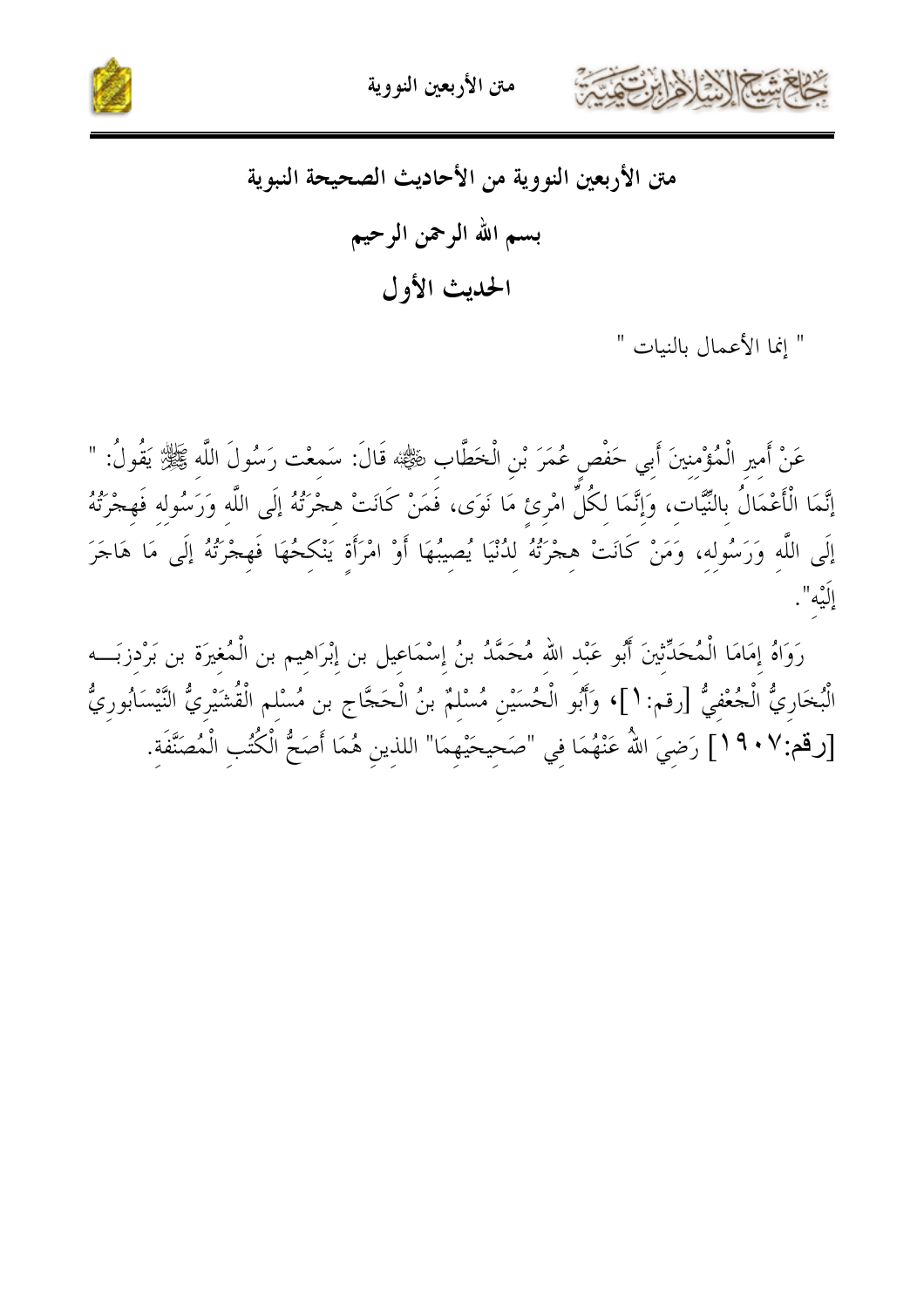



الحديث الثاني

"مجيء جبريل ليعلم المسلمين أمر دينهم"

عَنْ عُمَرَ ضَيْلِيَّهُ أَيْضًا قَالَ: " بَيْنَمَا نَحْنُ جُلُوسٌ عنْدَ رَسُول اللَّه ﷺ ذَاتَ يَوْم، إذْ طَلَعَ عَلَيْنَا رَجُلٌ شَدِيدُ بَيَاضِ الثِّيَابِ، شَديدُ سَوَاد الشَّعْرِ، لَا يُرَى عَلَيْه أَثَرُ السَّفَرِ، وَلَا يَعْرفُهُ منَّا أَحَدٌ. حَتَّى جَلَسَ إِلَى النَّبِيِّ ﷺ . فَأَسْنَدَ رُكْبَتَيْه إِلَى رُكْبَتَيْه، وَوَضَعَ كَفَّيْه عَلَى فَخْذَيْهِ، وَقَالَ: يَا مُحَمَّدُ أَخْبِرْني عَنْ الْإِسْلَامِ. فَقَالَ رَسُولُ اللَّه ﷺ الْإِسْلَامُ أَنْ تَشْهَدَ أَنْ لَا إِلَهَ إِلَّا اللَّهُ وَأَنَّ مُحَمَّدًا رَسُولُ اللَّهِ، وَتُقيمَ الصَّلَاةَ، وَتُؤْتيَ الزَّكَاةَ، وَتَصُومَ رَمَضَانَ، وَتَحُجَّ الْبَيْتَ إنْ اسْتَطَعْت إِلَيْه سَبِيلًا. قَالَ: صَدَقْت . فَعَجبْنَا لَهُ يَسْأَلُهُ وَيُصَدِّقُهُ! قَالَ: فَأَخْبِرْني عَنْ الْإِيمَان. قَالَ: أَنْ تُؤْمنَ بِاَللَّهِ وَمَلَائِكَتِهِ وَكُتُبِهِ وَرُسُلِهِ وَالْيَوْمِ الْآخر، وَتُؤْمنَ بِالْقَدَرِ خَيْره وَشَرِّه. قَالَ: صَدَقْت. قَالَ: فَأَخْبِرْنِي عَنْ الْإِحْسَانِ. قَالَ: أَنْ تَعْبُدَ اللَّهَ كَأَنَّك تَرَاهُ، فَإِنْ لَمْ تَكُنْ تَرَاهُ فَإِنَّهُ يَرَاك قَالَ: فَأَخْبِرْني عَنْ السَّاعَة. قَالَ: مَا الْمَسْئُولُ عَنْهَا بِأَعْلَمَ منْ السَّائل. قَالَ: فَأَخْبِرْني عَنْ أَمَارَاتهَا؟ قَالَ: أَنْ تَلدَ الْأَمَةُ رَبَّتَهَا، وَأَنْ تَرَى الْحُفَاةَ الْعُرَاةَ الْعَالَةَ رِعَاءَ الشَّاء يَتَطَاوَلُونَ في الْبُنْيَان. ثُمَّ انْطَلَقَ، فَلَبِثْنَا مَلَيًّا، ثُمَّ قَالَ: يَا عُمَرُ أَتَدْرِي مَنْ السَّائلُ؟. قَلَتْ: اللَّهُ وَرَسُولُهُ أَعْلَمُ. قَالَ: فَإِنَّهُ جبْريلُ أَتَاكُمْ يُعَلِّمُكُمْ دينَكُمْ ". رَوَاهُ مُسْلمٌ [رقم:٨] .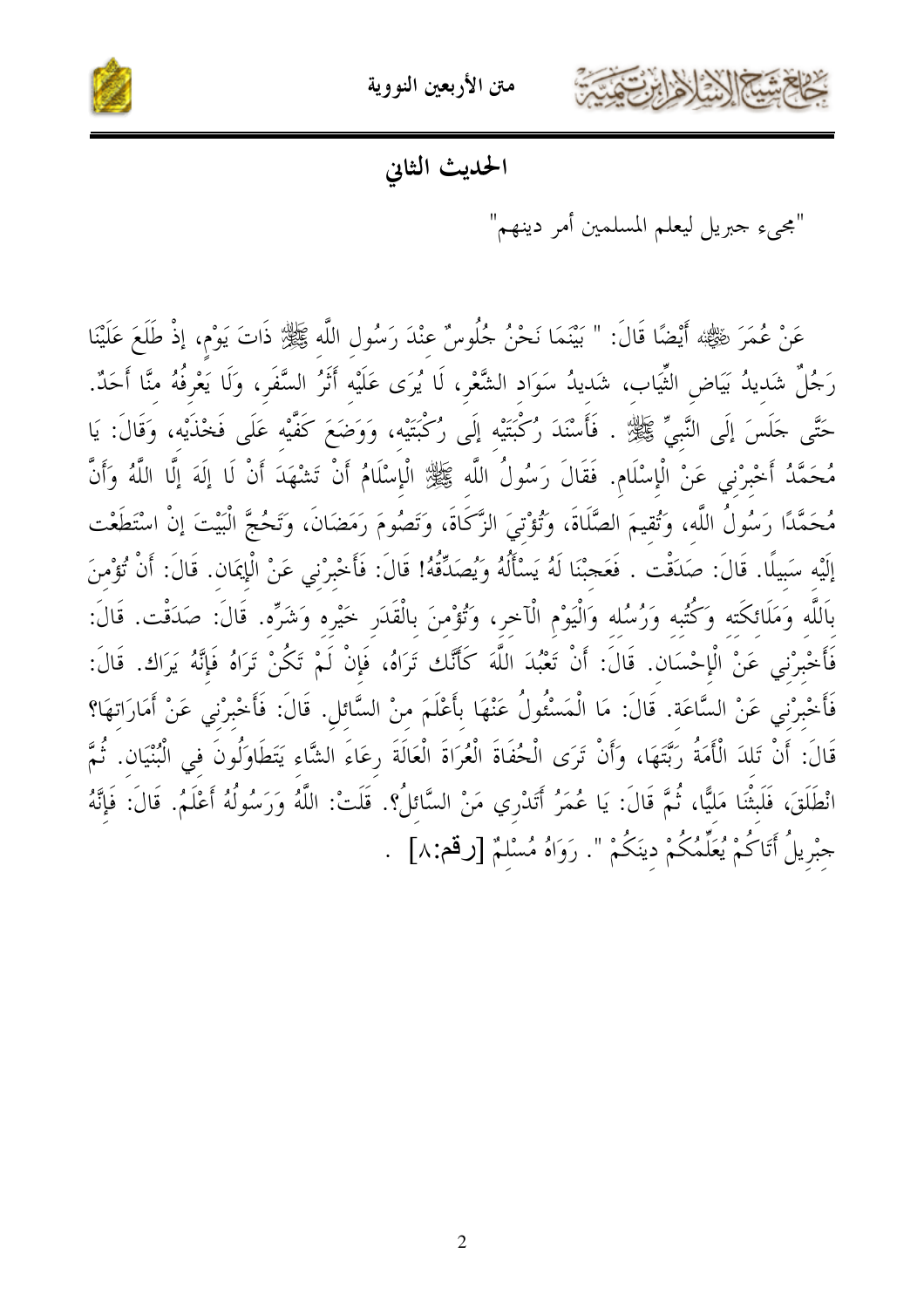



الحديث الثالث

"بني الإسلام على خمس"

عَنْ أَبِي عَبْدِ الرَّحْمَنِ عَبْدِ اللَّهِ بْنِ عُمَرَ بْنِ الْخَطَّابِ رَضِيَ اللَّهُ عَنْهُمَا قَالَ: سَمِعْت رَسُولَ اللَّهِ ﷺ يَقُولُ: " بُنِيَ الْإِسْلَامُ عَلَى خَمْسٍ: شَهَادَةِ أَنْ لَا إِلَهَ إِلَّا اللَّهُ وَأَنَّ مُحَمَّدًا رَسُولُ اللَّه، وَإِقَامِ الصَّلَاةِ، وَإِيتَاءِ الزَّكَاةِ، وَحَجِّ الْبَيْتِ، وَصَوْمٍ رَمَضَانَ". رَوَاهُ الْبُخَارِيُّ [رقم:٨]، وَمُسْلَمٌ [رقم: ١٦].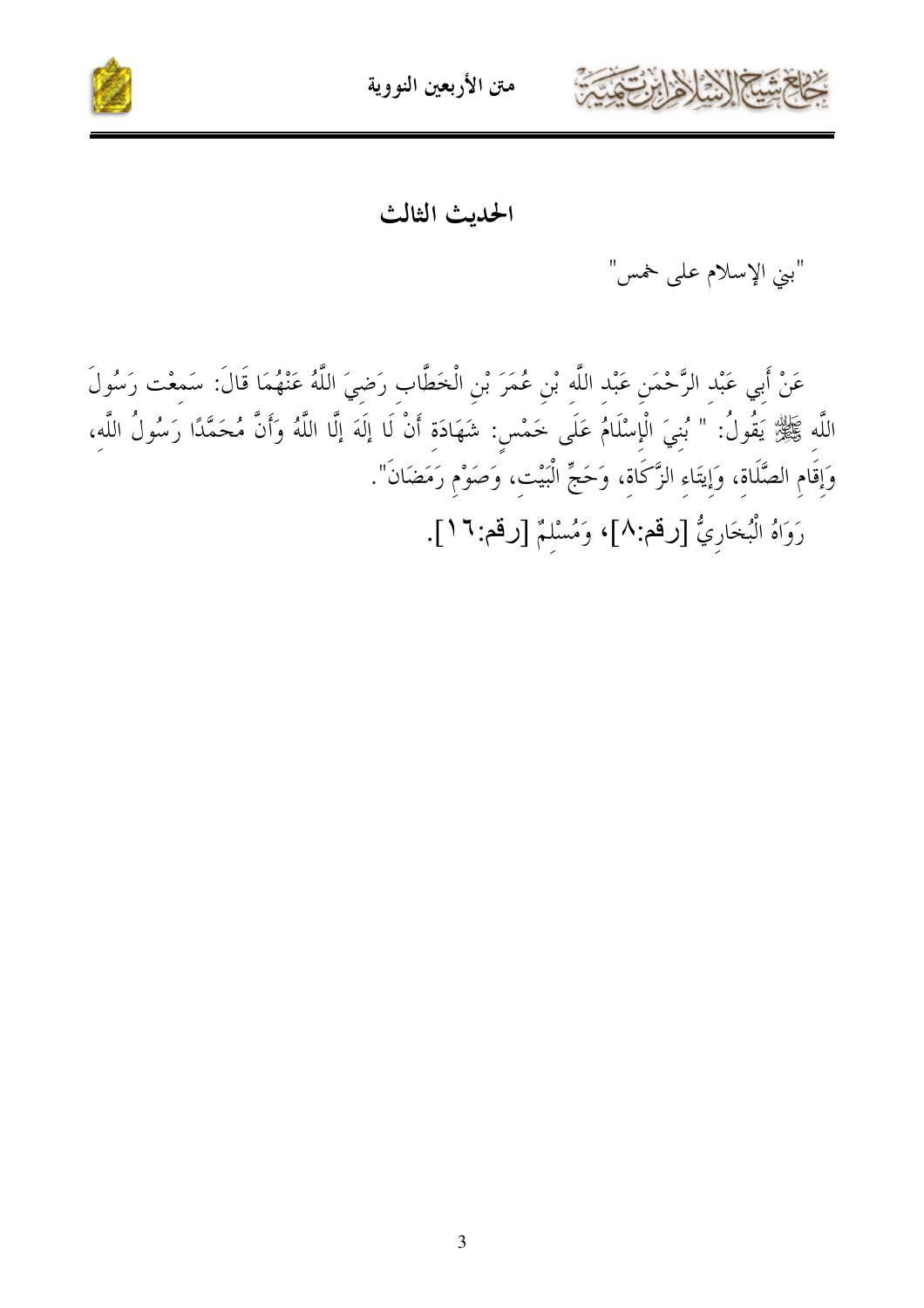

متن الأربعين النووية



الحديث الرابع

"إن أحدكم يجمع في بطن أمه"

عَنْ أَبِي عَبْدِ الرَّحْمَنِ عَبْدِ اللَّهِ بْنِ مَسْعُودٍ رَضِّيُّهُ قَالَ: حَدَّثَنَا رَسُولُ اللَّه ﷺ –وَهُوَ الصَّادقُ الْمَصْدُوقُ-: "إنَّ أَحَدَكُمْ يُجْمَعُ خَلْقُهُ فِي بَطْنِ أُمِّه أَرْبَعينَ يَوْمًا نُطْفَةً، ثُمَّ يَكُونُ عَلَقَةً مثْلَ ذَلكَ، ثُمَّ يَكُونُ مُضْغَةً مثْلَ ذَلكَ، ثُمَّ يُرْسَلُ إِلَيْه الْمَلَكُ فَيَنْفُخُ فيه الرُّوحَ، وَيُؤْمَر كَلمَات: بكُتْب رزْقه، وَأَجَله، وَعَمَله، وَشَقيٍّ أَمْ سَعيد؛ فَوَاللَّه الَّذي لَا إِلَهَ غَيْرُهُ إِنَّ أَحَدَكُمْ لَيَعْمَلُ بِعَمَلٍ أَهْلِ الْجَنَّة حَتَّى مَا يَكُونُ بَيْنَهُ وَبَيْنَهَا إِلَّا ذِرَاعٌ فَيَسْبِقُ عَلَيْه الْكتَابُ فَيَعْمَلُ بِعَمَلِ أَهْلِ النَّارِ فَيَدْخُلُهَا. وَإِنَّ أَحَدَكُمْ لَيَعْمَلُ بِعَمَلٍ أَهْلِ النَّارِ حَتَّى مَا يَكُونُ بَيْنَهُ وَبَيْنَهَا إِلَّا ذرَاعٌ فَيَسْبِقُ عَلَيْهِ الْكِتَابُ فَيَعْمَلُ بِعَمَلِ أَهْلِ الْحَنَّةِ فَيَدْخُلُهَا".

رَوَاهُ الْبُخَارِيُّ [رقم:٢٢٠٨]، وَمُسْلَمٌ [رقم:٢٢٢].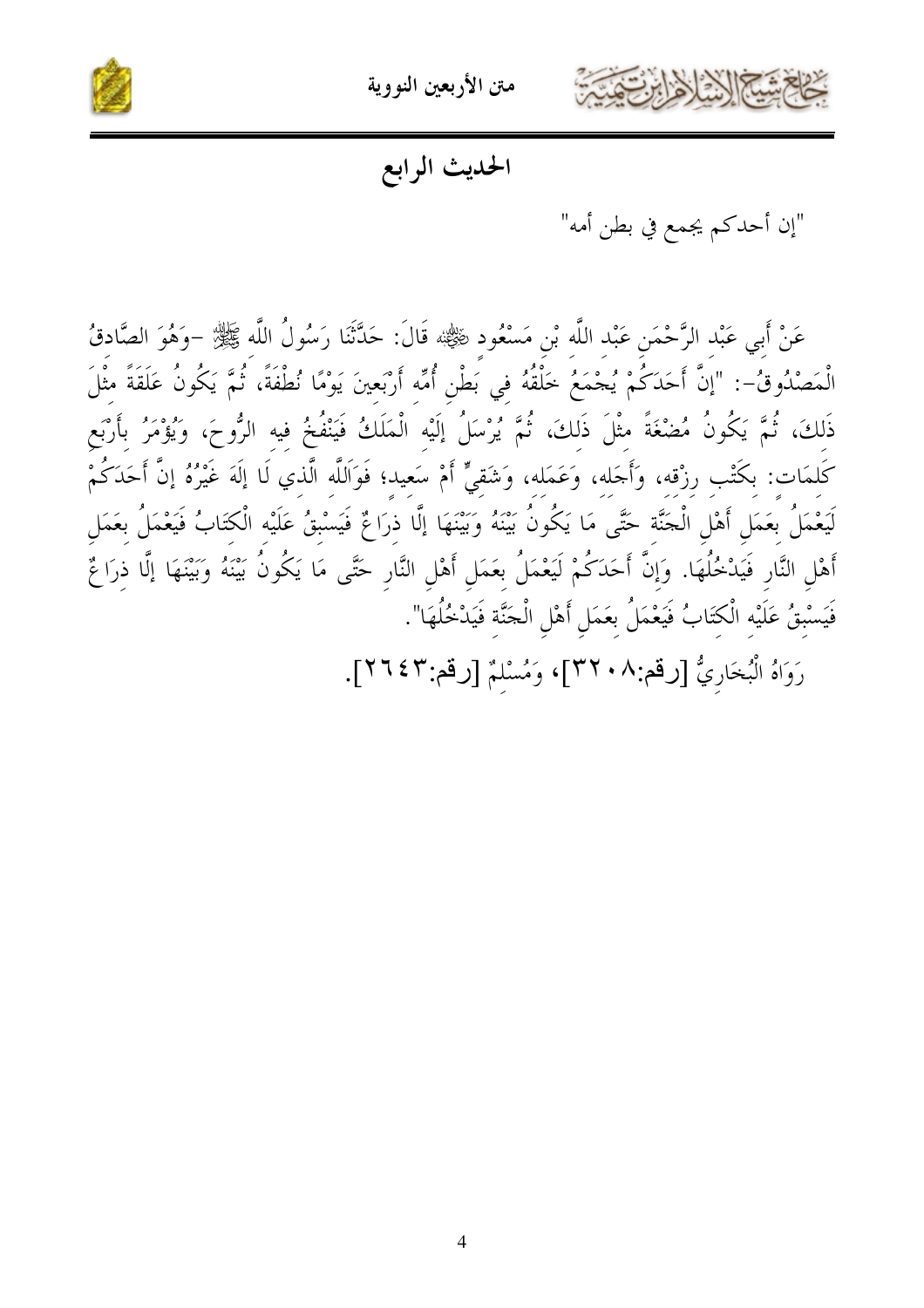



الحديث الخامس

" من أحدث في أمرنا هذا ما ليس منه فهو رد"

عَنْ أُمِّ الْمُؤْمِنِينَ أُمٍّ عَبْدِ اللَّهِ عَائِشَةَ رَضِيَ اللَّهُ عَنْهَا، قَالَتْ: قَالَ: رَسُولُ اللَّهِ ﷺ "مَنْ أَحْدَثَ في أَمْرِنَا هَذَا مَا لَيْسَ مِنْهُ فَهُوَ رَدٌّ". رَوَاهُ الْبُخَارِيُّ [رقم:٢٦٩٧]، وَمُسْلِمٌ [رقم:١٧١٨].

وَفِي رِوَايَةِ لِمُسْلِمٍ:"مَنْ عَمِلَ عَمَلًا لَيْسَ عَلَيْه أَمْرُنَا فَهُوَ رَدٌّ" .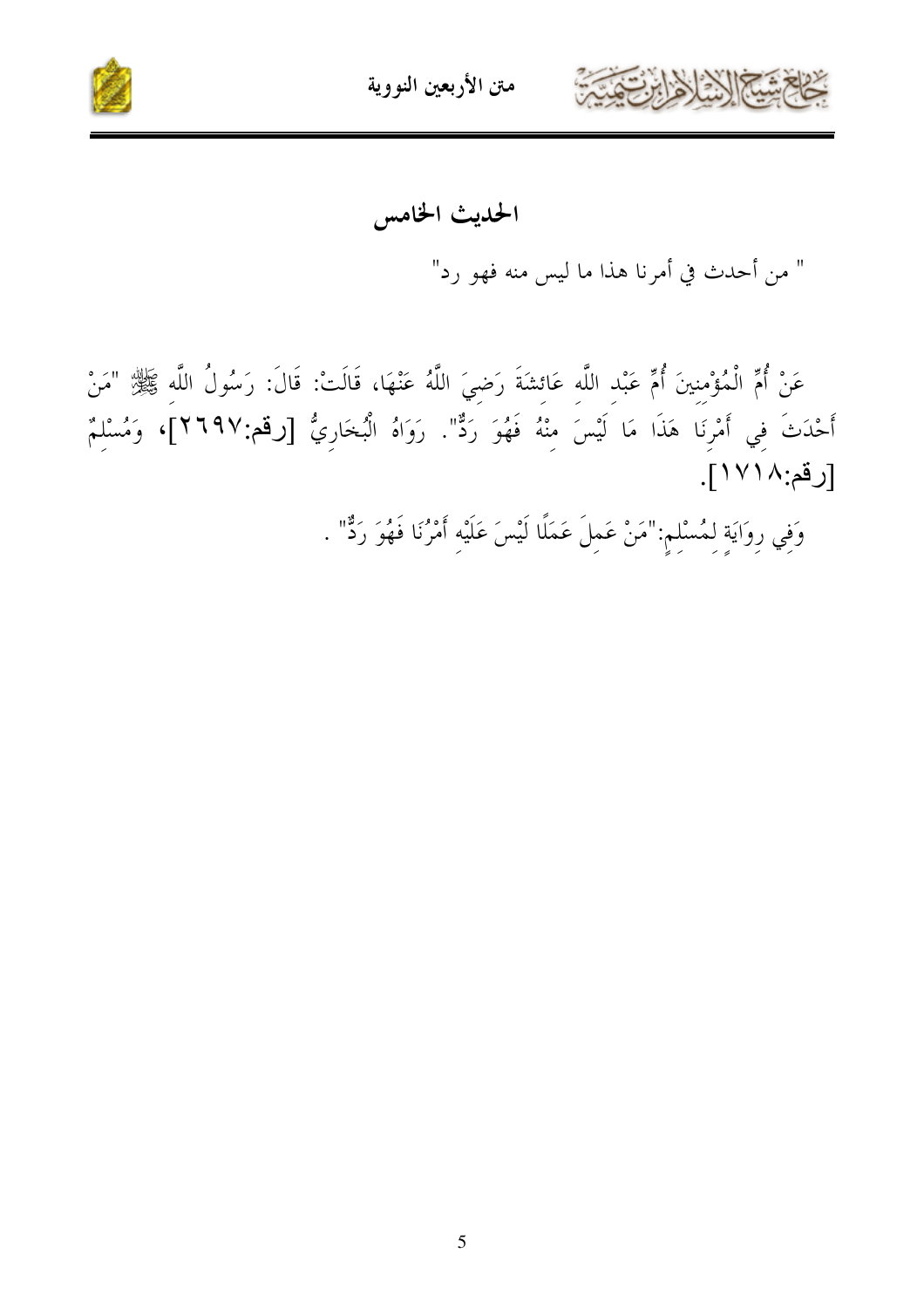



الحديث السادس

"إن الحلال بين وإن الحرام بين"

عَنْ أَبِي عَبْدِ اللَّهِ النُّعْمَانِ بْنِ بَشيرِ رَضِيَ اللَّهُ عَنْهُمَا، قَالَ: سَمعْت رَسُولَ اللَّه ﷺ يَقُولُ: "إنَّ الْحَلَالَ بَيِّنٌ، وَإِنَّ الْحَرَامَ بَيِّنٌ، وَبَيْنَهُمَا أُمُورٌ مُشْتَبِهَاتٌ لَا يَعْلَمُهُنَّ كَثيرٌ منْ النَّاس، فَمَنْ اتَّقَى الشُّبُهَات فَقْد اسْتَبْرَأَ لدينه وَعرْضه، وَمَنْ وَقَعَ في الشُّبُهَات وَقَعَ في الْحَرَام، كَالرَّاعي يَرْعَى حَوْلَ الْحمَى يُوشكُ أَنْ يَرْتَعَ فيه، أَلَا وَإِنَّ لكُلِّ مَلك حمًى، أَلَّا وَإِنَّ حمَى اللَّه مَحَارمُهُ، أَلَّا وَإِنَّ فِي الْجَسَد مُضْغَةً إذَا صَلَحَتْ صَلَحَ الْجَسَدُ كُلُّهُ، وَإِذَا فَسَدَتْ فَسَدَ الْجَسَدُ كُلُّهُ، أَلَا وَهِيَ الْقَلْبُ".

رَوَاهُ الْبُخَارِيُّ [رقم:٥٢]، وَمُسْلَمٌ [رقم:٩٩٩/ ].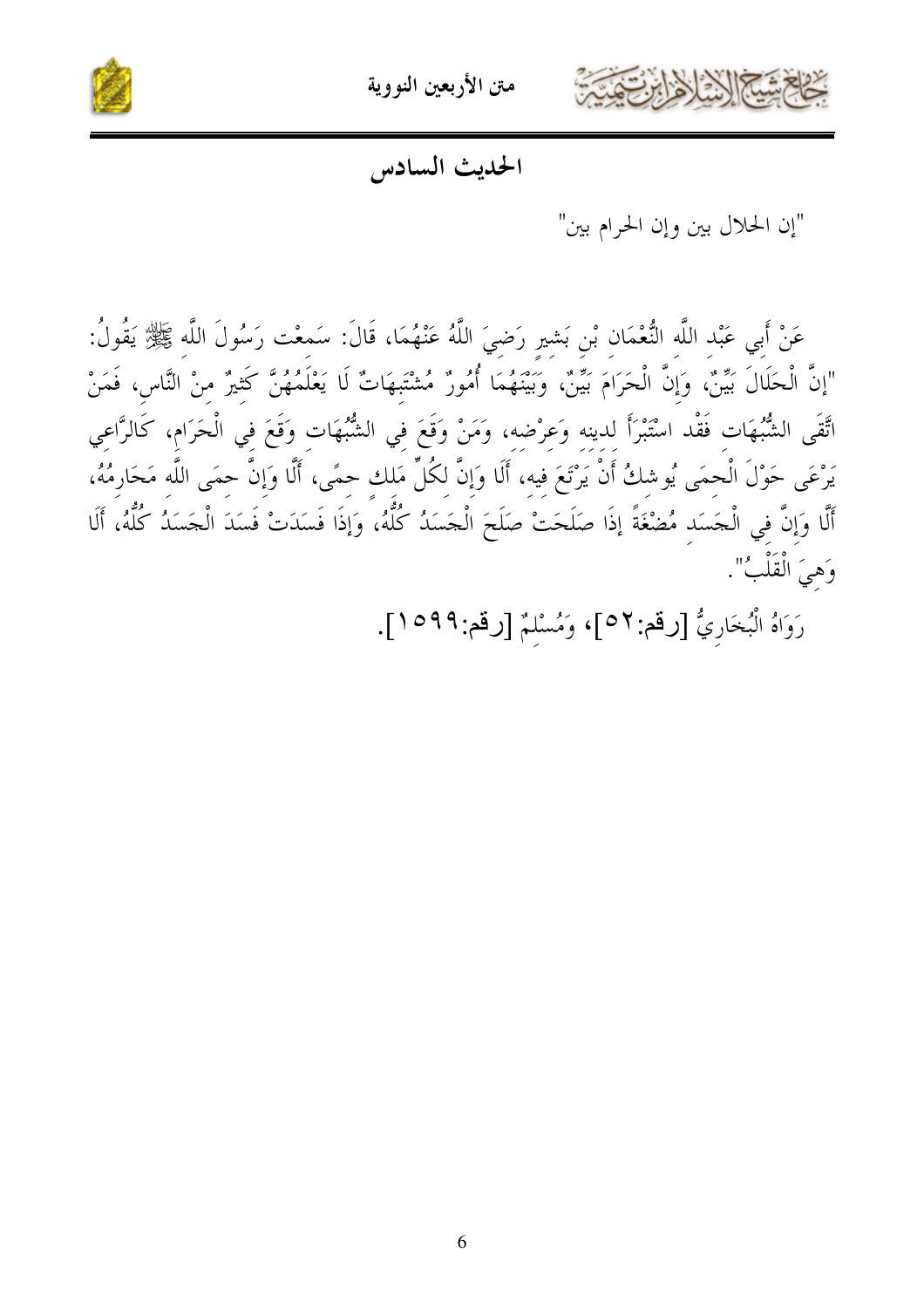



الحديث السابع

"الدين النصيحة"

عَنْ أَبِي رُقَيَّةَ تَمِيمٍ بْنِ أَوْسٍ الدَّارِيِّ ﷺ وَاللَّهِيَّ ﷺ قَالَ: "الدِّينُ النَّصِيحَةُ. قُلْنَا: لِمَنْ؟ قَالَ لِلَّهِ، وَلِكِتَابِهِ، وَلِرَسُولِهِ، وَلِأَئِمَّةِ الْمُسْلِمِينَ وَعَامَّتِهِمْ" . رَوَاهُ مُسْلِمٌ [رقم: ٥٥].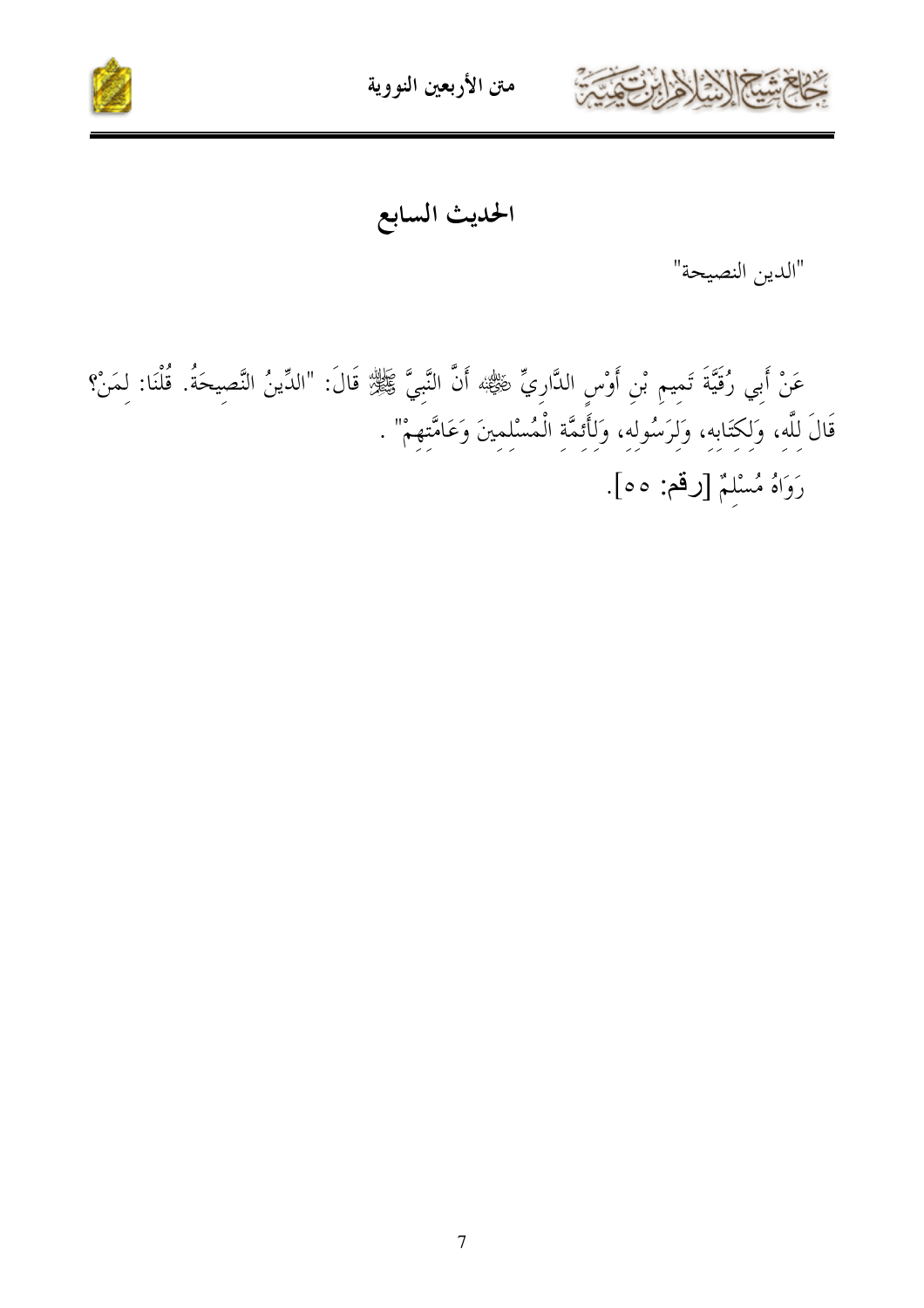

متن الأربعين النووية



#### الحديث الثامن

"أمرت أن أقاتل الناس"

عَنْ ابْنِ عُمَرَ رَضِيَ اللَّهُ عَنْهُمَا، أَنَّ رَسُولَ اللَّه ﷺ قَالَ: "أُمرْت أَنْ أُقَاتلَ النَّاسَ حَتَّى يَشْهَدُوا أَنْ لَا إِلَهَ إِلَّا اللَّهُ وَأَنَّ مُحَمَّدًا رَسُولُ اللَّه، وَيُقيمُوا الصَّلَاةَ، وَيُؤْتُوا الزَّكَاةَ؛ فَإِذَا فَعَلُوا ذَلكَ عَصَمُوا منِّي دمَاءَهُمْ وَأَمْوَالَهُمْ إِلَّا بحَقِّ الْإِسْلَامِ، وَحسَابُهُمْ عَلَى اللَّه تَعَالَى" . رَوَاهُ الْبُخَارِيُّ [رقم:٢٥]، وَمُسْلَمٌ [رقم:٢٢].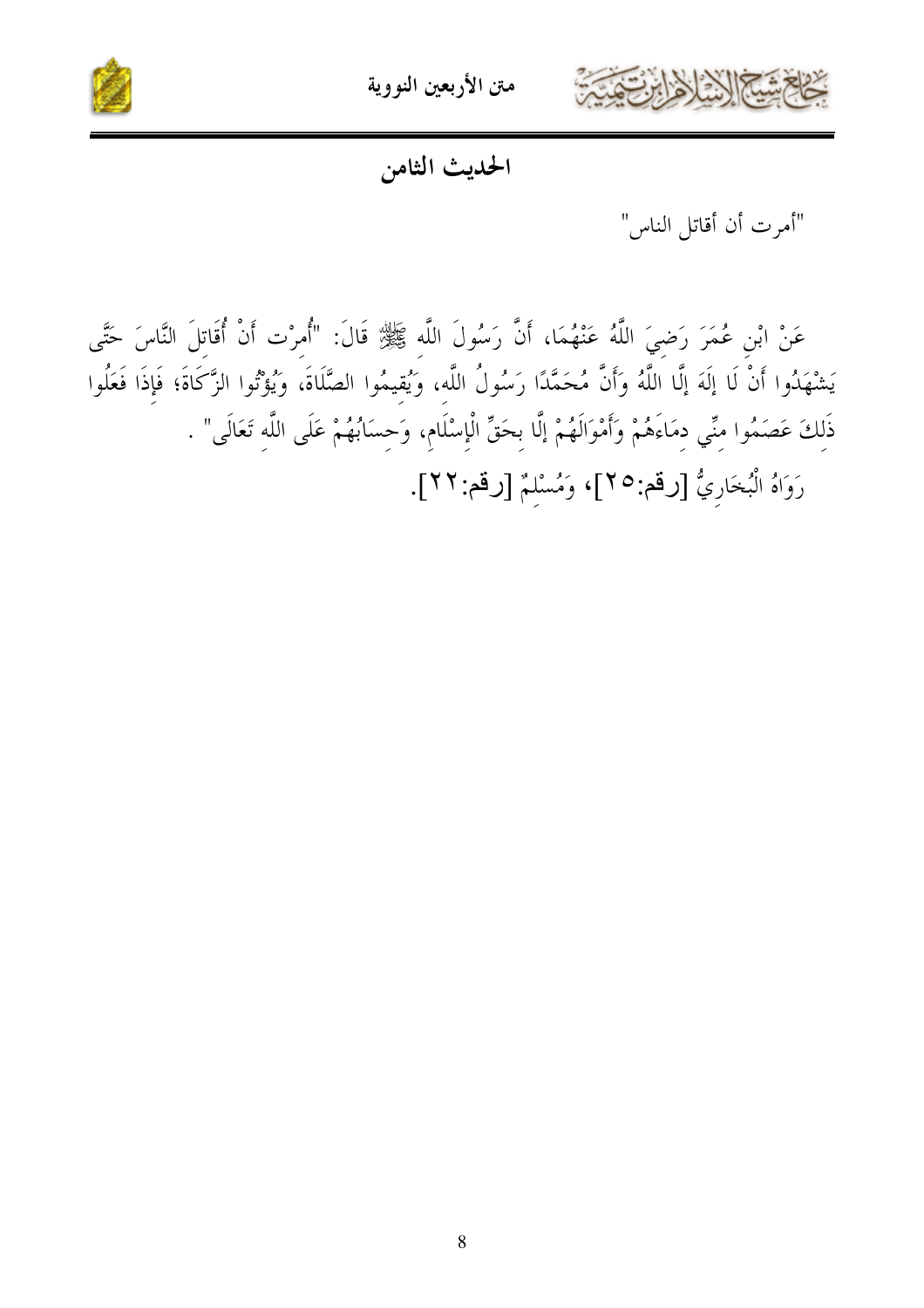



الحديث التاسع "ما نميتكم عنه فاجتنبوه"

عَنْ أَبِي هُرَيْرَةَ عَبْدِ الرَّحْمَنِ بْنِ صَخْرِ رَهِيٌّ» قَالَ: سَمِعْت رَسُولَ اللَّهِ ﷺ يَقُولُ: "مَا نَهَيْتُكُمْ عَنْهُ فَاحْتَنِبُوهُ، وَمَا أَمَرْتُكُمْ بِهِ فَأْتُوا مِنْهُ مَا اسْتَطَعْتُمْ، فَإِنَّمَا أَهْلَكَ الَّذِينَ مِنْ قَبْلِكُمْ كَثْرَةُ مَسَائِلِهِمْ وَاخْتِلَافُهُمْ عَلَى أَنْبِيَائِهِمْ ". رَوَاهُ الْبُخَارِيُّ [رقم:٧٢٨٨]، وَمُسْلِمٌ [رقم:١٣٣٧].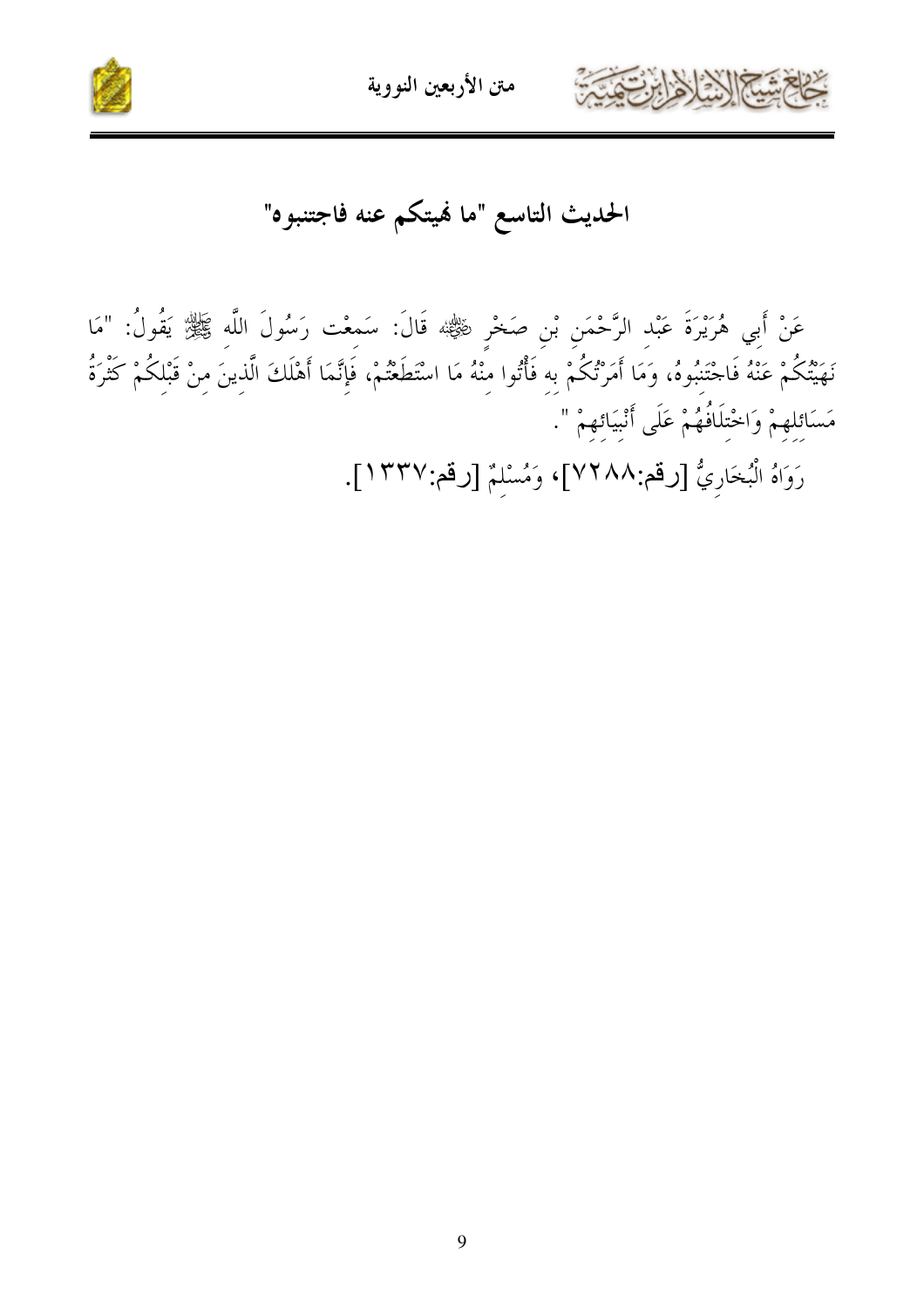

متن الأربعين النووية



الحديث العاشو

"إن الله طيب لا يقبل إلا طيبا"

عَنْ أَبِي هُرَيْرَةَ شَيْءٌ قَالَ: قَالَ رَسُولُ اللَّه ﷺ "إنَّ اللَّهَ طَيِّبٌ لَا يَقْبَلُ إِلَّا طَيِّبًا، وَإِنَّ اللَّهَ أَمَرَ الْمُؤْمنينَ بمَا أَمَرَ به الْمُرْسَلينَ فَقَالَ تَعَالَى: "يَا أَيُّهَا الرُّسُلُ كُلُوا منْ الطَّيِّبَات وَاعْمَلُوا صَالحًا"، وَقَالَ تَعَالَى: "يَا أَيُّهَا الَّذينَ آمَنُوا كُلُوا منْ طَيِّبَات مَا رَزَقْنَاكُمْ" ثُمَّ ذَكَرَ الرَّجُلَ يُطيلُ السَّفَرَ أَشْعَتْ أَغْبَرَ يَمُكُّ يَدَيْه إِلَى السَّمَاء: يَا رَبٍّ! يَا رَبٍّ! وَمَطْعَمُهُ حَرَامٌ، وَمَشْرَبُهُ حَرَامٌ، وَمَلْبَسُهُ حَرَامٌ، وَغُذِّيَ بِالْحَرَامِ، فَأَنَّى يُسْتَجَابُ لَهُ؟".

رَوَاهُ مُسْلَمٌ [رقم:١٠١].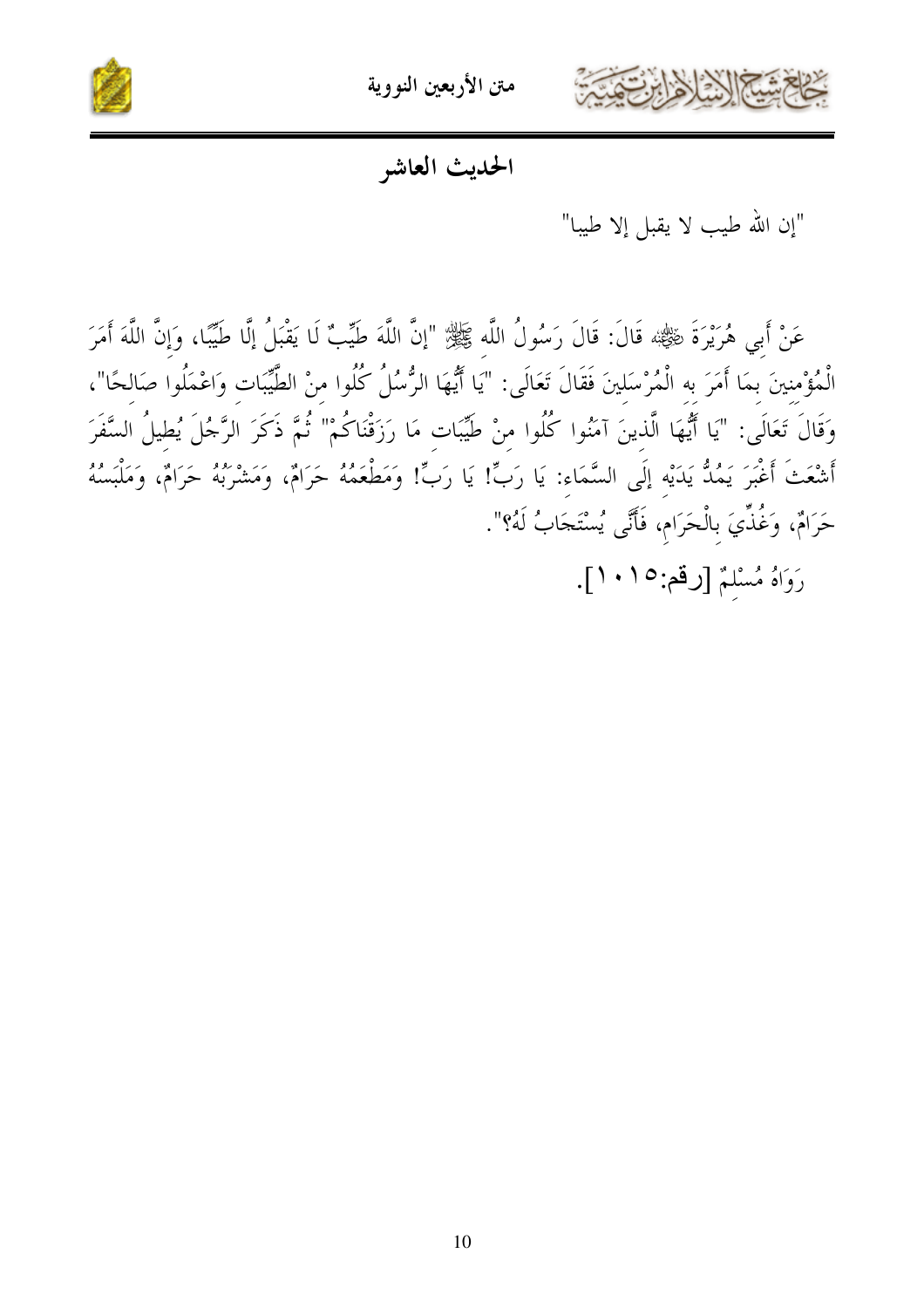



الحديث الحادي عشر

" دع ما يريبك إلى ما لا يريبك"

عَنْ أَبِي مُحَمَّدٍ الْحَسَنِ بْنِ عَلِيٍّ بْنِ أَبِي طَالِبِ سِبْطِ رَسُولِ اللَّهِ ﷺ وَرَيْحَانَتِهِ رَضِيَ اللَّهُ عَنْهُمَا، قَالَ: حَفِظْت مِنْ رَسُولِ اللَّهِ ﷺ "دَعْ مَا يُرِيبُك إلَى مَا لَا يُرِيبُك". رَوَاهُ التِّرْمِذِيُّ [رقم: ٢٥٢]، وَالنَّسَائِيّ [رقم: ٥٧١١]، وَقَالَ التِّرْمِذِيُّ: حَديثٌ حَسَنٌ صَحيحٌ.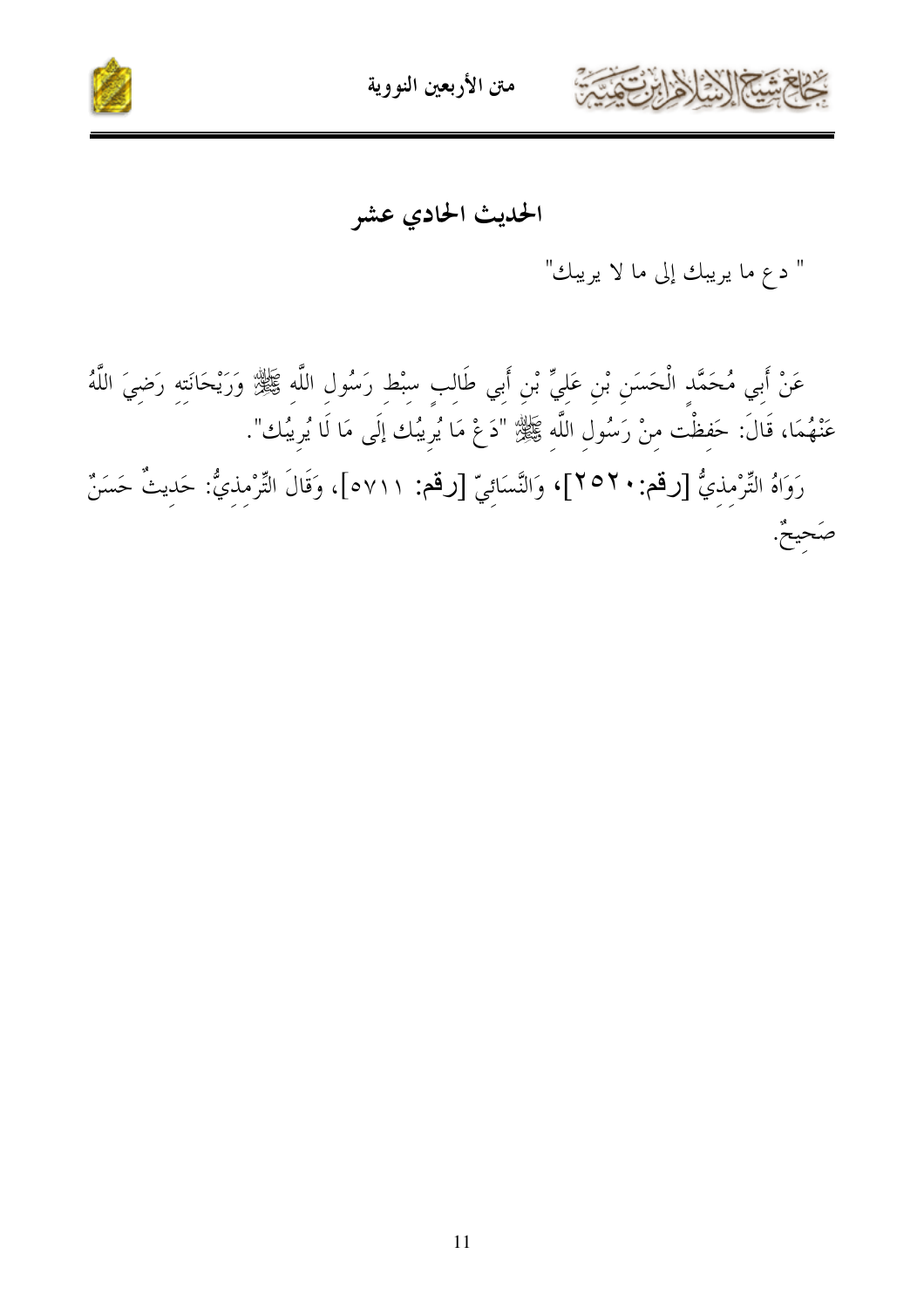



الحديث الثاني عشر

"من حسن إسلام المرء"

عَنْ أَبِي هُرَيْرَةَ شَيْءٌ:» قَالَ: قَالَ رَسُولُ اللَّهِ ﷺ" "مِنْ حُسْنِ إسْلَامِ الْمَرْءِ تَرْكُهُ مَا لَا يَعْنِيه". حَدِيثٌ حَسَنٌ، رَوَاهُ التِّرْمِذيُّ [رقم: ٢٣١٨] ، ابن ماجه [رقم:٣٩٧٦].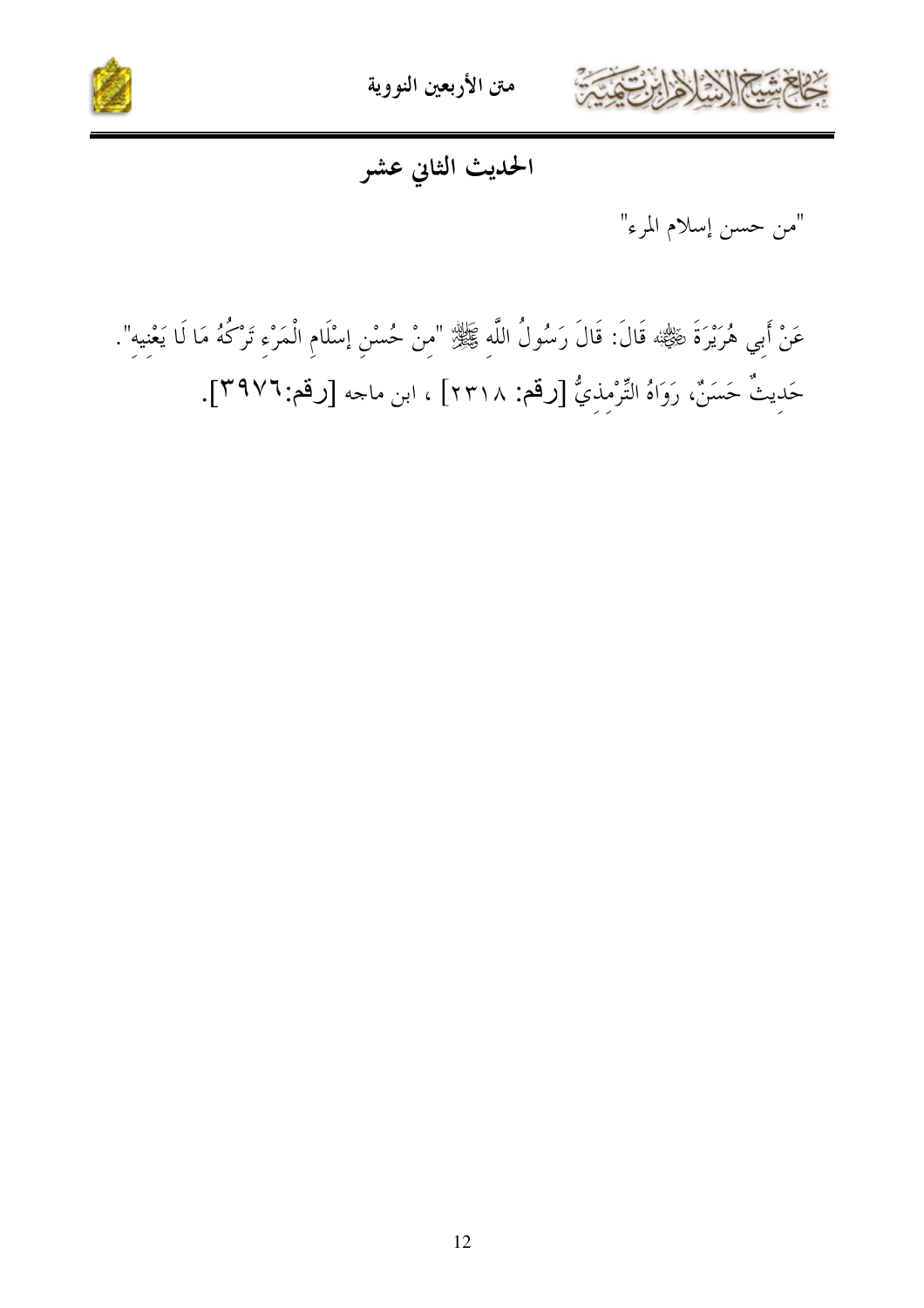



عَنْ أَبِي حَمْزَةَ أَنَسٍ بْنِ مَالِكٍ رَضِيًّا خَادِمٍ رَسُولِ اللَّهِ ﷺ عَنْ النَّبِيِّ ﷺ قَالَ: "لَا يُؤْمِنُ أَحَلُكُمْ حَتَّى يُحِبَّ لِأَحِيهِ مَا يُحِبُّ لِنَفْسِهِ". رَوَاهُ الْبُخَارِيُّ [رقم:١٣]، وَمُسْلِمٌ [رقم:٤٥].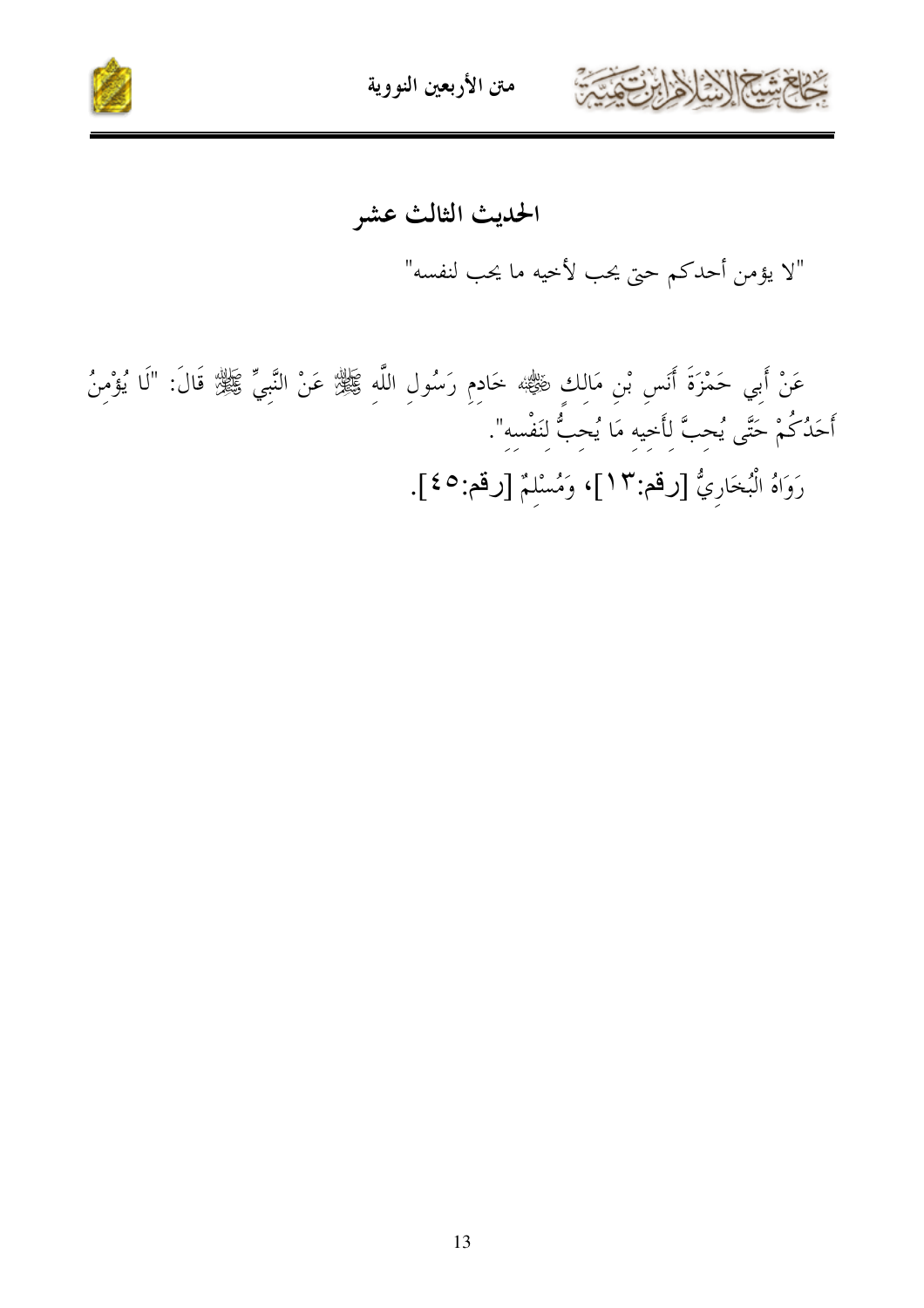



## الحديث الرابع عشر

" لا يحل دم امريء مسلم إلا بإحدى ثلاث"

عَنْ ابْنِ مَسْعُودٍ ﷺ، قَالَ: قَالَ رَسُولُ اللَّهِ ﷺ "لَا يَحِلُّ دَمُ امْرِئِ مُسْلِمٍ [ يشهد أن لا إله إلا الله، وأَنِي رسوِّل الله] إلَّا بِإِحْدَى ثَلَاثٍ: الثَّيِّبُ الزَّانِي، وَالنَّفْسُ بِالنَّفْسِ، وَالتَّارِكُ لدينه الْمُفَارِقُ لِلْجَمَاعَةِ".

رَوَاهُ الْبُخَارِيُّ [رقم:٢٨٧٨]، وَمُسْلِمٌ [رقم: ٢٧٢١].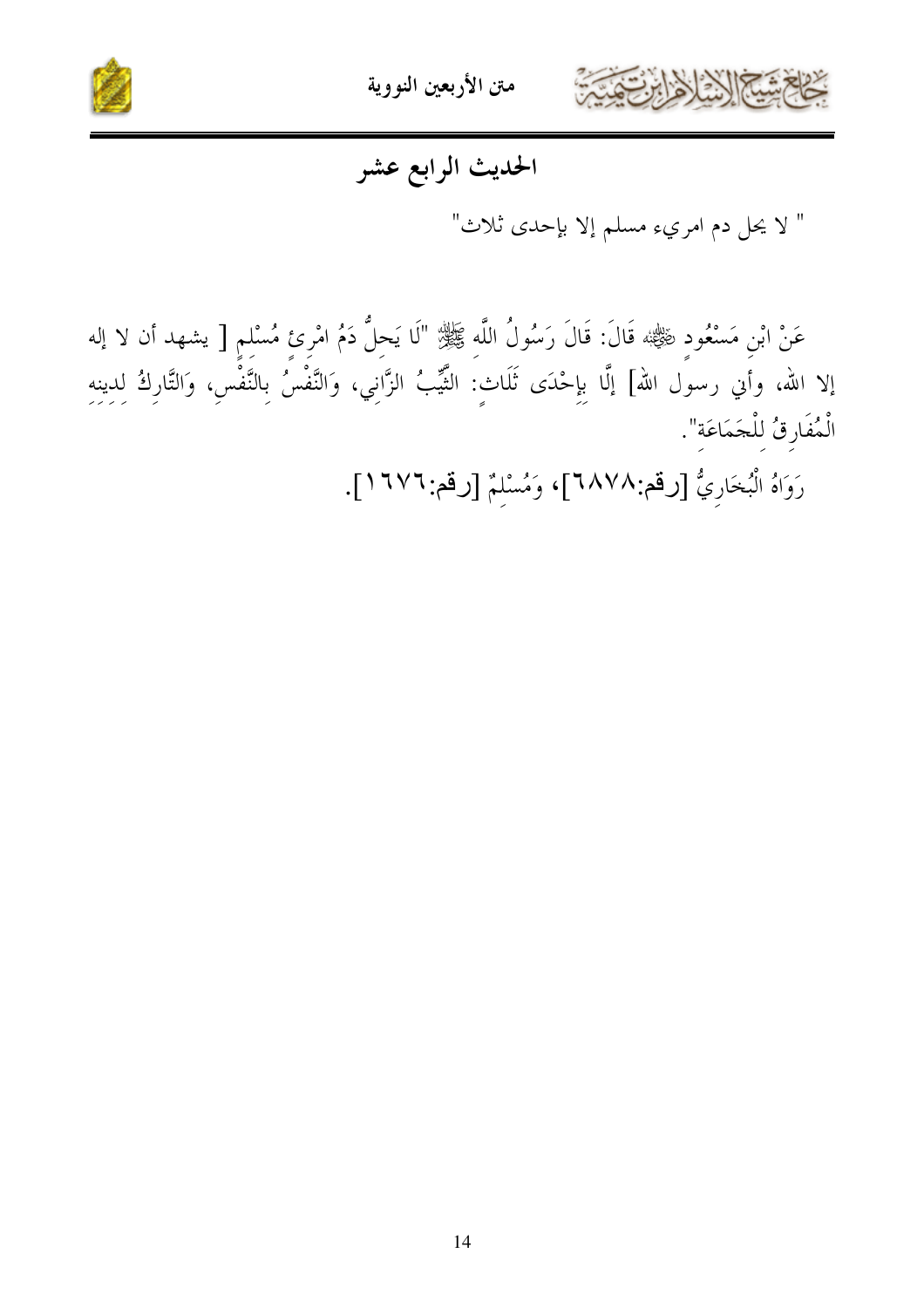



الحديث الخامس عشر

"من كان يؤمن بالله واليوم الآخر فليقل خيرا"

عَنْ أَبِي هُرَيْرَةَ نَحْظَةٌ أَنَّ رَسُولَ اللَّهِ ﷺ قَالَ: "مَنْ كَانَ يُؤْمِنُ بِاَللَّهِ وَالْيَوْمِ الْآخِرِ فَلْيَقُلْ خَيْرًا أَوْ لِيَصْمُتْ، وَمَنْ كَانَ يُؤْمِنُ بِاَللَّهِ وَالْيَوْمِ الْآخِرِ فَلْيُكْرِمْ جَارَهُ، وَمَنْ كَانَ يُؤْمِنُ بِاَللَّهِ وَالْيَوْمِ الْآخر فَلْيُكْرِمْ ضَيْفَهُ".

رَوَاهُ الْبُخَارِيُّ [رقم:١٨٠]، وَمُسْلِمٌ [رقم:٤٧].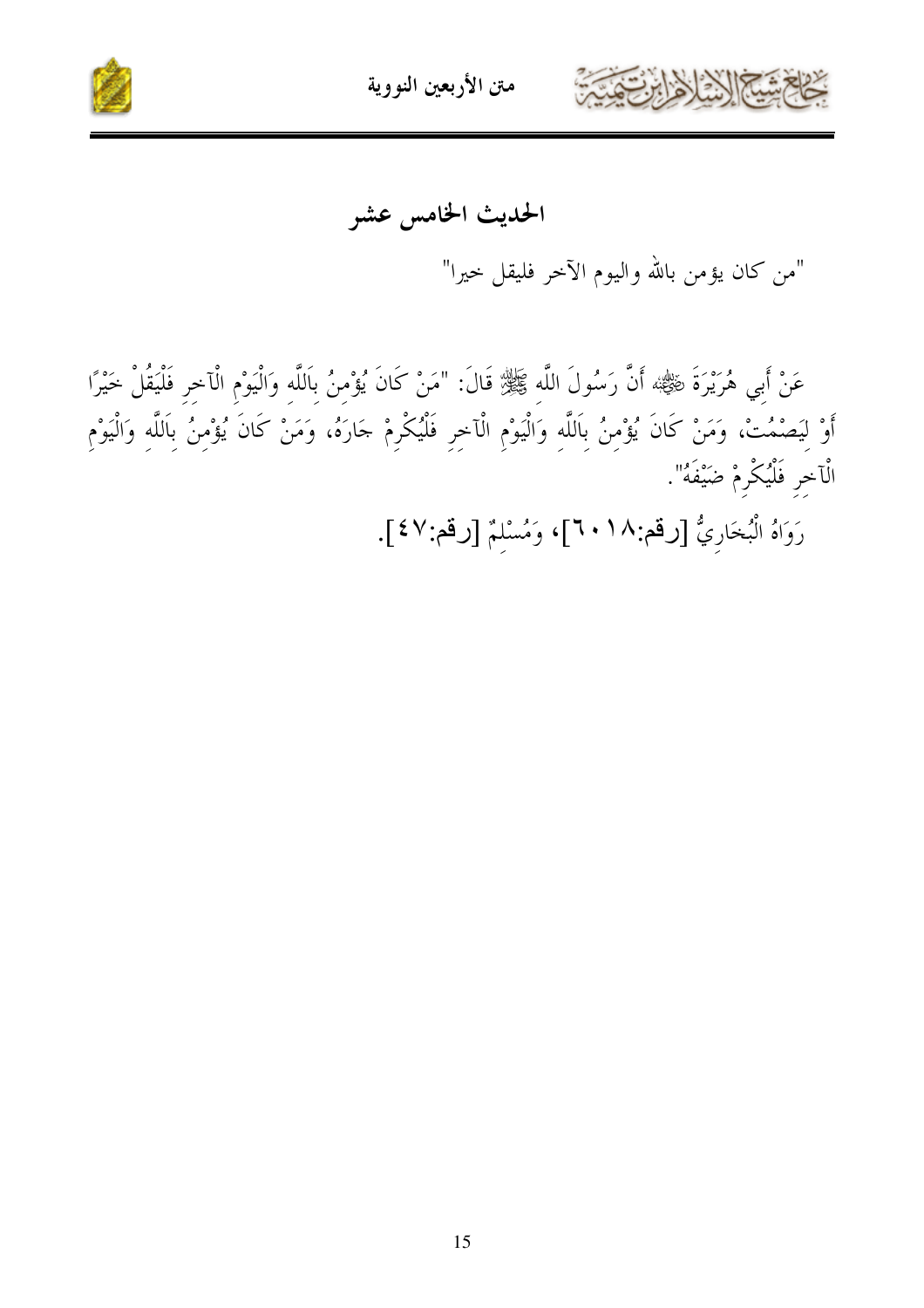



### الحديث السادس عشر

" لا تغضب"

عَنْ أَبِي هُرَيْرَةَ ڜَلْهِيْه أَنْ رَجُلًا قَالَ لِلنَّبِيِّ ﷺ أَوْصِنِي. قَالَ: لَا تَغْضَبْ، فَرَدَّدَ مِرَارًا، قَالَ: لَا تَعْضَبْ".

رَوَاهُ الْبُخَارِيُّ [رقم: ١ / ٢١].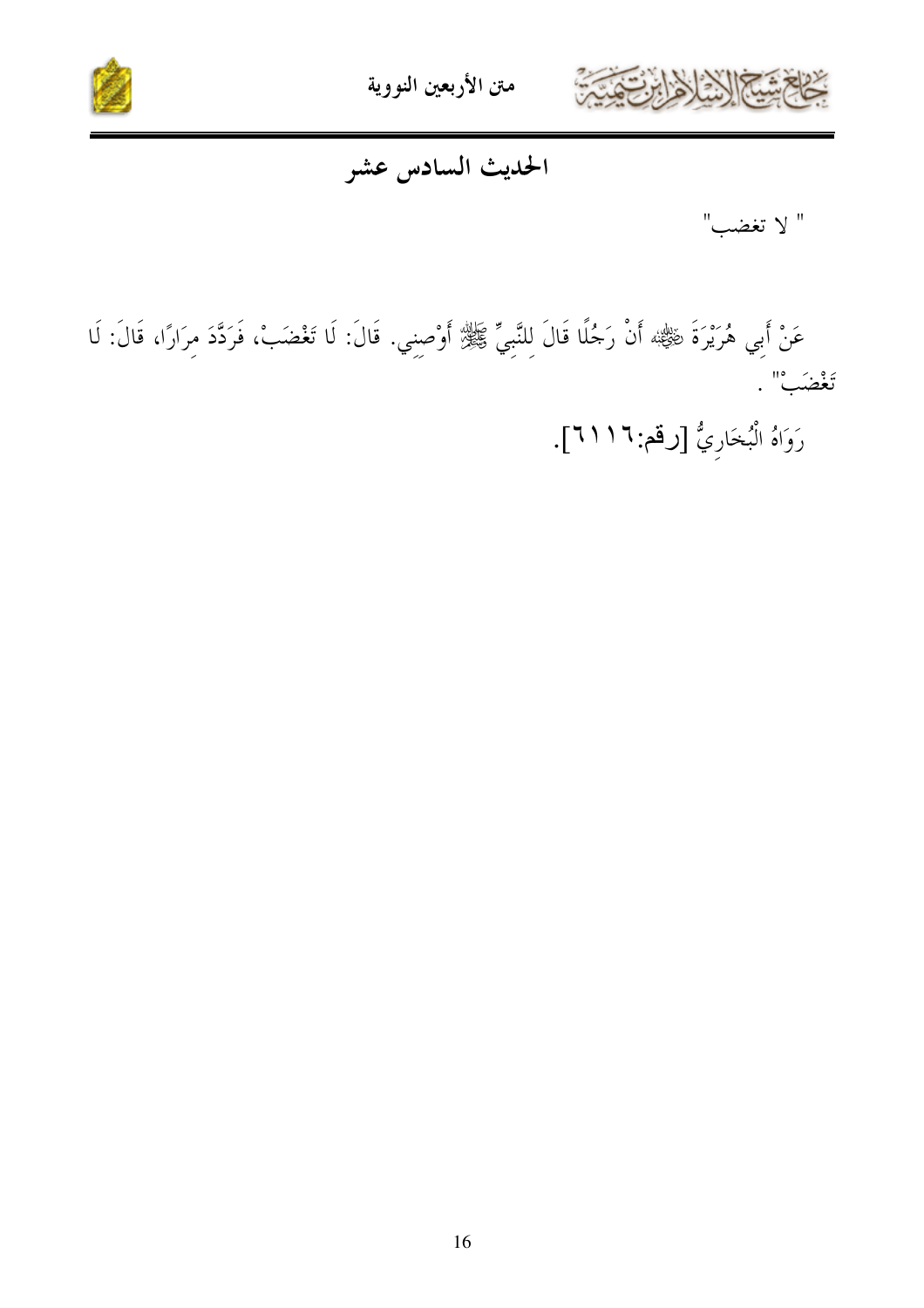



"إن الله كتب الإحسان على كل شيء"

عَنْ أَبِي يَعْلَى شَدَّادٍ بْنِ أَوْسٍ ﷺ، عَنْ رَسُولِ اللَّهِ ﷺ قَالَ: "إنَّ اللَّهَ كَتَبَ الْإِحْسَانَ عَلَى كُلِّ شَيْءٍ، فَإِذَا قَتَلْتُمْ فَأَحْسِنُوا الْقِتْلَةَ، وَإِذَا ذَبَحْتُمْ فَأَحْسِنُوا الذُّبْحَةَ، وَلْيُحِدَّ أَحَدُكُمْ شَفْرَتَهُ، وَلْيُرِحْ ذَبِيحَتَهُ".

رَوَاهُ مُسْلَمٌ [رقم:٥٥٥].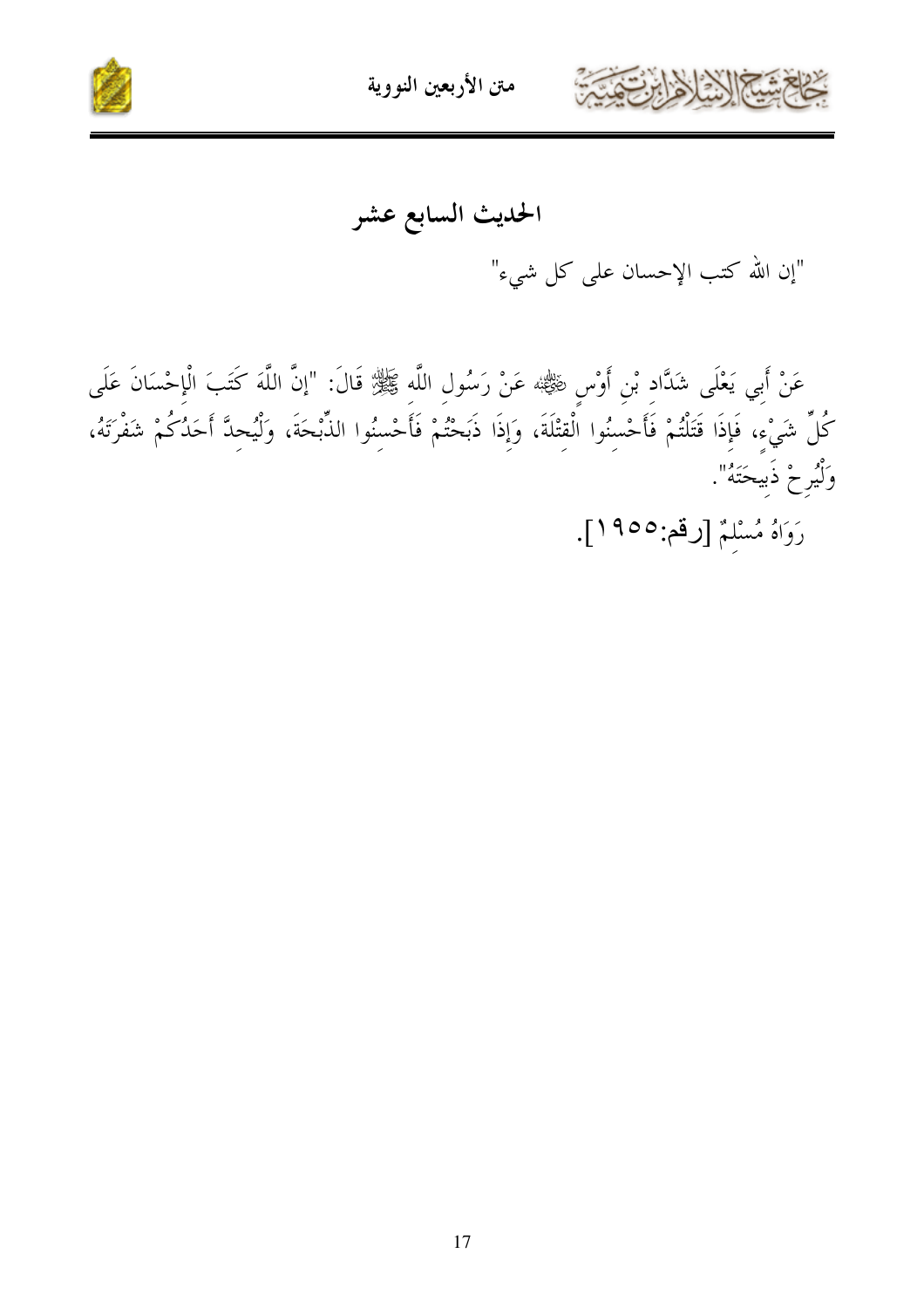



#### الحديث الثامن عشر

"اتق الله حيثما كنت"

عَنْ أَبِي ذَرٍّ جُنْدَبٍ بْنِ جُنَادَةَ، وَأَبِي عَبْدِ الرَّحْمَنِ مُعَاذِ بْنِ جَبَلٍ رَضِيَ اللَّهُ عَنْهُمَا، عَنْ رَسُولِ اللَّهِ ﷺ قَالَ: "اَتَّقِ اللَّهَ حَيْثُمَا كُنْت، وأَتْبِعْ السَّيِّئَةَ الْحَسَنَةَ تَمْحُهَا، وَخَالِقْ النَّاسَ بِخُلُقٍ حَسَنِ" .

رَوَاهُ التِّرْمِذِيُّ [رقم:٩٨٧] وَقَالَ: حَدِيثٌ حَسَنٌ، وَفِي بَعْضِ النُّسَخِ: حَسَنٌ صَحِيحٌ.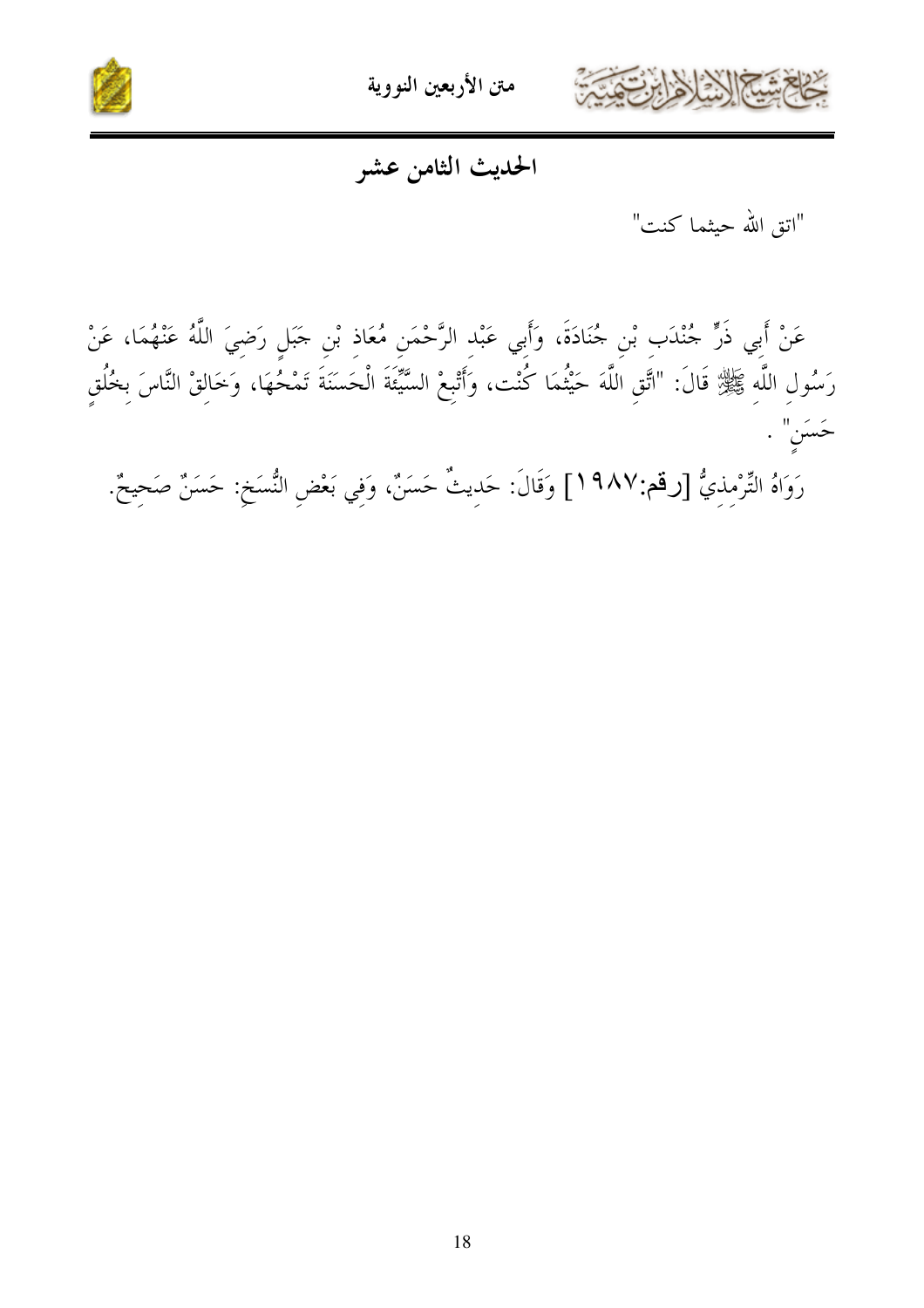



الحديث التاسع عشر

" احفظ الله يحفظك"

عَنْ عَبْدِ اللَّهِ بْنِ عَبَّاسٍ رَضِيَ اللَّهُ عَنْهُمَا قَالَ: "كُنْت خَلْفَ رَسُولِ اللَّهِ ﷺ يَوْمًا، فَقَالَ: يَا غُلَام! إنِّي أُعَلِّمُك كَلمَات: احْفَظْ اللَّهَ يَحْفَظْك، احْفَظْ اللَّهَ تَجدُهُ تُجَاهَك، إِذَا سَأَلْت فَاسْأَلْ اللَّهَ، وَإِذَا اسْتَعَنْت فَاسْتَعنْ بِاَللَّه، وَاعْلَمْ أَنَّ الْأُمَّةَ لَوْ اجْتَمَعَتْ عَلَى أَنْ يَنْفَعُوك بشَيْء لَمْ يَنْفَعُوك إِلَّا بشَيْءٍ قَدْ كَتَبَهُ اللَّهُ لَك، وَإِنْ اجْتَمَعُوا عَلَى أَنْ يَضُرُّوك بِشَيْءٍ لَمْ يَضُرُّوك إلَّا بِشَيْءٍ قَدْ كَتَبَهُ اللَّهُ عَلَيْك؛ رُفعَتْ الْأَقْلَامُ، وَجَفَّتْ الصُّحُفُ" . رَوَاهُ التِّرْمذيُّ [رقم:٩١٦] وَقَالَ: حَديثٌ حَسَنٌ صَحيحٌ.

وَفي روَايَة غَيْرِ التِّرْمذيِّ: "احْفَظْ اللَّهَ تَجدْهُ أمامك، تَعَرَّفْ إِلَى اللَّه في الرَّخاء يَعْرفُك في الشِّدَّة، وَاعْلَمْ أَنَّ مَا أَخْطَأَك لَمْ يَكُنْ ليُصيبَك، وَمَا أَصَابَك لَمْ يَكُنْ ليُخْطَئَك، وَاعْلَمْ أَنَّ النَّصْرَ مَعَ الصَّبْرِ، وَأَنْ الْفَرَجَ مَعَ الْكَرْبِ، وَأَنَّ مَعَ الْعُسْرِ يُسْرًا".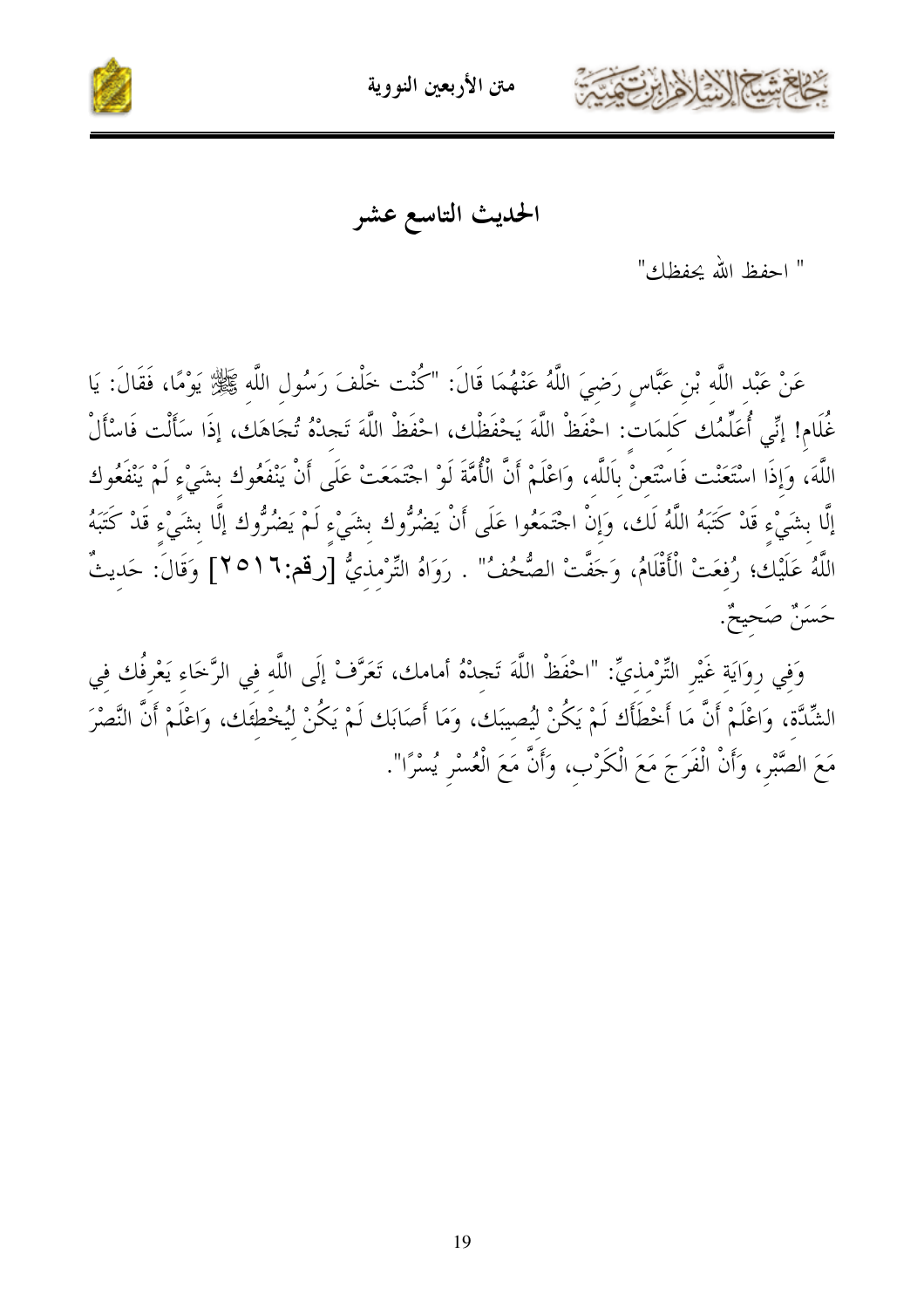



الحديث العشرون

عَنْ ابْنِ مَسْعُودِ عُقْبَةَ بْنِ عَمْرِو الْأَنْصَارِيِّ الْبَدْرِيِّ ﷺ قَالَ: قَالَ رَسُولُ اللَّهِ ﷺ "إنَّ مِمَّا أَدْرَكَ النَّاسُ مِنْ كَلَامِ النُّبُوَّةِ الْأُولَىٰ: إذَا لَمْ تَسْتَحِ فَاصْنَعْ مَا شِئْت" . رَوَاهُ الْبُخَارِيُّ [رقم:٢٤٨٣].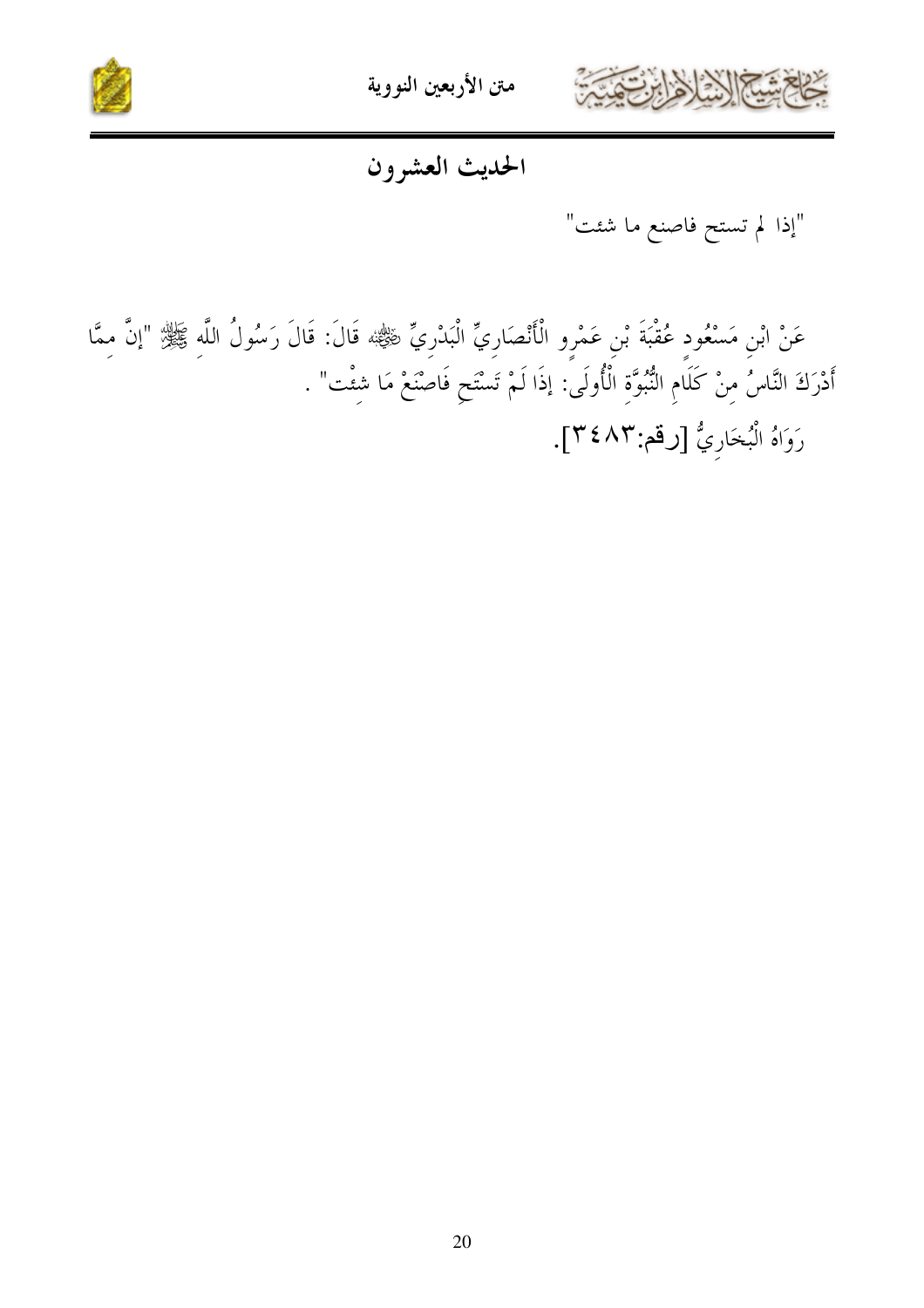



الحديث الحادي والعشرون

"قل آمنت بالله ثم استقم"

عَنْ أَبِي عَمْرِو وَقِيلَ: أَبِي عَمْرَةَ سُفْيَانَ بْنِ عَبْدِ اللَّهِ ﷺ» قَالَ: "قُلْت: يَا رَسُولَ اللَّهِ! قُلْ لِي فِي الْإِسْلَامِ قَوْلًا لَا أَسْأَلُ عَنْهُ أَحَدًا غَيْرَك؛ قَالَ: قُلْ: آمَنْت بِاَللَّهِ ثُمَّ اسْتَقِمْ" . رَوَاهُ مُسْلِمٌ [رقم:٣٨].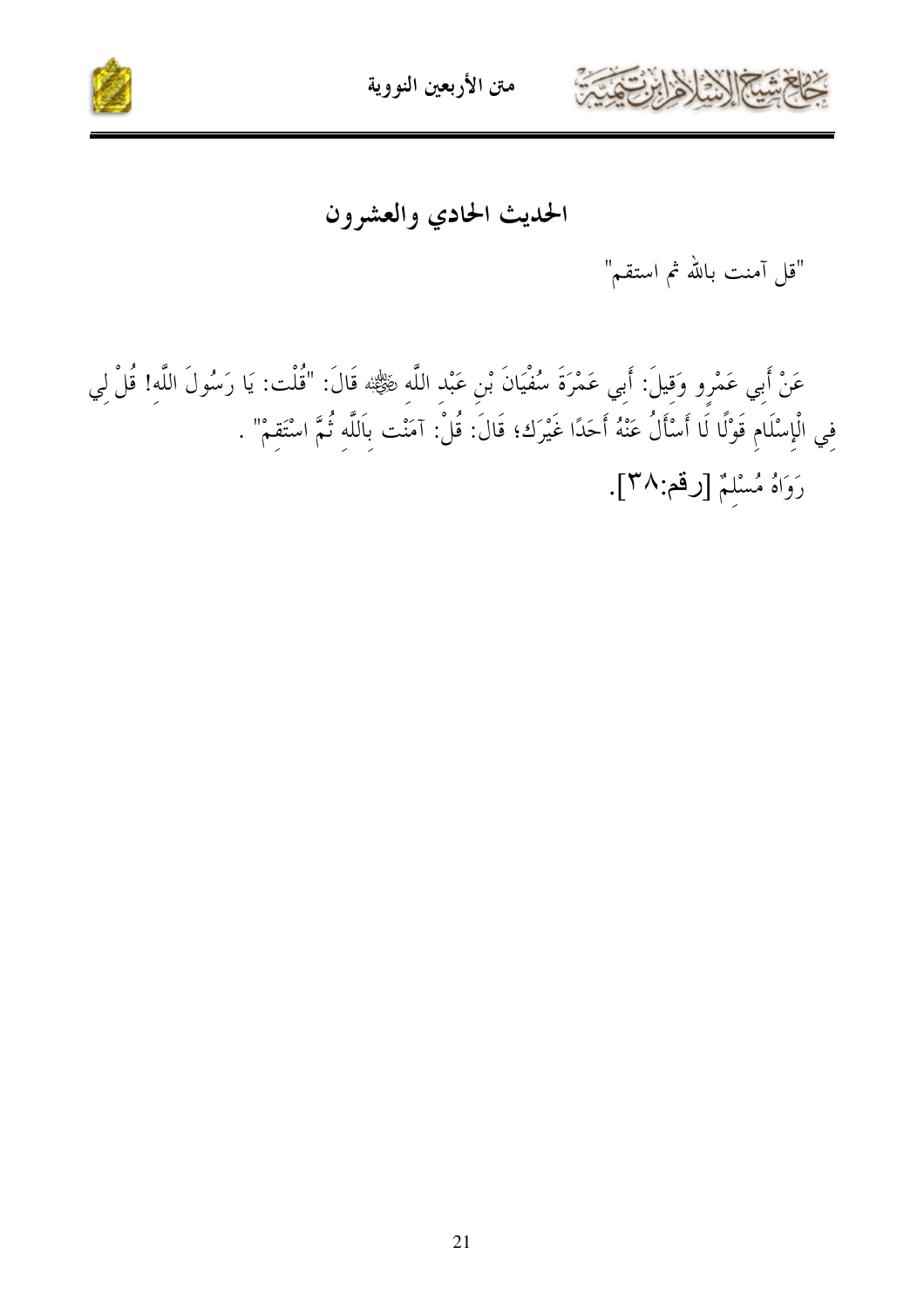



# الحديث الثاني والعشرون

"أرأيت إذا صليت المكتوبات وصمت رمضان"

عَنْ أَبِي عَبْدِ اللَّهِ جَابِرِ بْنِ عَبْدِ اللَّهِ الْأَنْصَارِيِّ رَضِيَ اللَّهُ عَنْهُمَا: "أَنَّ رَجُلًا سَأَلَ رَسُولَ اللَّهِ عَلِيٌّ فَقَالَ: أَرَأَيْت إِذَا صَلَّيْت الْمَكْتُوبَات، وَصُمْت رَمَضَانَ، وَأَحْلَلْت الْحَلَالَ، وَحَرَّمْت الْحَرَامَ، وَلَمْ أَزِدْ عَلَى ذَلكَ شَيْئًا؛ أَأَدْخُلُ الْجَنَّةَ؟ قَالَ: نَعَمْ".

رَوَاهُ مُسْلَمٌ [رقم: ١٥].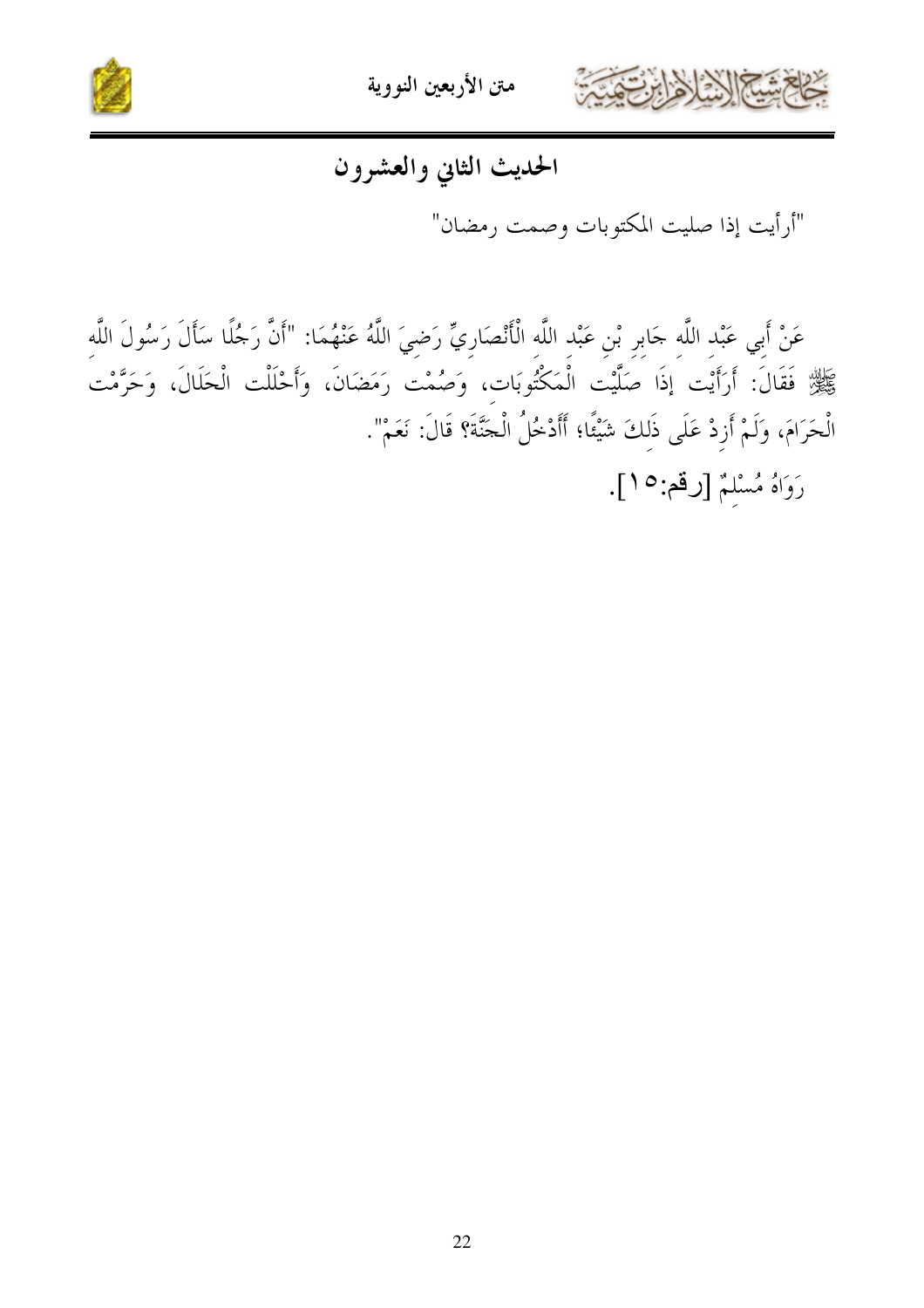



الحديث الثالث والعشرون

"االطهور شطر الإيمان"

عَنْ أَبِي مَالِكِ الْحَارِثِ بْنِ عَاصِمِ الْأَشْعَرِيِّ ﷺ، قَالَ: قَالَ رَسُولُ اللَّهِ ﷺ "الطَّهُورُ شَطْرُ الْإِيمَانِ، وَالْحَمْدُ للَّه تَمْلَأُ الْميزَانَ، وَسُبْحَانَ اللَّه وَالْحَمْدُ للَّه تَمْلَآن –أَوْ: تَمْلَأُ– مَا بَيْنَ السَّمَاء وَالْأَرْضِ، وَالصَّلَاةُ نُورٌ، وَالصَّدَقَةُ بُرْهَانٌ، وَالصَّبْرُ ضِيَاءٌ، وَالْقُرْآنُ حُجَّةٌ لَك أَوْ عَلَيْك، كُلُّ النَّاسِ يَغْدُو، فَبَائِعٌ نَفْسَهُ فَمُعْتقُهَا أَوْ مُوبِقُهَا". رَوَاهُ مُسْلَمٌ [رقم:٢٢٢].

23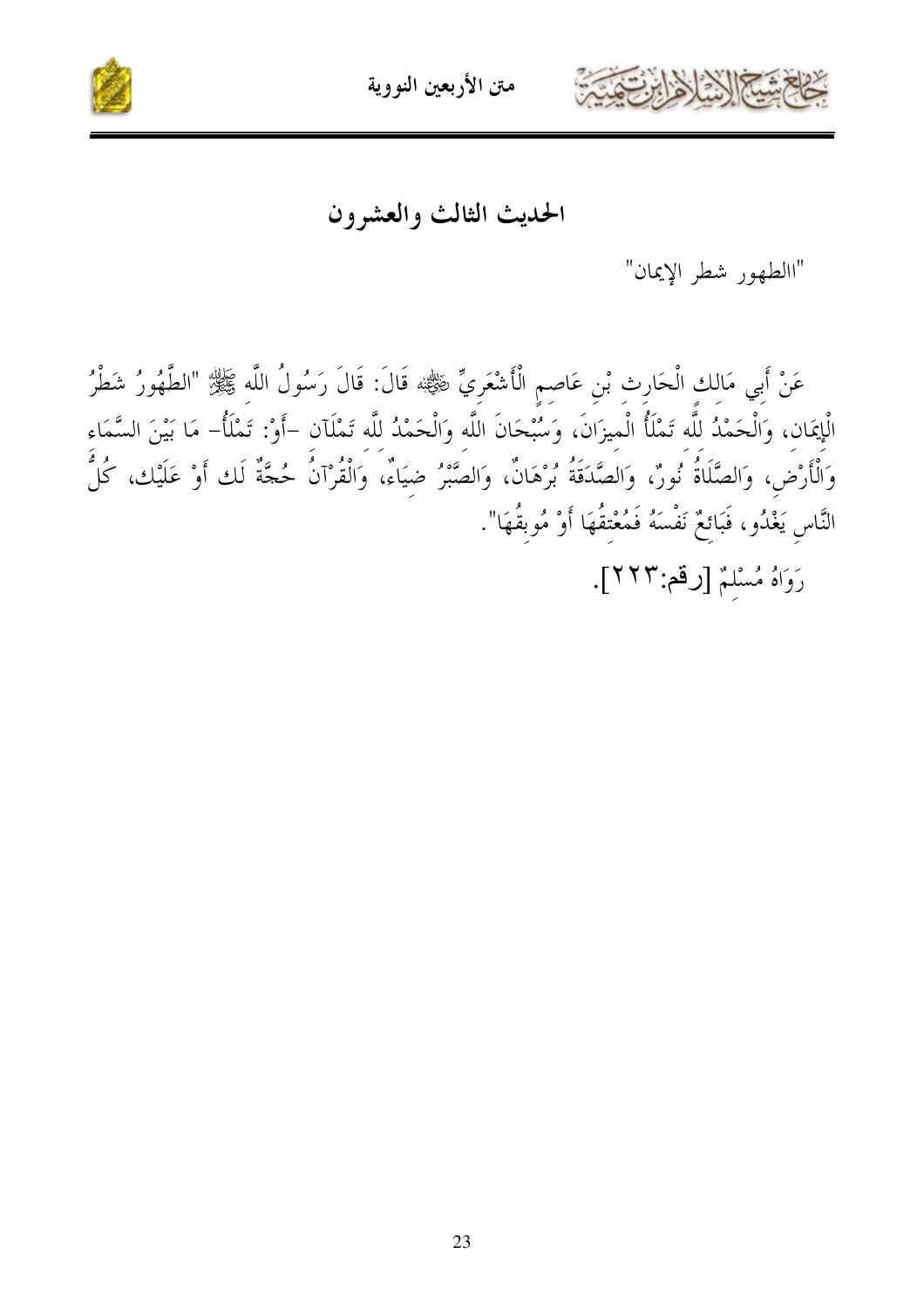

متن الأربعين النووية



## الحديث الرابع والعشرون

"يا عبادي إني حرمت الظلم على نفسي"

عَنْ أَبِي ذَرٍّ الْغفَارِيِّ رَضِّيًّا عَنْ النَّبِيِّ ﷺ فيمَا يَرْويه عَنْ رَبِّه تَبَارَكَ وَتَعَالَى، أَنَّهُ قَالَ: "يَا عِبَادِي: إنِّي حَرَّمْت الظُّلْمَ عَلَى نَفْسي، وَجَعَلْته بَيْنَكُمْ مُحَرَّمًا؛ فَلَا تَظَالَمُوا. يَا عبَادي! كُلّْكُمْ ضَالٌّ إِلَّا مَنْ هَدَيْته، فَاسْتَهْدُوني أَهْدكُمْ. يَا عبَادي! كُلُّكُمْ جَائعٌ إِلَّا مَنْ أَطْعَمْته، فَاسْتَطْعمُوني أُطْعمْكُمْ. يَا عبَادي! كُلّْكُمْ عَارٍ إِلَّا مَنْ كَسَوْته، فَاسْتَكْسُوني أَكْسُكُمْ. يَا عبَادي! إِنَّكُمْ تُخْطُئُونَ بِاللَّيْلِ وَالنَّهَارِ، وَأَنَا أَغْفِرُ النُّنُوبَ جَميعًا؛ فَاسْتَغْفِرُوني أَغْفِرْ لَكُمْ. يَا عبَادي! إنَّكُمْ لَنْ تَبْلُغُوا ضُرِّي فَتَضُرُّوني، وَلَنْ تَبْلُغُوا نَفْعي فَتَنْفَعُوني. يَا عبَادي! لَوْ أَنَّ أَوَّلَكُمْ وَآخرَكُمْ وَإِنْسَكُمْ وَحَنَّكُمْ كَانُوا عَلَى أَتْقَى قَلْب رَجُل وَاحد منْكُمْ، مَا زَادَ ذَلكَ في مُلْكي شَيْئًا. يَا عبَادي! لَوْ أَنَّ أَوَّلَكُمْ وَآخرَكُمْ وَإِنْسَكُمْ وَجنَّكُمْ كَانُوا عَلَى أَفْجَر قَلْب رَجُل وَاحد منْكُمْ، مَا نَقَصَ ذَلكَ منْ مُلْكي شَيْئًا. يَا عبَادي! لَوْ أَنَّ أَوَّلَكُمْ وَآخرَكُمْ وَإِنْسَكُمْ وَجنَّكُمْ قَامُوا في صَعِيد وَاحِد، فَسَأَلُونِي، فَأَعْطَيْت كُلَّ وَاحد مَسْأَلَته، مَا نَقَصَ ذَلكَ ممَّا عنْدي إلَّا كَمَا يَنْقُصُ الْمخْيَطُ إذَا أُدْحلَ الْبَحْرَ. يَا عبَادي! إنَّمَا هيَ أَعْمَالُكُمْ أُحْصِيهَا لَكُمْ، ثُمَّ أُوَفِّيكُمْ إيَّاهَا؛ فَمَنْ وَجَدَ خَيْرًا فَلْيَحْمَدْ اللَّهَ، وَمَنْ وَجَدَ غَيْرَ ذَلكَ فَلَا يَلُومَنِ إِلَّا نَفْسَهُ".

رَوَاهُ مُسْلَمٌ [رقم:٢٥٧٧].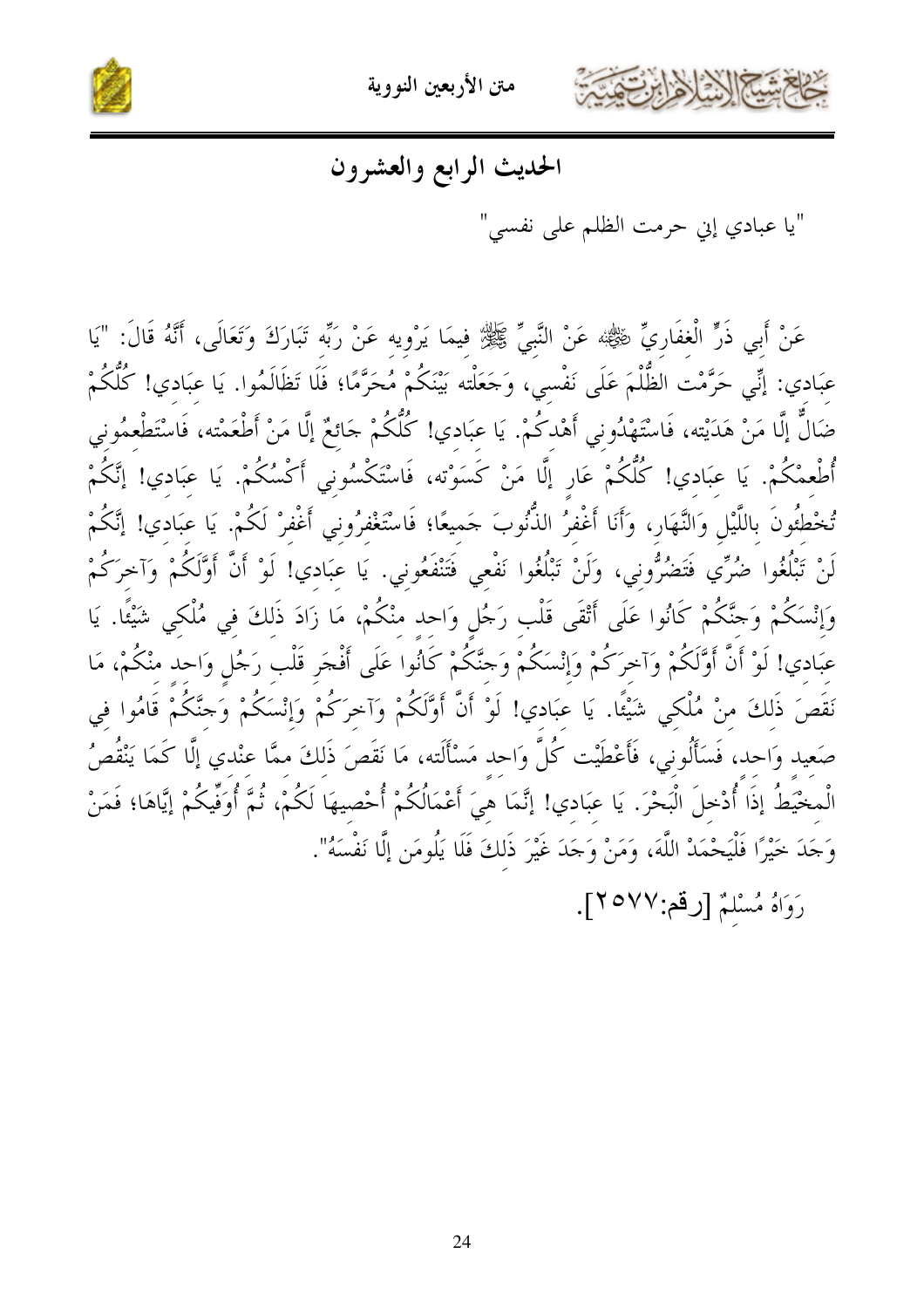



الحديث الخامس والعشرون

"ذهب أهل الدثور بالأجور "

عَنْ أَبِي ذَرٍّ ﷺ؛ أَيْضًا، "أَنَّ نَاسًا مِنْ أَصْحَابٍ رَسُولِ اللَّهِ ﷺ قَالُوا للنَّبِيِّ ﷺ يَا رَسُولَ اللَّه ذَهَبَ أَهْلُ الدُّنُورِ بِالْأُجُورِ؛ يُصَلُّونَ كَمَا نُصَلِّي، وَيَصُومُونَ كَمَا نَصُومُ، وَيَتَصَدَّقُونَ بفُضُول أَمْوَالهمْ. قَالَ: أَوَلَيْسَ قَدْ جَعَلَ اللَّهُ لَكُمْ مَا تَصَّدَّقُونَ؟ إنَّ بكُلِّ تَسْبِيحَة صَدَقَةً، وَكُلِّ تَكْبِيرَة صَدَقَةً، وَكُلِّ تَحْمِيدَة صَدَقَةً، وَكُلِّ تَهْليلَة صَدَقَةً، وأَمْرٌ بمَعْرُوف صَدَقَةٌ، وَنَهْيٌ عَنْ مُنْكَر صَدَقَةٌ، وَفي بُضْعٍ أَحَدكُمْ صَدَقَةٌ. قَالُوا: يَا رَسُولَ اللَّه أَيَأْتي أَحَدُنَا شَهْوَتَهُ وَيَكُونُ لَهُ فيهَا أَجْرٌ؟ قَالَ: أَرَأَيْتُمْ لَوْ وَضَعَهَا فِي حَرَامٍ أَكَانَ عَلَيْهِ وِزْرٌ؟ فَكَذَلكَ إذَا وَضَعَهَا فِي الْحَلَالِ، كَانَ لَهُ أَجْرٌ ".

رَوَاهُ مُسْلَمٌ [رقم: ٦ • • ١].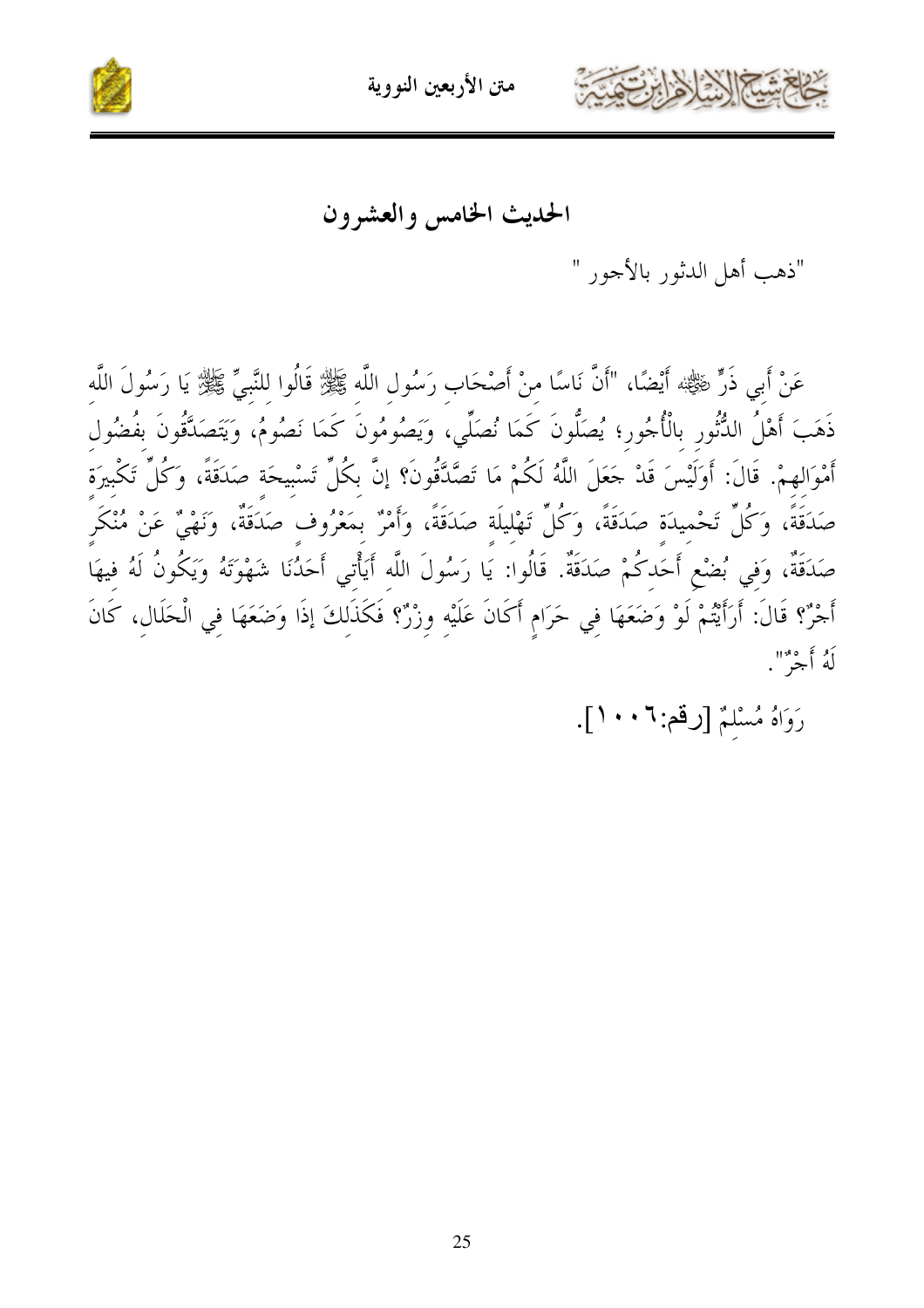



### الحديث السادس والعشرون

"كل سلامي من الناس عليه صدقة"

عَنْ أَبِي هُرَيْرَةَ شِيّْةٍ، قَالَ: قَالَ رَسُولُ اللَّه ﷺ "كُلُّ سُلَامَى منْ النَّاس عَلَيْه صَدَقَةٌ، كُلَّ يَوْم تَطْلُعُ فيه الشَّمْسُ تَعْدلُ بَيْنَ اثْنَيْنِ صَدَقَةٌ، وَتُعِينُ الرَّجُلَ فِي دَابَّتِهِ فَتَحْمِلُهُ عَلَيْهَا أَوْ تَرْفَعُ لَهُ عَلَيْهَا مَتَاعَهُ صَدَقَةٌ، وَالْكَلِمَةُ الطَّيِّبَةُ صَدَقَةٌ، وَبِكُلِّ خُطْوَةٍ تَمْشِيهَا إِلَى الصَّلَاةِ صَدَقَةٌ، وَتُمِيطُ الْأَذَى عَنْ الطَّرِيقِ صَدَقَةٌ".

رَوَاهُ الْبُخَارِيُّ [رقم: ٢٩٨٩]، وَمُسْلِمٌ [رقم: ٢٠٠٩].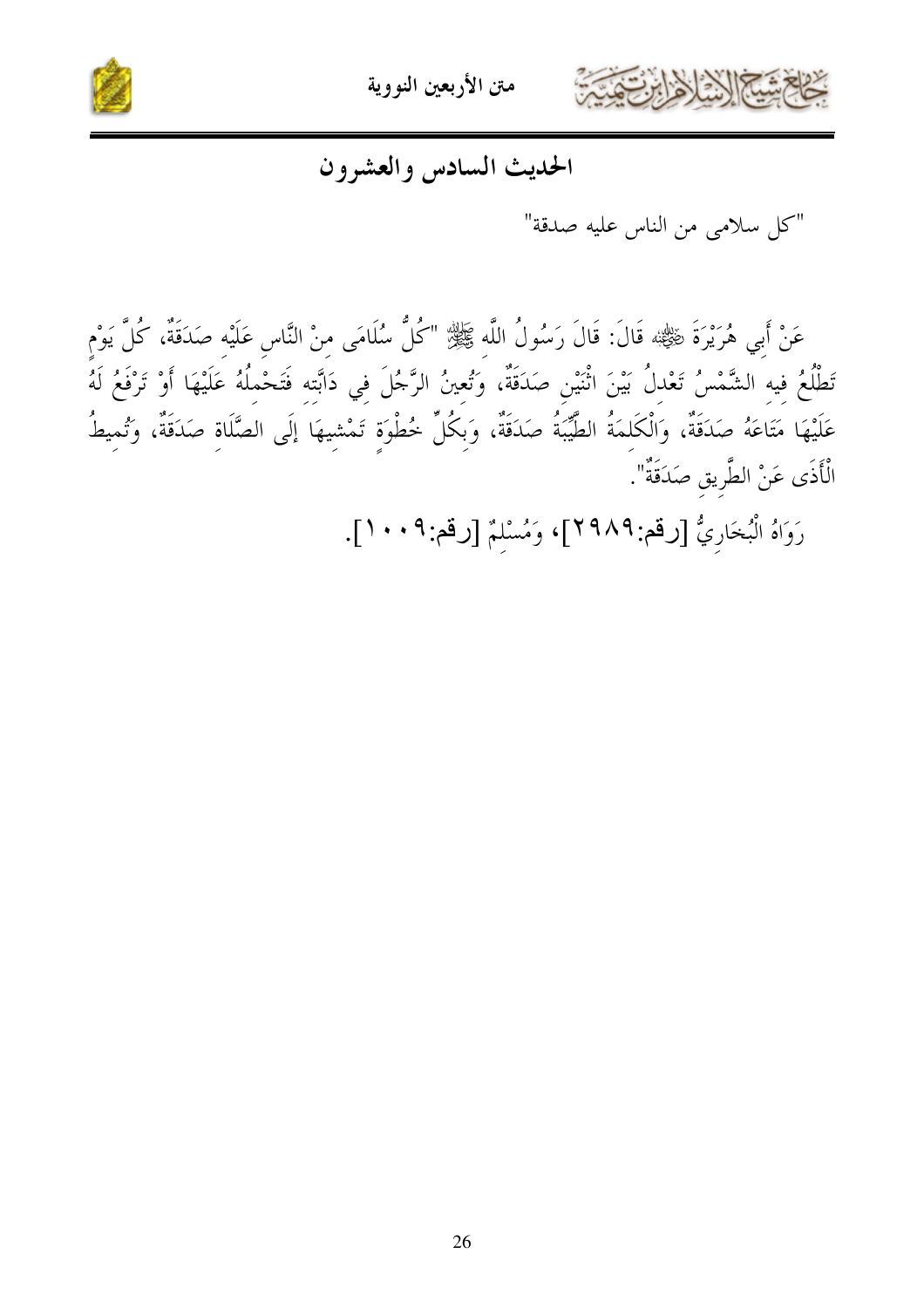



الحديث السابع والعشرون

"البر حسن الخلق"

عَنْ النَّوَّاسِ بْنِ سَمْعَانَ رَضِيٌّ، عَنْ النَّبِيِّ ﷺ قَالَ: "الْبِرُّ حُسْنُ الْخُلُقِ، وَالْإِنْمُ مَا حَاكَ فِي صَدْرِك، وَكَرِهْت أَنْ يَطَّلعَ عَلَيْه النَّاسُ" رَوَاهُ مُسْلمٌ [رقم:٢٥٥٣]. وَعَنْ وَابصَةَ بْن مَعْبَد رَّةٍ ۚ قَالَ: أَتَيْت رَسُولَ اللَّهِ ﷺ فَقَالَ: "جئْتَ تَسْأَلُ عَنْ الْبِرِّ؟ قُلْت: نَعَمْ. فقَالَ: استفت قلبك، البِرُّ مَا اطمَأَنَّتْ إليْه النَّفسُ، وَاطمَأْن إليْه القلبُ، وَالإِثْمُ مَا حَاكَ فِي النَّفسِ وَتَرَدَّدَ فِي الصَّدْر، وَإِنْ أَفْتَاك النَّاسُ وَأَفْتَوْك" .

حَدِيثٌ حَسَنٌ، رَوَيْنَاهُ في مُسْنَدَي الْإِمَامَيْنِ أَحْمَدَ بْنِ حَنْبَلِ [رقم:٢٢٧/٤]، وَالدَّارِمِيِّ [ ٢/٢ ٢ ٢ ] بإسْنَادِ حَسَنٍ.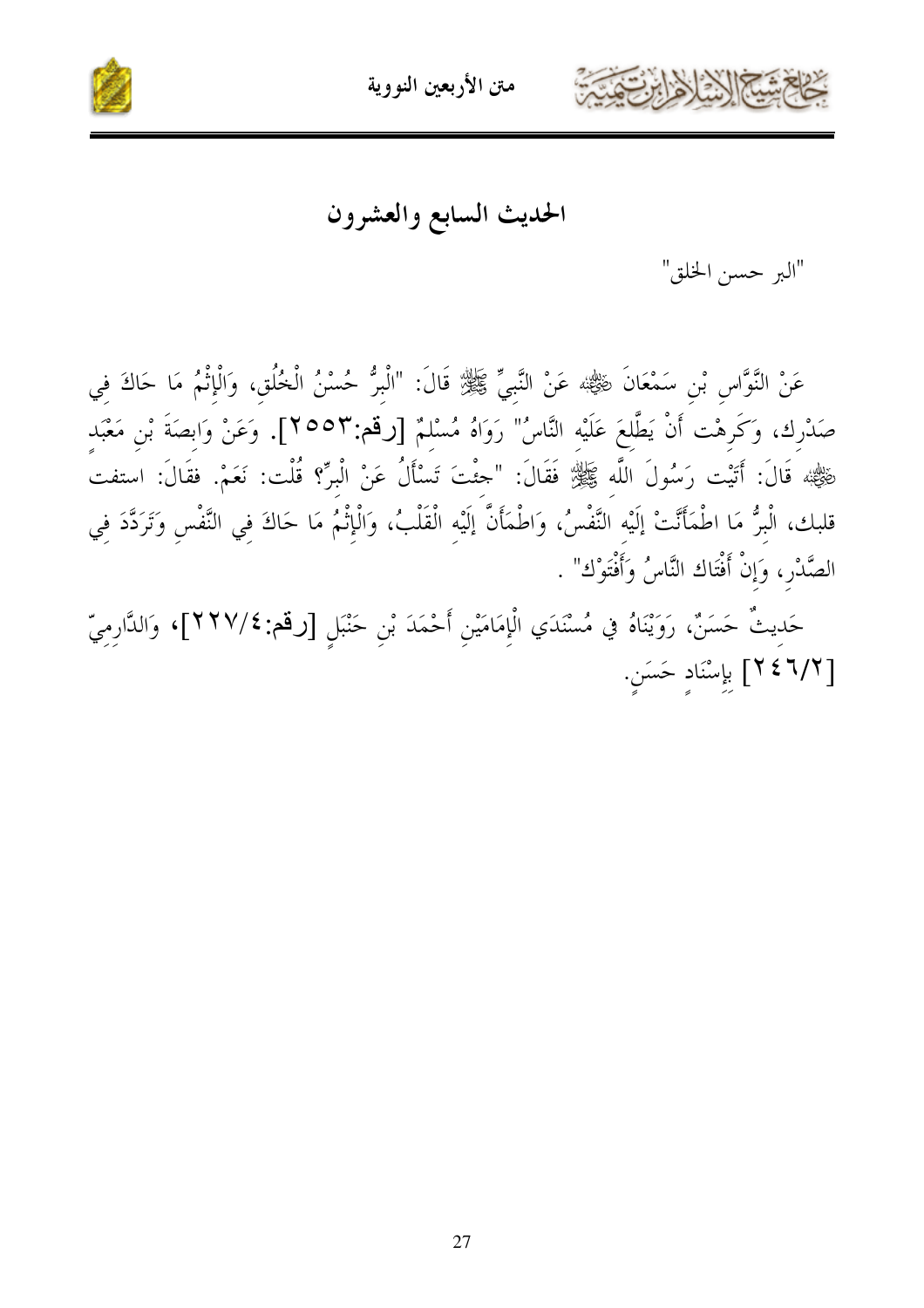

متن الأربعين النووية



### الحديث الثامن والعشرون

"أوصيكم بتقوى الله وحسن الخلق"

عَنْ أَبِي نَجيحٍ الْعِرْبَاضِ بْنِ سَارِيَةَ شِيءٌ» قَالَ: "وَعَظَنَا رَسُولُ اللَّه ﷺ مَوْعظَةً وَجلَتْ منْهَا الْقُلُوبُ، وَذَرَفَتْ منْهَا الْعُيُونُ، فَقُلْنَا: يَا رَسُولَ اللَّه! كَأَنَّهَا مَوْعظَةُ مُوَدِّع فَأَوْصنَا، قَالَ: أُوصيكُمْ بتَقْوَى اللَّه، وَالسَّمْعِ وَالطَّاعَة وَإِنْ تَأْمَّرَ عَلَيْكُمْ عَبْدٌ، فَإِنَّهُ مَنْ يَعشْ منْكُمْ فَسَيَرَى اخْتِلَافًا كَثِيرًا، فَعَلَيْكُمْ بِسُنَّتِي وَسُنَّةِ الْخُلَفَاءِ الرَّاشِدِينَ الْمَهْدِينَ، عَضُّوا عَلَيْهَا بالنَّوَاحِذ، وَإِيَّاكُمْ وَمُحْدَثَات الْأُمُور؛ فَإِنَّ كُلَّ بِدْعَةِ ضَلَالَةٌ".

رَوَاهُ أَبُو دَاوُدَ [رقم:٤٦٠٧]، وَاَلتِّرْمِذِيُّ [رقم:٢٦٦] وَقَالَ: حَدِيثٌ حَسَنٌ صَحِيحٌ.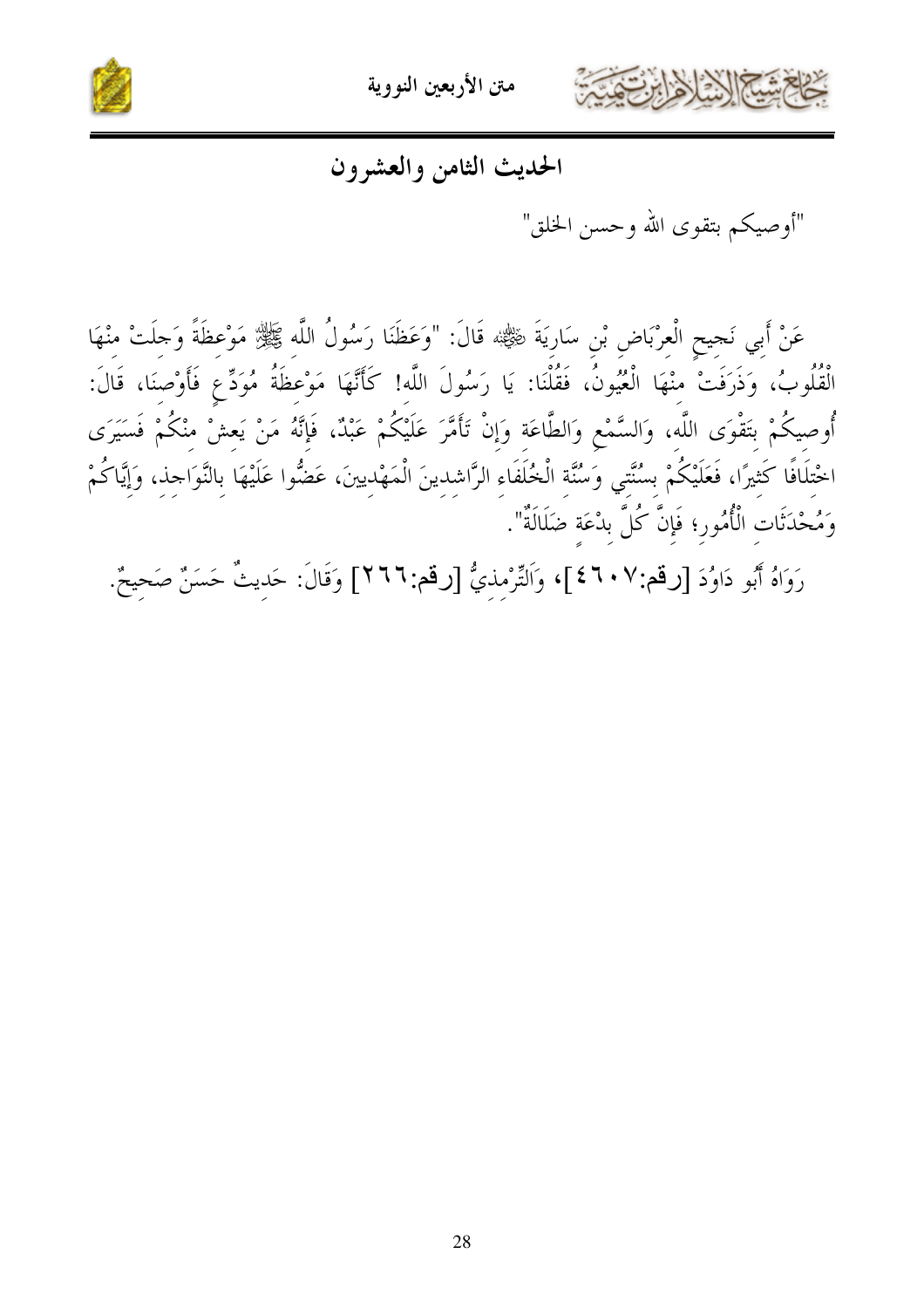



الحديث التاسع والعشرون

"تعبد الله لا تشرك به شيئا"

عَنْ مُعَاذِ بْنِ حَبَلٍ ﷺ قَالَ: قُلْت يَا رَسُولَ اللَّهِ! أَخْبِرْنِي بِعَمَلٍ يُدْخِلُنِي الْحَنَّةَ وَيُبَاعِدْنِي مِنْ النَّارِ، قَالَ: "لَقَدْ سَأَلْت عَنْ عَظِيمٍ، وَإِنَّهُ لَيَسيرٌ عَلَى مَنْ يَسَّرَهُ اللَّهُ عَلَيْه: تَعْبُدُ اللَّهَ لَا تُشْرِكْ بِهِ شَيْئًا، وَتُقِيمُ الصَّلَاةَ، وَتُؤْتِي الزَّكَاةَ، وَتَصُومُ رَمَضَانَ، وَتَحُجُّ الْبَيْتَ، ثُمَّ قَالَ: أَلَا أَدُلُّك عَلَى أَبْوَابِ الْخَيْرِ؟ الصَّوْمُ جُنَّةٌ، وَالصَّدَقَةُ تُطْفِئُ الْخَطِيئَةَ كَمَا يُطْفِئُ الْمَاءُ النَّارَ، وَصَلَاةُ الرَّجُلِ فِي جَوْف اللَّيْل، ثُمَّ تَلَا: " تَتَجَافَى جُنُوبُهُمْ عَنِ الْمَضَاجعِ " حَتَّى بَلَغَ "يَعْمَلُونَ"، ثُمَّ قَالَ: أَلَا أُخْبِرُك بِرَأْسِ الْأَمْرِ وَعَمُودِهِ وَذُرْوَة سَنَامِه؟ قُلْت: بَلَى يَا رَسُولَ اللَّه. قَالَ: رَأْسُ الْأَمْر الْإسْلَامُ، وَعَمُودُهُ الصَّلَاةُ، وَذُرْوَةُ سَنَامه الْجهَادُ، ثُمَّ قَالَ: أَلَا أُخْبِرُك بمَلَاك ذَلكَ كُلّه؟ فقُلْت: بَلَى يَا رَسُولَ اللَّهِ! فَأَخَذَ بلسَانه وَقَالَ: كُفَّ عَلَيْك هَذَا. قُلْت: يَا نَبيَّ اللَّه وَإِنَّا لَمُؤَاخَذُونَ بمَا نَتَكَلَّمُ به؟ فَقَالَ: تَكَلَّتْك أُمُّك وَهَلْ يَكُبُّ النَّاسَ عَلَى وُجُوهِهِمْ –أَوْ قَالَ عَلَى مَنَاخِرِهِمْ– إلَّا حَصَائِدُ أَلْسِنَتِهِمْ؟!".

رَوَاهُ التِّرْمذيُّ [رقم:٢٦١٦] وَقَالَ: حَديثٌ حَسَنٌ صَحيحٌ.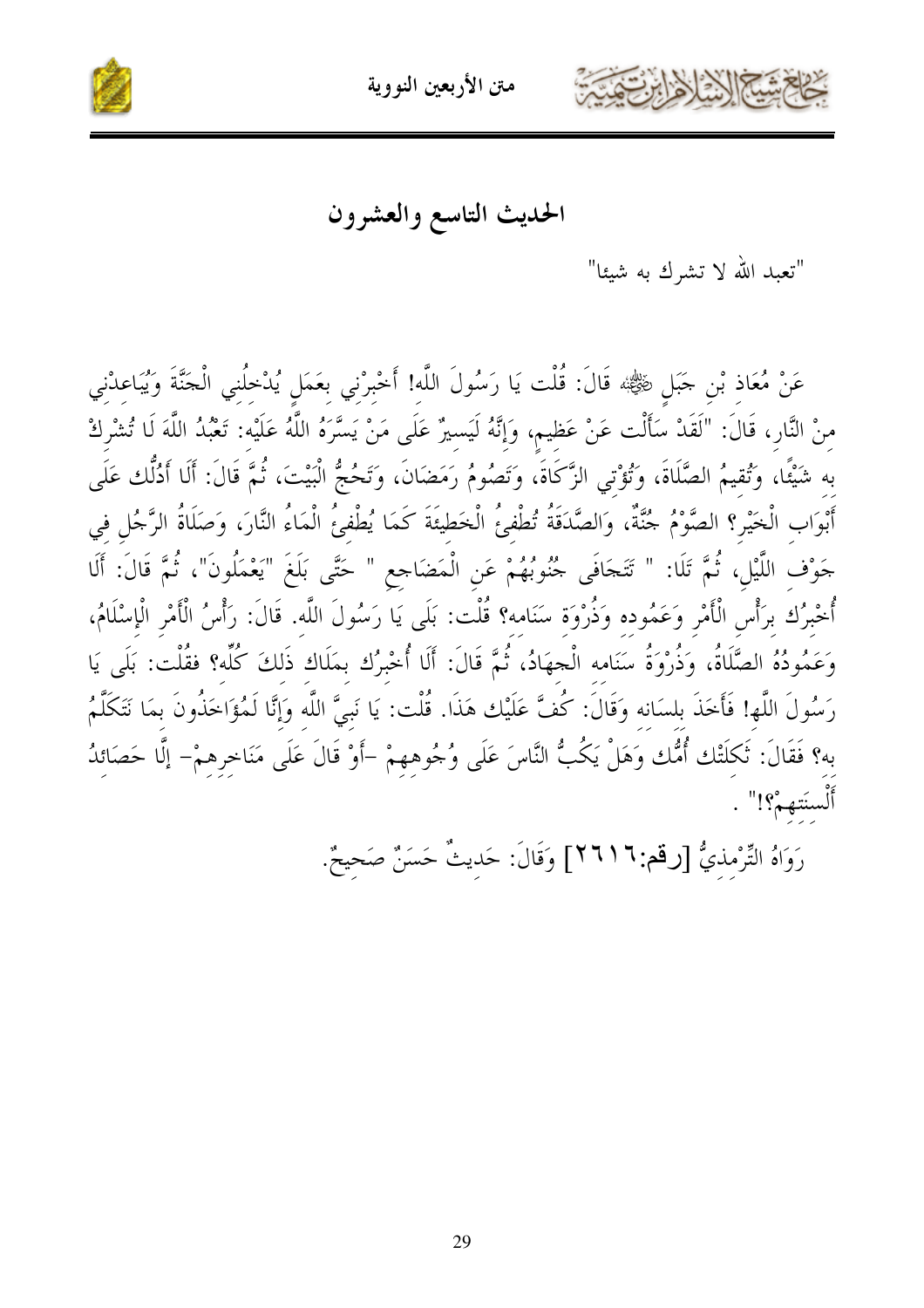



#### الحديث الثلاثون

"إن الله تعالى فرض فرائض فلا تضيعوها"

عَنْ أَبِي تَعْلَبَةَ الْخُشَنِيِّ جُرْنُومٍ بن نَاشِبٍ رَفِيُّةٍ» عَنْ رَسُول اللَّه ﷺ قَال: "إِنَّ اللَّهَ تَعَالَى فَرَضَ فَرَائضَ فَلَا تُضَيِّعُوهَا، وَحَدَّ حُدُودًا فَلَا تَعْتَدُوهَا، وَحَرَّمَ أَشْيَاءَ فَلَا تَنْتَهِكُوهَا، وَسَكَتَ عَنْ أَشْيَاءَ رَحْمَةً لَكُمْ غَيْرَ نسْيَان فَلَا تَبْحَثُوا عَنْهَا".

حَديثٌ حَسَنٌ، رَوَاهُ الدَّارَقُطْنِيِّ "'في سننه" [٤/١٨٤]، وَغَيْرُهُ.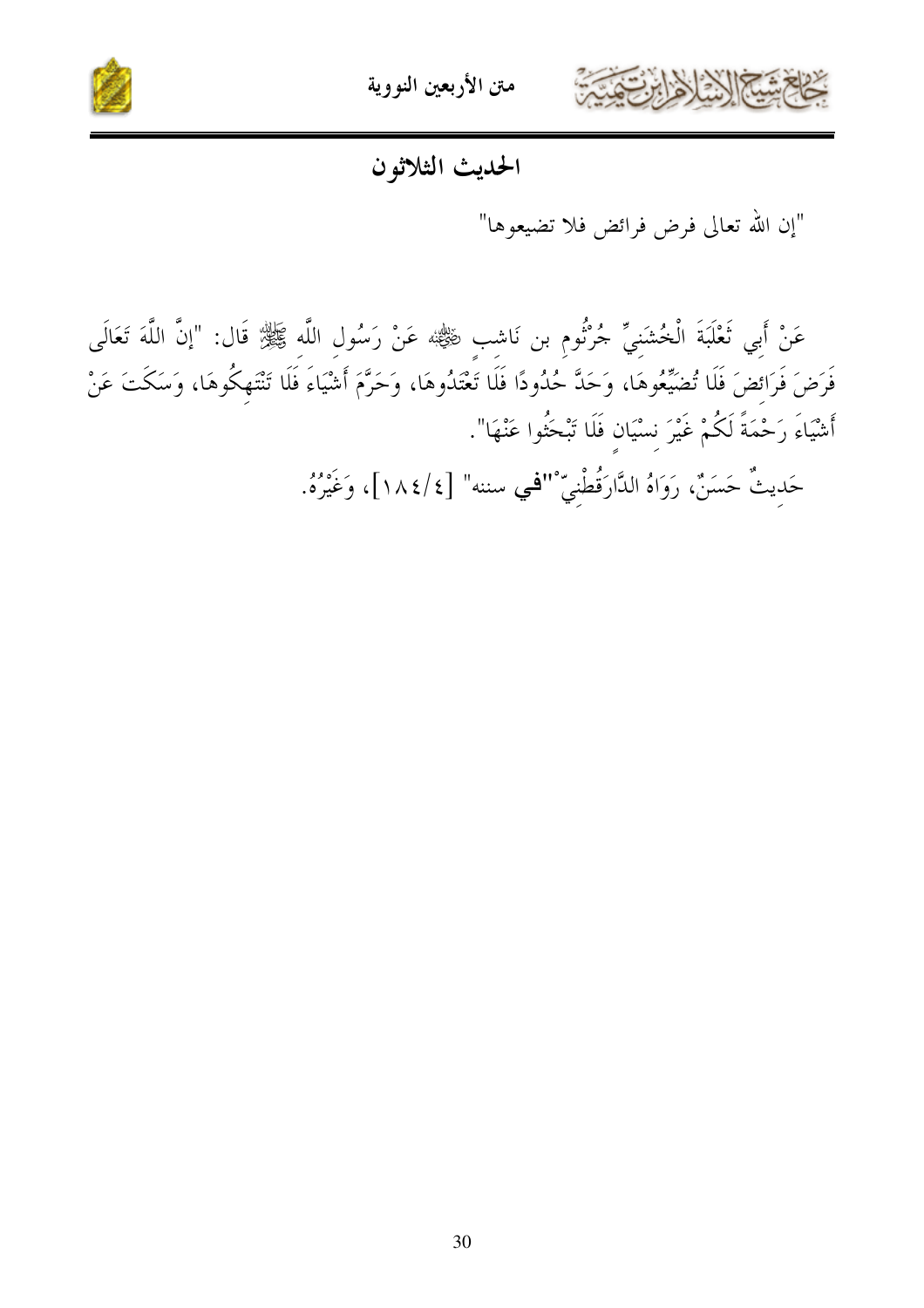



الحديث الحادي والثلاثون

"ازهد في الدنيا يحبك الله"

عَنْ أَبِي الْعَبَّاسِ سَهْلِ بْنِ سَعْدِ السَّاعِدِيِّ ﷺ، قَالَ: جَاءَ رَجُلٌ إِلَى النَّبِيِّ ﷺ فَقَالَ: يَا رَسُولَ اللَّهِ! دُلَّنِي عَلَى عَمَلٍ إذَا عَمِلْتُهُ أَحَبَّنِي اللَّهُ وَأَحَبَّنِي النَّاسُ؛ فَقَالَ: "ازْهَدْ فِي الدُّنْيَا يُحبُّك اللَّهُ، وَازْهَدْ فيمَا عنْدَ النَّاس يُحبُّك النَّاسُ" . حديث حسن، رَوَاهُ ابْنُ مَاجَهْ [رقم: ٢ • ١ ٤]، وَغَيْرُهُ بِأَسَانِيدَ حَسَنَة.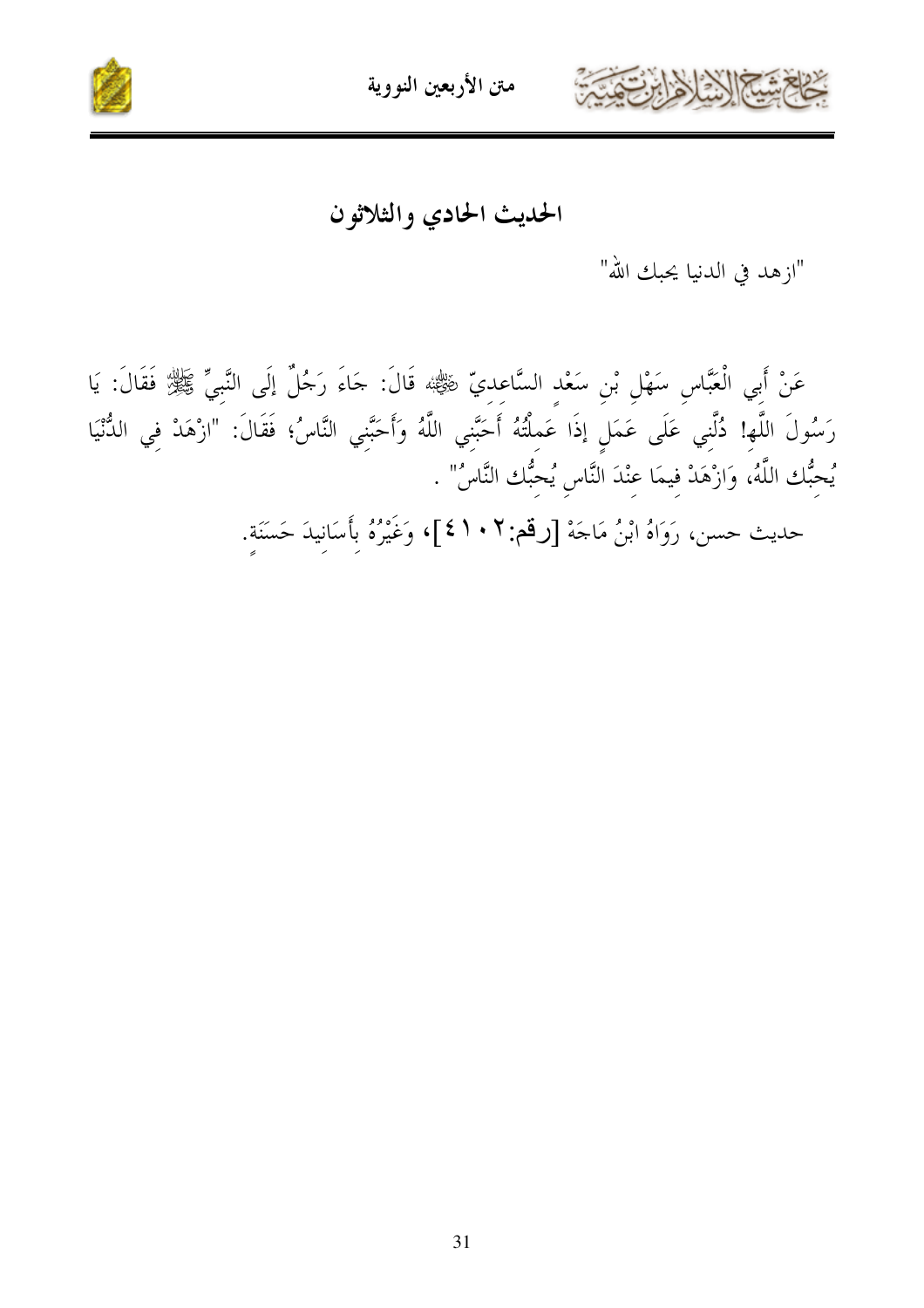



الحديث الثانى والثلاثون

"لا ضرر ولا ضرار"

عَنْ أَبِي سَعِيدِ سَعْدِ بْنِ مَالِكِ بْنِ سِنَانِ الْخُدْرِيِّ ﷺ أَنَّ رَسُولَ اللَّهِ ﷺ قَالَ: " لَا ضَرَرَ وَلَا ضرَارَ" .

حَديثٌ حَسَنٌ، رَوَاهُ ابْنُ مَاجَهْ [راجع رقم:٢٣٤١]، وَالدَّارَقُطْنيّ [رقم:٢٢٨/٤]، وَغَيْرُهُمَا مُسْنَدًا. وَرَوَاهُ مَالكٌ [1/7 ٢٤] في "الْمُوَطَّإِ" عَنْ عَمْرِو بْنِ يَحْيَى عَنْ أبيه عَنْ النَّبيِّ طَلِيهِ مُرْسَلًا، فَأَسْقَطَ أَبَا سَعِيدٍ، وَلَهُ طُرُقٌ يُقَوِّي بَعْضُهَا بَعْضًا.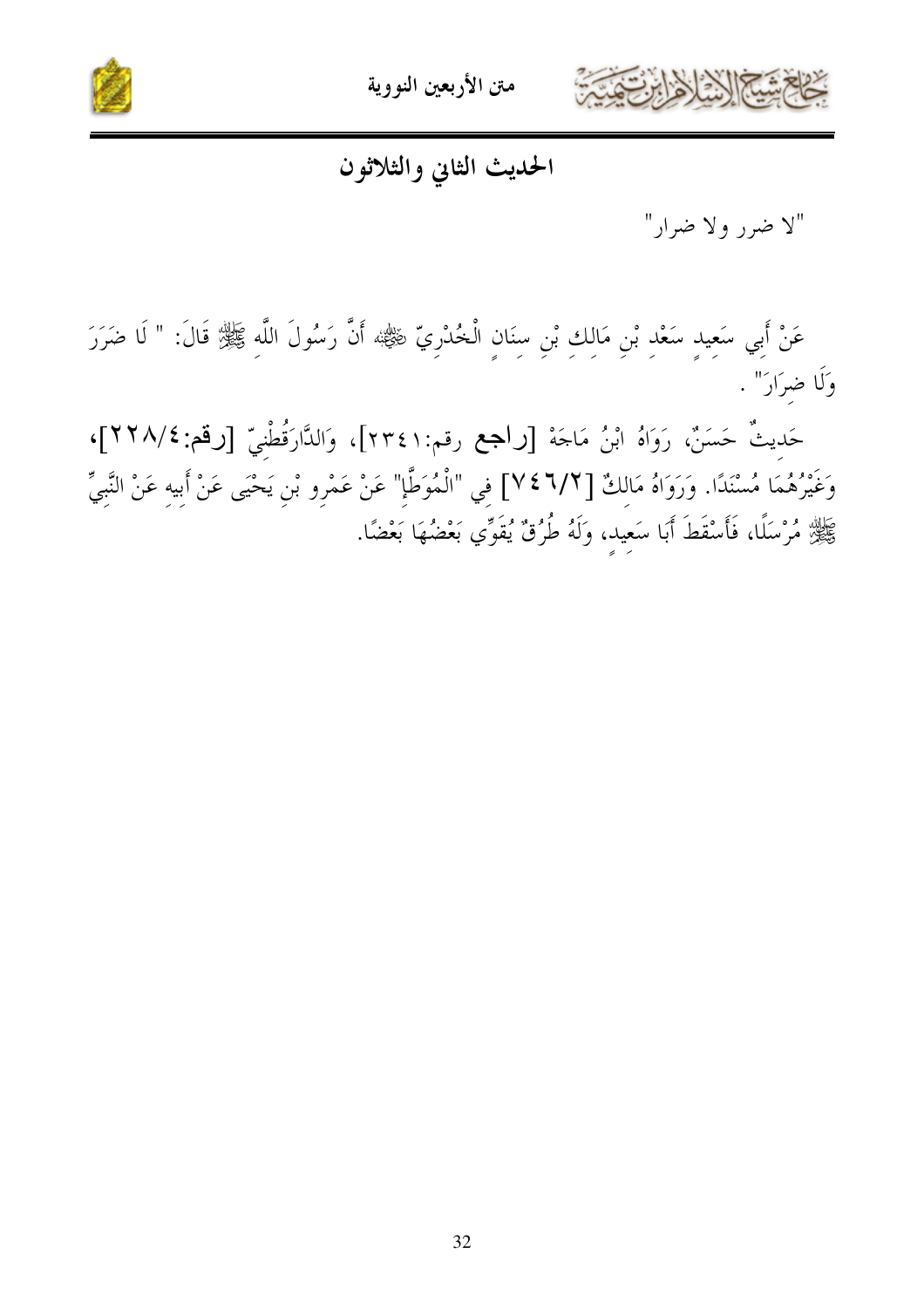



### الحديث الثالث والثلاثون

"البينة على المدعي واليمين على من أنكر "

عَنْ ابْنِ عَبَّاسٍ رَضِيَ اللَّهُ عَنْهُمَا أَنَّ رَسُولَ اللَّهِ ﷺ قَالَ: "لَوْ يُعْطَى النَّاسُ بِدَعْوَاهُمْ لَادَّعَى رِجَالٌ أَمْوَالَ قَوْمٍ وَدِمَاءَهُمْ، لَكِنَّ الْبَيِّنَةَ عَلَى الْمُلَّعِي، وَالْيَمِينَ عَلَى مَنْ أَنْكَرَ" . حَدِيثٌ حَسَنٌ، رَوَاهُ الْبَيْهَقِيّ [في"المسنن" ٢٥٢/١٠]، وَغَيْرُهُ هَكَذَا، وَبَعْضُهُ فِي "الصَّحِيحَيْنِ".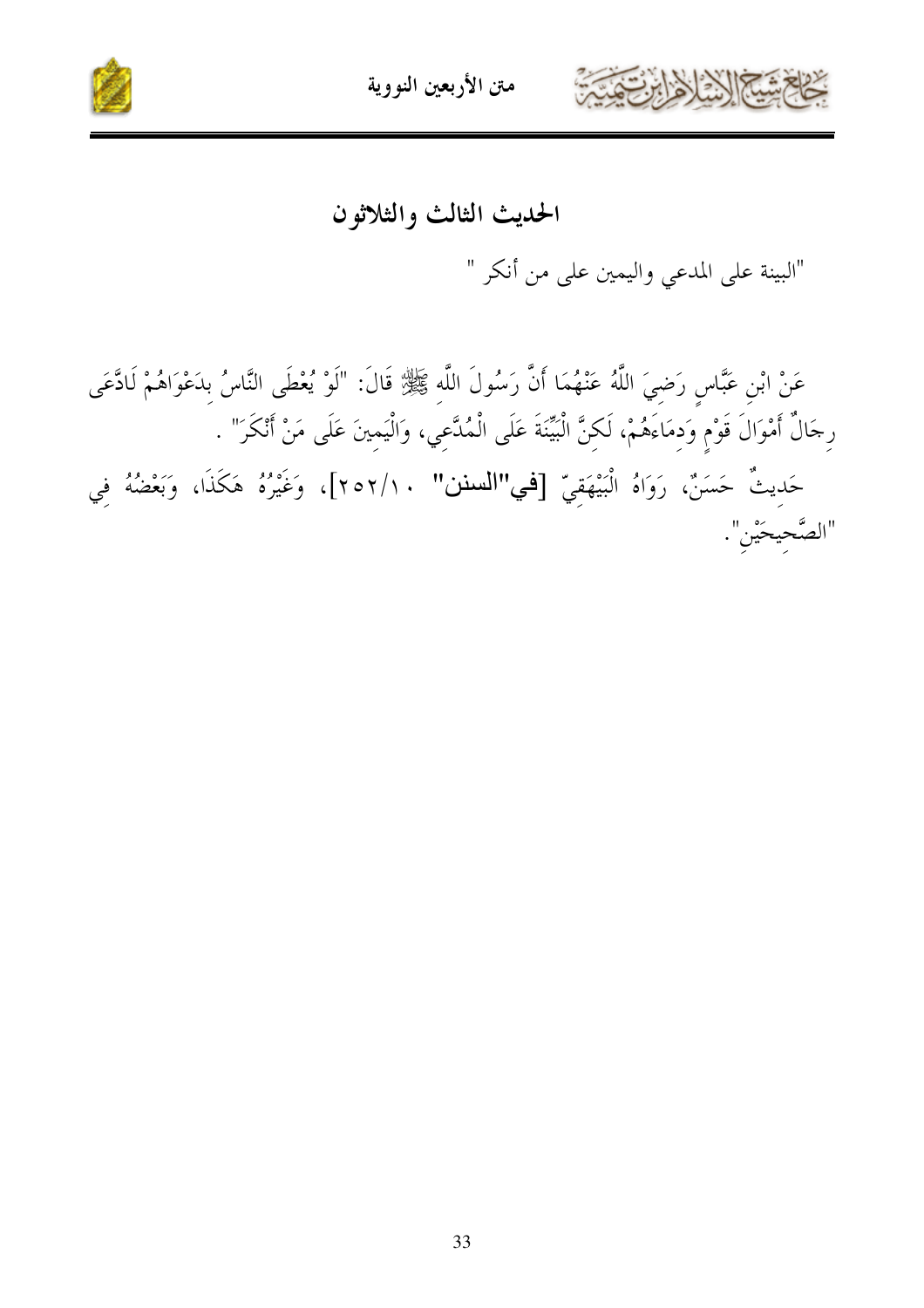



الحديث الرابع والثلاثون

"من رأى منكم منكرا فليغيره بيده"

عَنْ أَبِي سَعِيدِ الْخُدْرِيّ ﷺ قَالَ سَمعْت رَسُولَ اللَّهِ ﷺ يَقُولُ: "مَنْ رَأَى مِنْكُمْ مُنْكَرًا فَلْيُغَيِّرْهُ بِيَدِهِ، فَإِنْ لَمْ يَسْتَطِعْ فَبِلِسَانِهِ، فَإِنْ لَمْ يَسْتَطِعْ فَبِقَلْبِهِ، وَذَلِكَ أَضْعَفُ الْإِيمَانِ" . رَوَاهُ مُسْلَمٌ [رقم: ٤٩].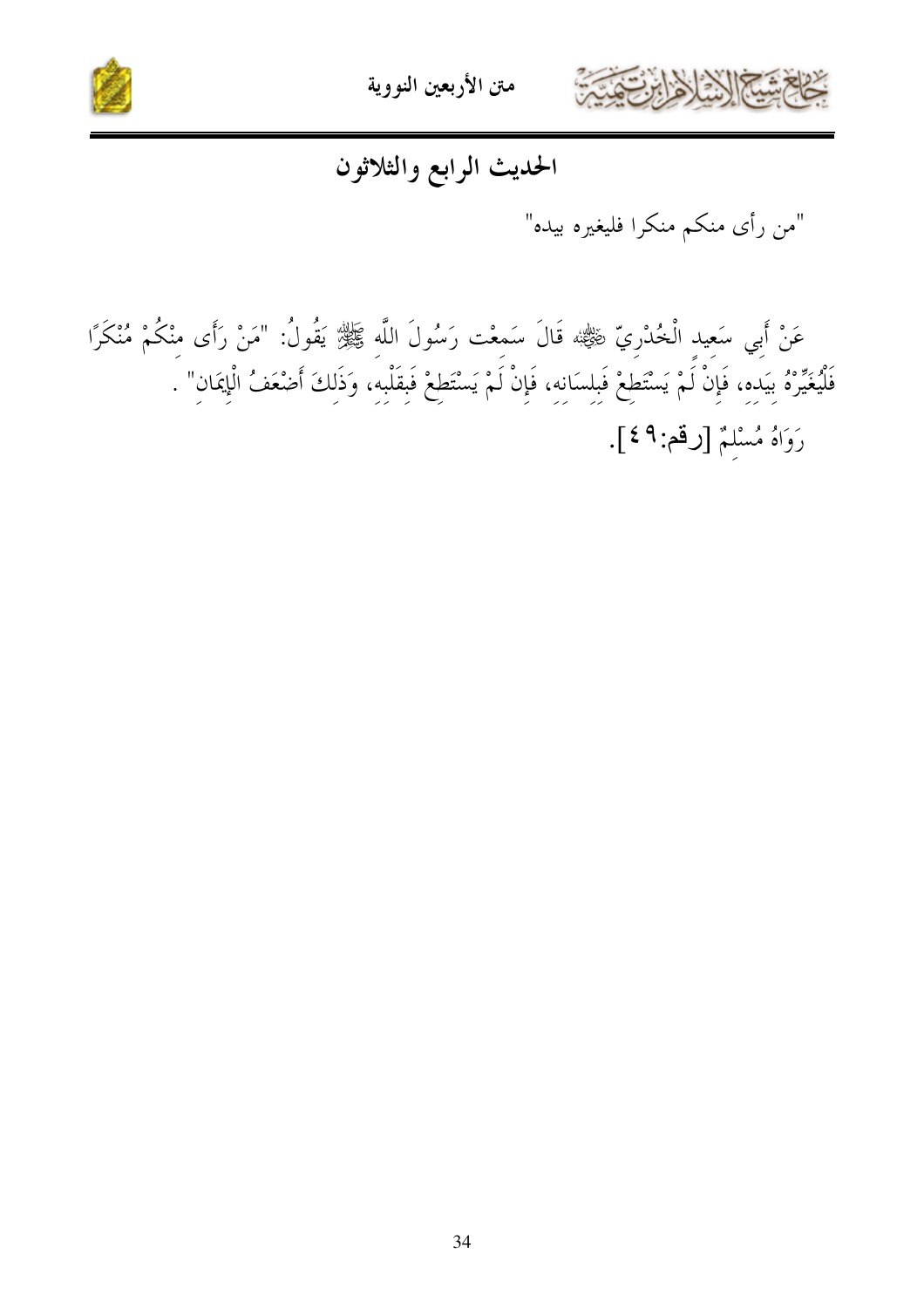



الحديث الخامس والثلاثون

"لا تحاسدوا ولا تناجشوا ولا تباغضوا"

عَنْ أَبِي هُرَيْرَةَ شَيْلِيَّة قَالَ: قَالَ رَسُولُ اللَّهِ ﷺ " لَا تَحَاسَدُوا، وَلَا تَنَاجَشُوا، وَلَا تَبَاغَضُوا، وَلَا تَدَابَرُوا، وَلَا يَبِعْ بَعْضُكُمْ عَلَى بَيْعِ بَعْضٍ، وَكُونُوا عِبَادَ اللَّه إخْوَانًا، الْمُسْلمُ أخُو الْمُسْلم، لَا يَظْلَمُهُ، وَلَا يَخْذُلُهُ، وَلَا يَكْذُبُهُ، وَلَا يَحْقرُهُ، التَّقْوَى هَاهُنَا، وَيُشِيرُ إِلَى صَدْرِهِ ثَلَاثَ مَرَّاتٍ، بِحَسْبِ امْرِئِ مِنْ الشَّرِّ أَنْ يَحْقِرَ أَخَاهُ الْمُسْلِمَ، كُلُّ الْمُسْلِمِ عَلَى الْمُسْلِمِ حَرَامٌ: دَمُهُ وَمَالُهُ وَعَرْضُهُ" .

رَوَاهُ مُسْلَمٌ [رقم: ٢٥٢٤].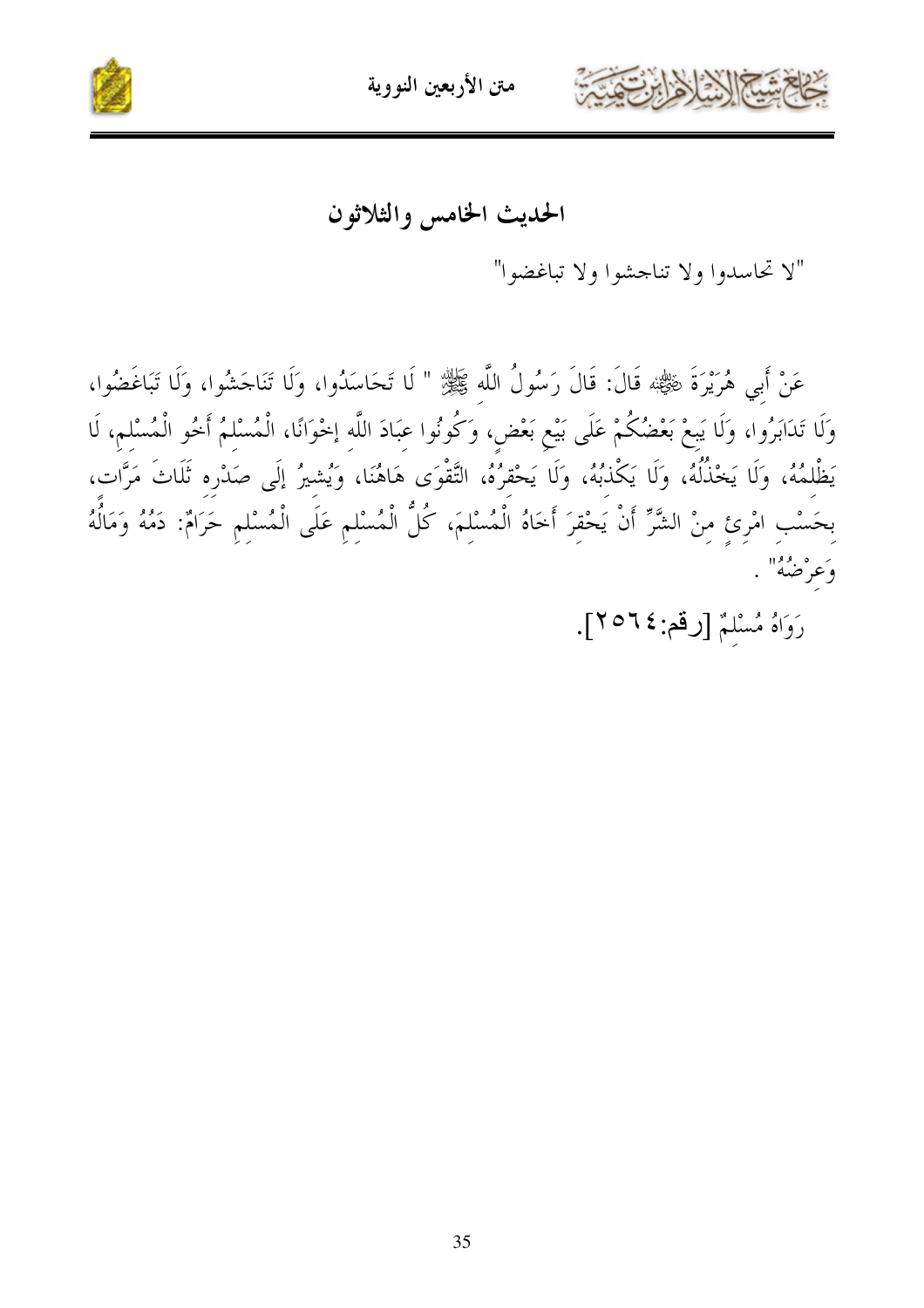

متن الأربعين النووية



الحديث السادس والثلاثون

"من نفس عن مسلم كربة"

عَنْ أَبِي هُرَيْرَةَ رَبِّيْهِ عَنْ النَّبِيِّ ﷺ قَالَ: "مَنْ نَفَّسَ عَنْ مُؤْمن كُرْبَةً منْ كُرَب الدُّنْيَا نَفَّسَ اللَّهُ عَنْهُ كُرْبَةً مِنْ كُرَبٍ يَوْمِ الْقِيَامَةِ، وَمَنْ يَسَّرَ عَلَى مُعْسرٍ، يَسَّرَ اللَّهُ عَلَيْه في الدُّنْيَا وَالْآخرَة، وَمَنْ سَتَرَ مُسْلما سَتَرَهُ اللهُ في الدُّنْيَا وَالْآخرَة ، وَاَللَّهُ في عَوْن الْعَبْد مَا كَانَ الْعَبْدُ في عَوْن أَخيه، وَمَنْ سَلَكَ طَرِيقًا يَلْتَمسُ فيه علْمًا سَهَّلَ اللَّهُ لَهُ به طَرِيقًا إِلَى الْحَنَّة، وَمَا اجْتَمَعَ قَوْمٌ في بَيْت منْ بُيُوت اللَّه يَتْلُونَ كتَابَ اللَّه، وَيَتَدَارَسُونَهُ فِيمَا بَيْنَهُمْ؛ إِلَّا نَزَلَتْ عَلَيْهِمْ السَّكِينَةُ، وَغَشِيَتْهُمْ الرَّحْمَةُ، وَذَكَرَهُمْ اللَّهُ فيمَنْ عنْدَهُ، وَمَنْ أَبَطْأَ به عَمَلُهُ لَمْ يُسْرِعْ به نَسَبُهُ".

رَوَاهُ مُسْلَمٌ [رقم: ٢٦٩٩] هذا اللفظ.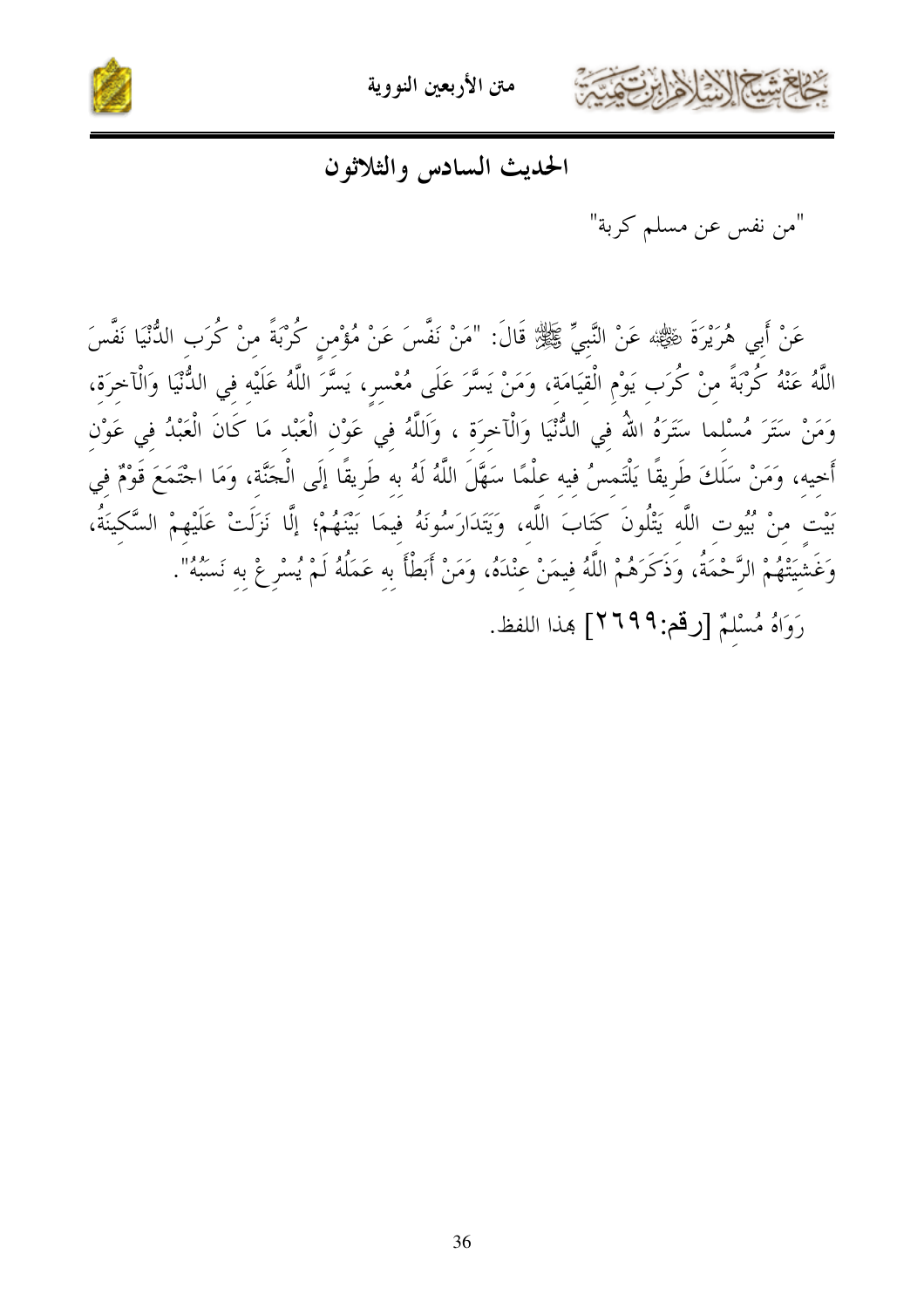



الحديث السابع والثلاثون

"إن الله كتب الحسنات والسيئات"

عَنْ ابْنِ عَبَّاسٍ رَضِيَ اللَّهُ عَنْهُمَا عَنْ رَسُولِ اللَّهِ ﷺ فِيمَا يَرْوِيه عَنْ رَبِّه تَبَارَكَ وَتَعَالَى، قَالَ: "إنَّ اللَّهَ كَتَبَ الْحَسَنَات وَالسَّيِّئَات، ثُمَّ بَيَّنَ ذَلكَ، فَمَنْ هَمَّ بحَسَنَة فَلَمْ يَعْمَلْهَا كَتَبَهَا اللَّهُ عنْدَهُ حَسَنَةً كَاملَةً، وَإِنْ هَمَّ بِهَا فَعَملَهَا كَتَبَهَا اللَّهُ عِنْدَهُ عَشْرَ حَسَنَات إِلَى سَبْعمائَة ضعْف إِلَى أَصْعَافٍ كَثِيرَةٍ، وَإِنْ هَمَّ بِسَيِّئَةٍ فَلَمْ يَعْمَلْهَا كَتَبَهَا اللَّهُ عِنْدَهُ حَسَنَةً كَامِلَةً، وَإِنْ هَمَّ بِهَا فَعَملَهَا كَتَبَهَا اللَّهُ سَيِّئَةً وَاحدَةً".

رَوَاهُ الْبُخَارِيُّ [رقم:٩١٤٩]، وَمُسْلِمٌ [رقم:٩١٦]، في "صحيحيهما" هذه الحروف.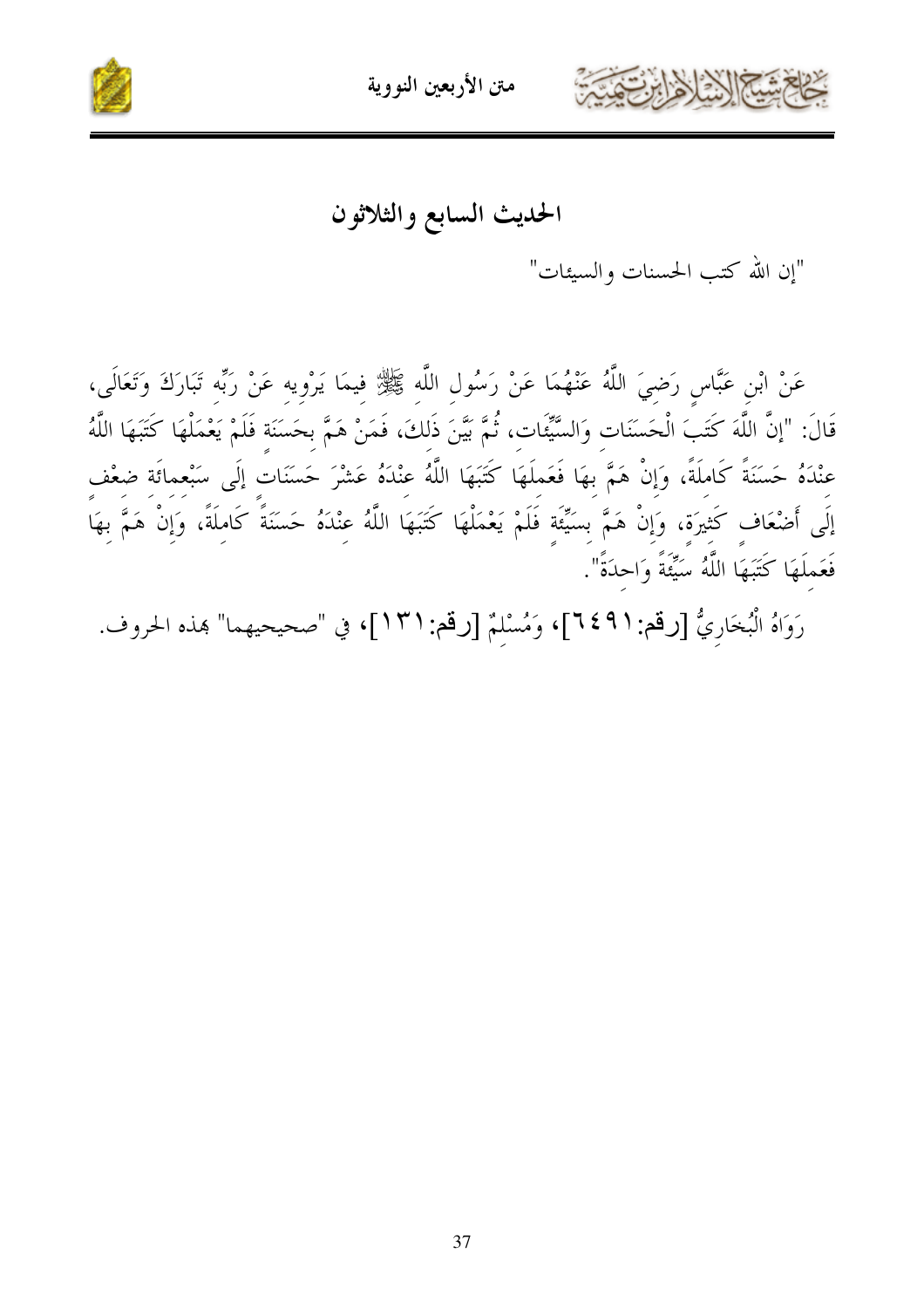



الحديث الثامن والثلاثون

"من عادي لي وليا فقد آذنته بالحرب"

عَنْ أَبِي هُرَيْرَة ڞِيّْلِيُّهُ قَالَ: قَالَ رَسُول اللَّه ﷺ إنَّ اللَّهَ تَعَالَى قَالَ: "مَنْ عَادَى لي وَليًّا فَقْد آذَنْتهُ بِالْحَرْبِ، وَمَا تَقَرَّبَ إِلَيَّ عَبْدي بِشَيْءِ أَحَبَّ إِلَيَّ ممَّا افْتَرَضْتُهُ عَلَيْه، وَلَا يَزَالُ عَبْدي يَتَقَرَّبُ إِلَيَّ بِالنَّوَافلِ حَتَّى أُحبَّهُ، فَإِذَا أَحْبَبْتُهُ كُنْت سَمْعَهُ الَّذي يَسْمَعُ به، وَبَصَرَهُ الَّذي يُبْصرُ به، وَيَدَهُ الَّتِي يَبْطِشُ بِهَا، وَرِجْلَهُ الَّتِي يَمْشِي بِهَا، وَلَئِنْ سَأَلَنِي لَأُعْطِيَنَّهُ، وَلَئِنْ اسْتَعَاذَنِي را<br>لأعيذ <sub>تَ</sub>بَّ<sup>و</sup>".

رَوَاهُ الْبُخَارِيُّ [رقم:٢٠٥٠].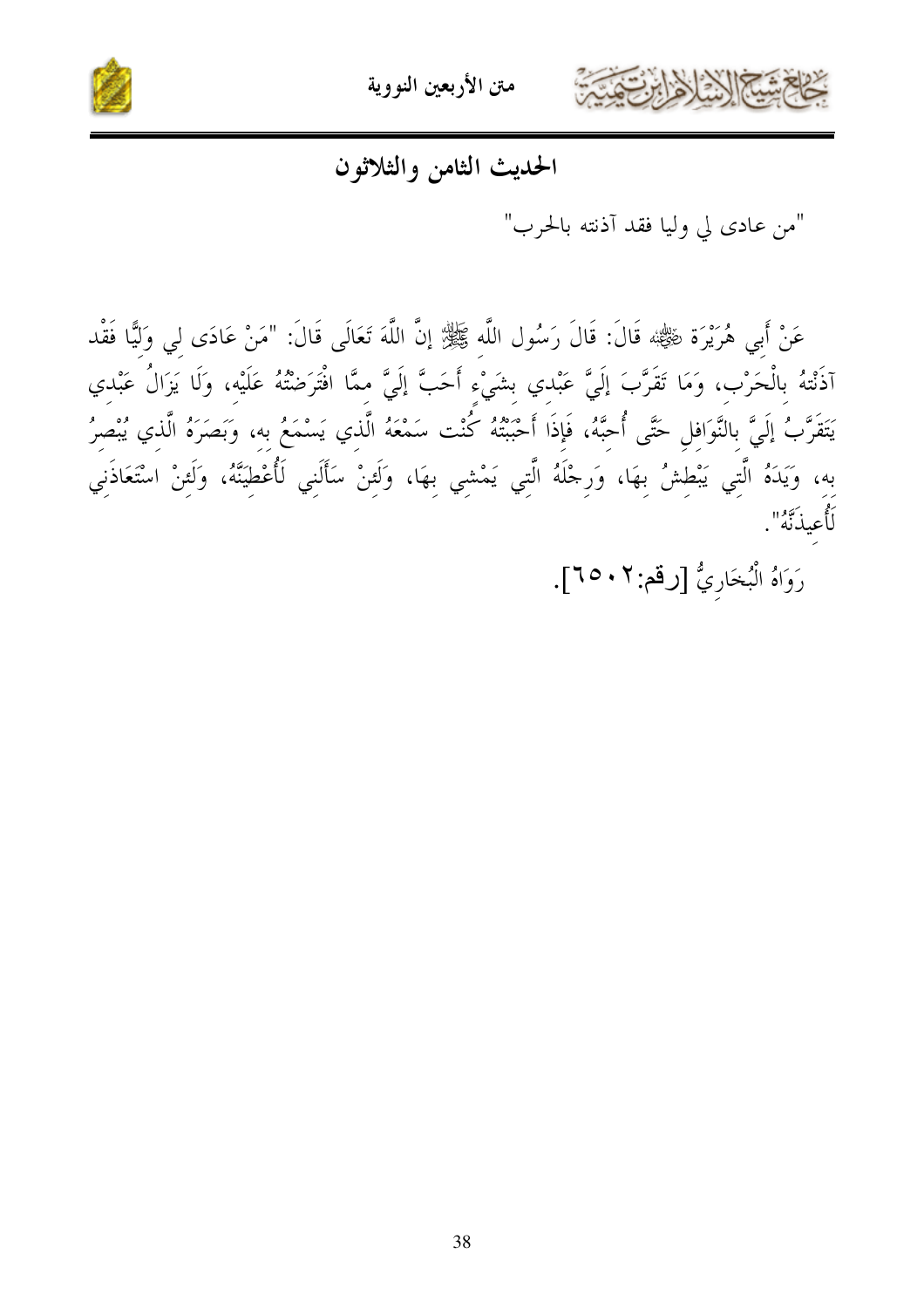



## الحديث التاسع والثلاثون

"إن الله تحاوز لي عن أمتي الخطأ والنسيان"

عَنْ ابْنِ عَبَّاسٍ رَضِيَ اللَّهُ عَنْهُمَا أَنَّ رَسُولَ اللَّهِ ﷺ قَالَ: "إنَّ اللَّهَ تَجَاوَزَ لِي عَنْ أُمَّتِي الْخَطَأَ وَالنِّسْيَانَ وَمَا اسْتُكْرِهُوا عَلَيْهِ" .

حَدِيثٌ حَسَنٌ، رَوَاهُ ابْنُ مَاجَهْ [رقم:٤٥ ، ٢]، وَالْبَيْهَقِيّ ["السنن" ٧ ].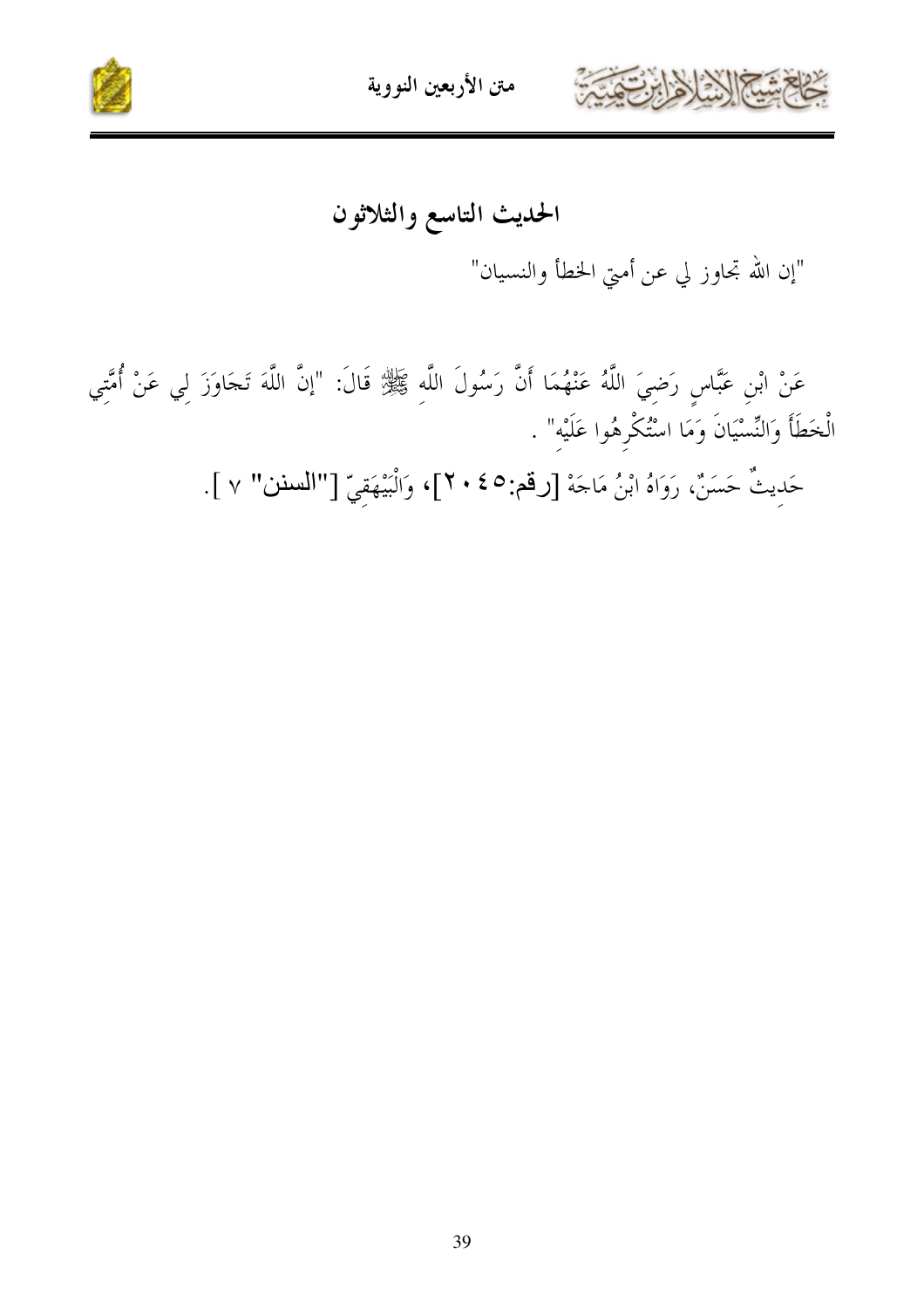

متن الأربعين النووية



## الحديث الأربعون

"كن في الدنيا كأنك غريب أو عابر سبيل"

عَنْ ابْنِ عُمَرَ رَضيَ اللَّهُ عَنْهُمَا قَالَ: أَخَذَ رَسُولُ اللَّه ﷺ بمَنْكبي، وَقَالَ: "كُنْ في الدُّنْيَا كَأَنَّك غَرِيبٌ أَوْ عَابِرُ سَبِيلِ". وَكَانَ ابْنُ عُمَرَ رَضِيَ اللَّهُ عَنْهُمَا يَقُولُ: إذَا أَمْسَيْتَ فَلَا تَنْتَظرْ الصَّبَاحَ، وَإِذَا أَصْبَحْتَ فَلَا تَنْتَظِرْ الْمَسَاءَ، وَخُذْ مِنْ صِحَّتِك لِمَرَضِك، وَمِنْ حَيَاتِك لِمَوْتِك. رَوَاهُ الْبُخَارِيُّ [رقم: ١٦٤٦].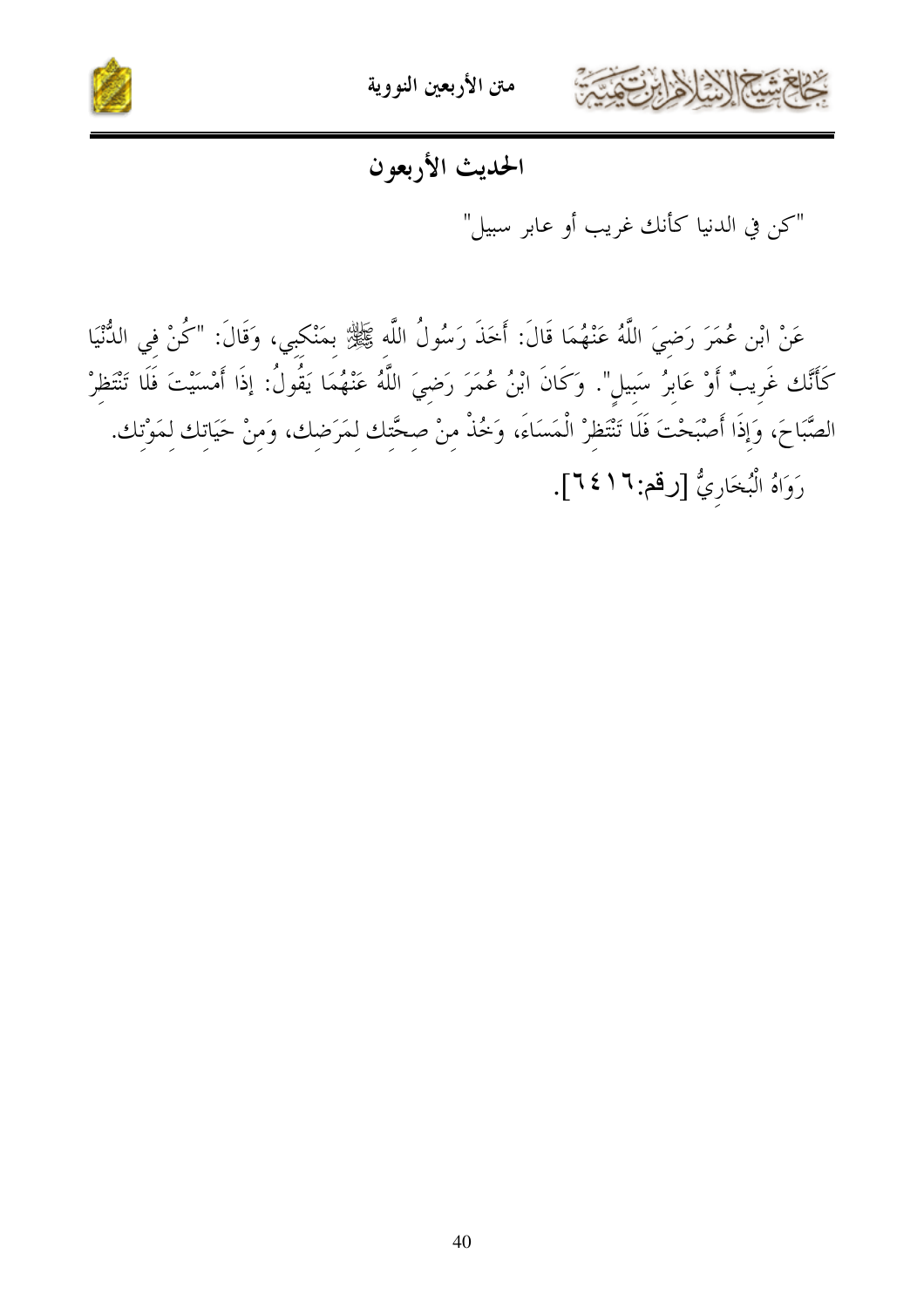



## الحديث الحادي والأربعون

"لا يؤمن أحدكم حتى يكون هواه تبعا لما جئت به"

عَنْ أَبِي مُحَمَّدٍ عَبْدِ اللَّهِ بْنِ عَمْرِو بْنِ الْعَاصِ رَضِيَ اللَّهُ عَنْهُمَا، قَالَ: قَالَ رَسُولُ اللَّه ﷺ "لَا يُؤْمِنُ أَحَدُكُمْ حَتَّى يَكُونَ هَوَاهُ تَبَعًا لِمَا جئتُ بِه". حَدِيثٌ حَسَنٌ صَحِيحٌ، رَوَيْنَاهُ فِي كِتَابِ "الْحُجَّةِ" بِإِسْنَادِ صَحِيحٍ.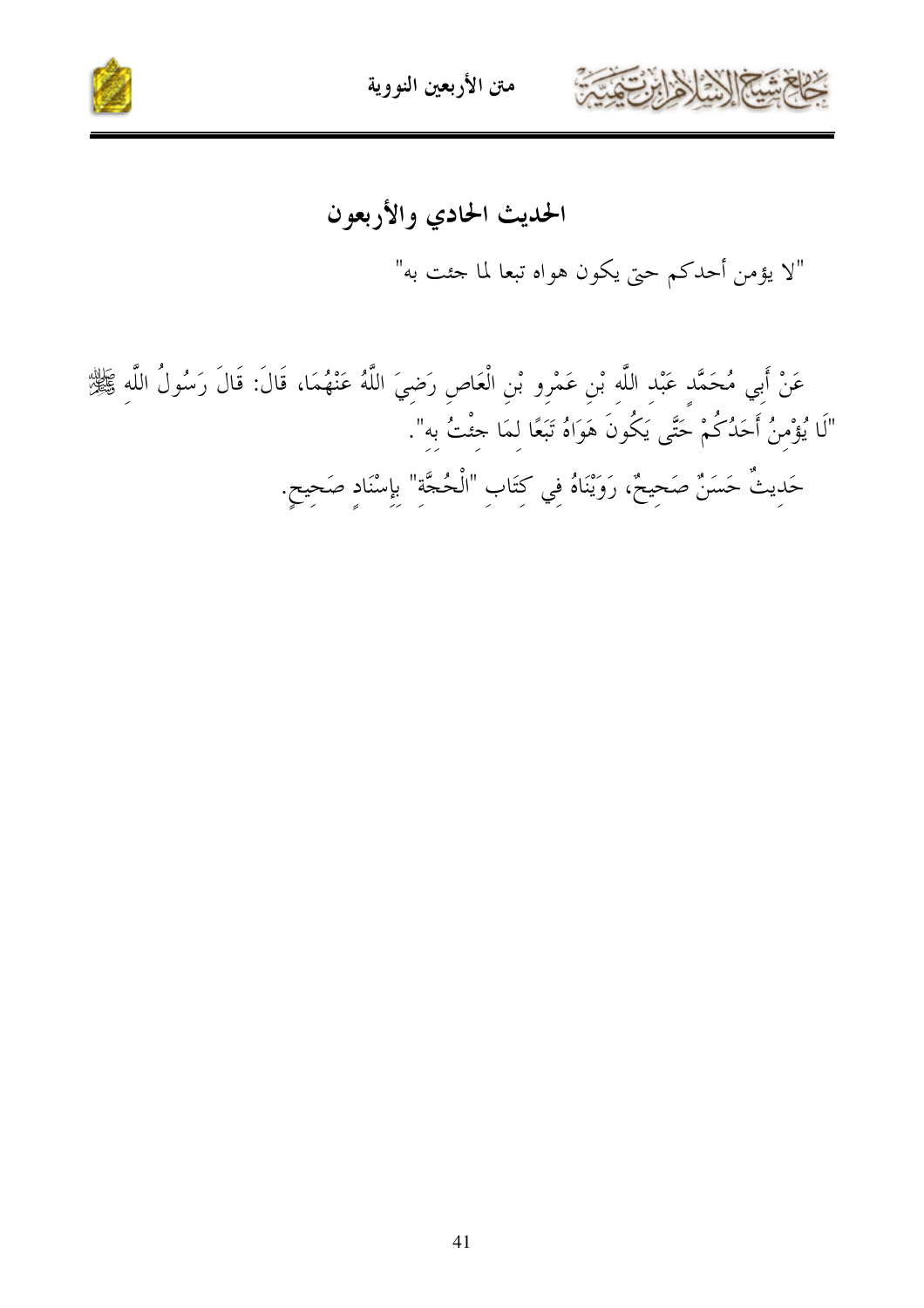



## الحديث الثانى والأربعون

"يا ابن آدم إنك ما دعوتني ورجوتني"

عَنْ أَنَسٍ بْنِ مَالِكٍ ضَيْلَةٍ، قَالَ: سَمعْت رَسُولَ اللَّه ﷺ يَقُولُ: قَالَ اللَّهُ تَعَالَى: "يَا ابْنَ آدَمَ! إِنَّكَ مَا دَعَوْتنِي وَرَجَوْتنِي غَفَرْتُ لَك عَلَى مَا كَانَ منْك وَلَا أُبَالي، يَا ابْنَ آدَمَ! لَوْ بَلَغَتْ ذُّنُوبُك عَنَانَ السَّمَاء ثُمَّ اسْتَغْفَرْتني غَفَرْتُ لَك، يَا ابْنَ آدَمَ! إِنَّك لَوْ أَتَيْتنِي بِقُرَاب الْأَرْضِ خطَايَا ثُمَّ لَقيتني لَا تُشْركُ بي شَيْئًا لَأَتَيْتُك بقُرَابهَا مَغْفرَةً" .

رَوَاهُ التِّرْمذيُّ [رقم: • ٤ ٣٥]، وَقَالَ: حَديثٌ حَسَنٌ صَحيحٌ.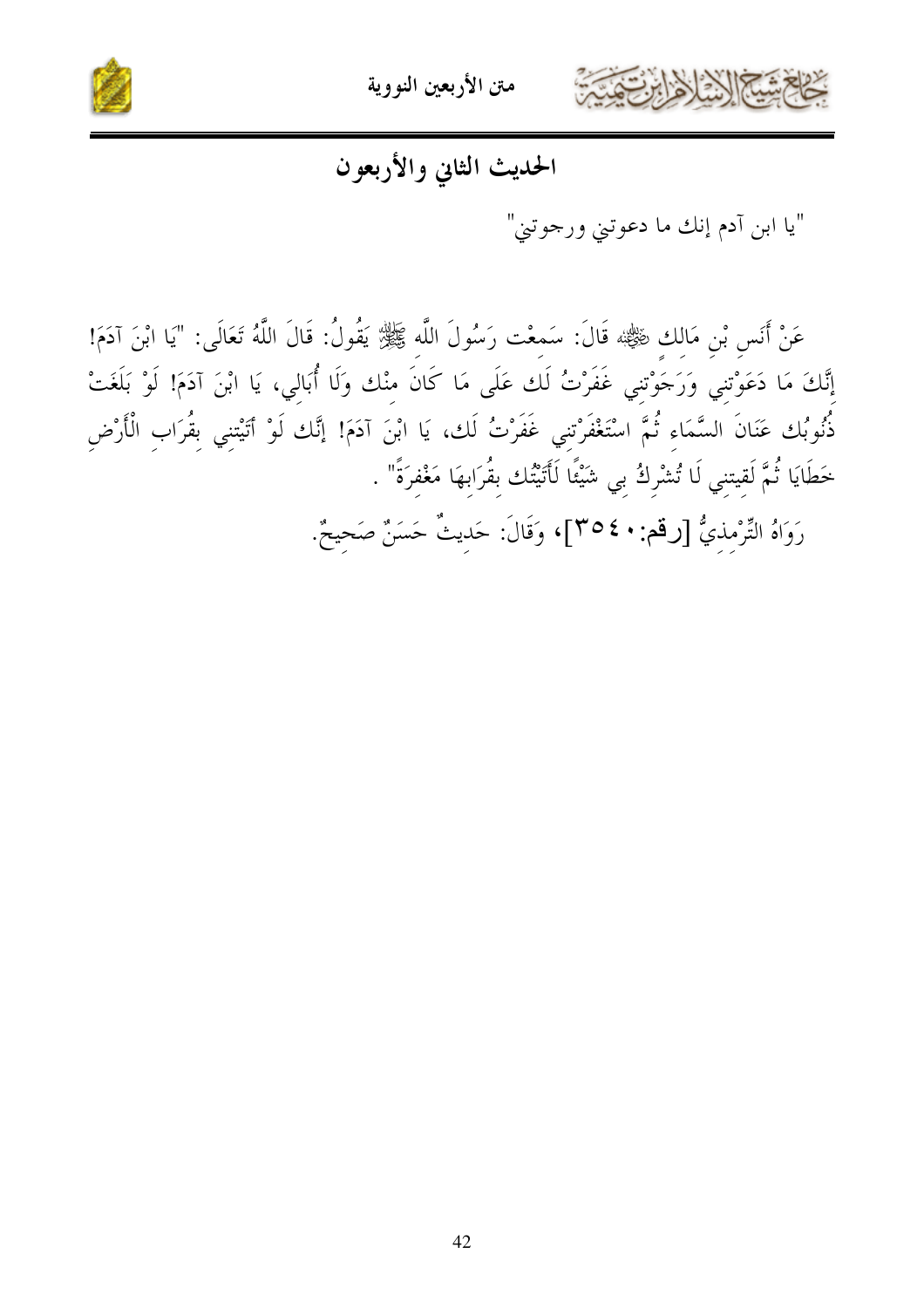



الحديث الثالث والأربعون

"ألحقوا الفرائض بأهلها"

عَنْ ابْنِ عَبَّاسٍ رَضِيَ اللَّهُ عَنْهُمَا، قَالَ: قَالَ رَسُولُ اللهِ ﷺ قَالَ: "أَلْحِقُوا الْفَرَائِضَ بِأَهْلِهَا، فَمَا أَبْقَتَ الْفَرَائِضُ فَلِأَوْلَى رَجُلٍ ذَكَرٍ" . رواه البخاري [رقم: ٦٧٣٢]، ومسلم [رقم: ١٦١٥].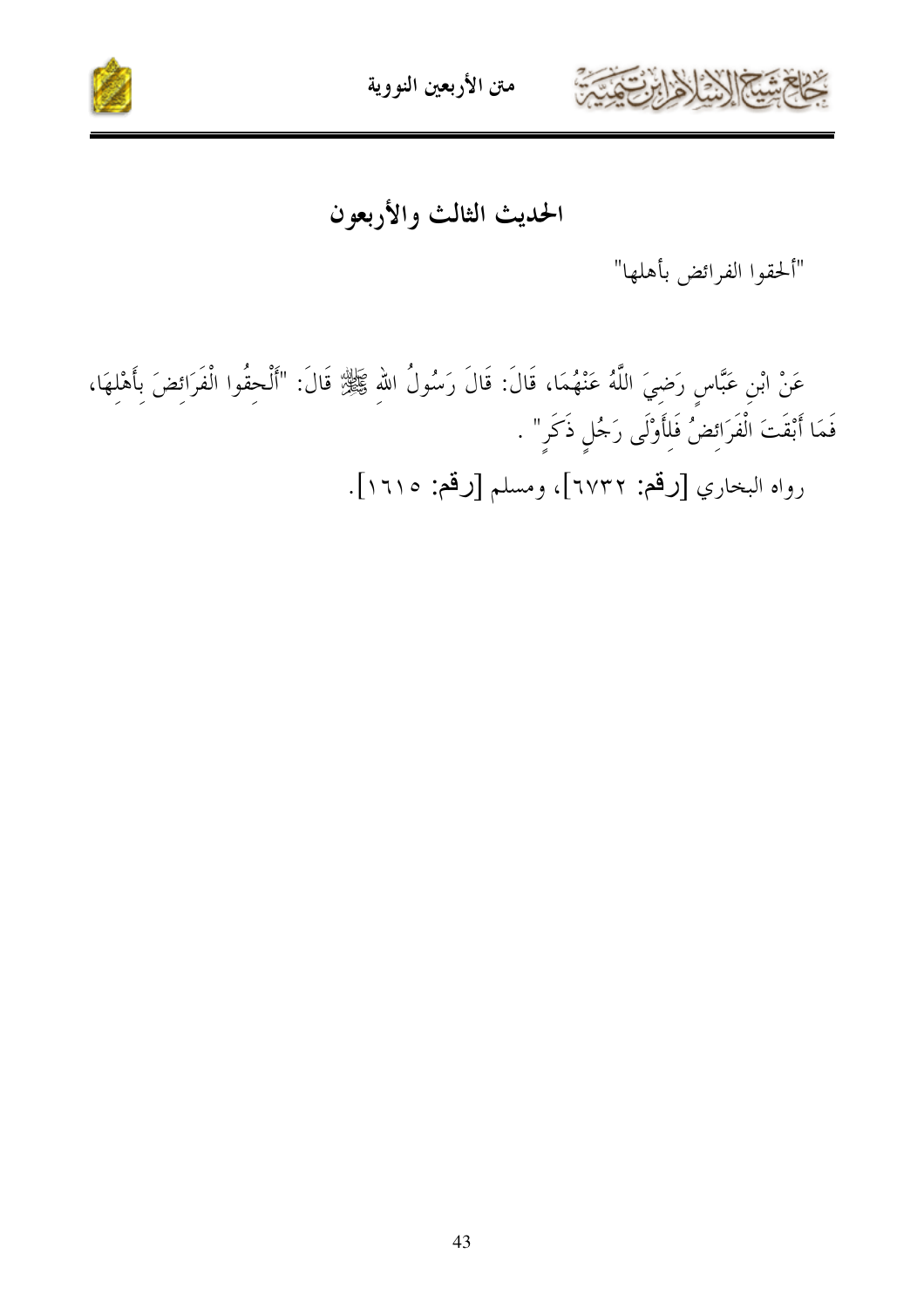



## الحديث الرابع والأربعون

"الرضاعة تحرم ما تحرم الولادة"

عَنْ عَائِشَةَ رَضِيَ اللَّهُ عَنْهُا عَنْ النَّبِيِّ ﷺ قَالَ: " الرَّضَاعَةُ تُحَرِّمُ مَا تُحَرِّمُ الْوِلَادَةُ". رواه البخاري [رقم:٢٦٤٦]، ومسلم [رقم:٤٤٤].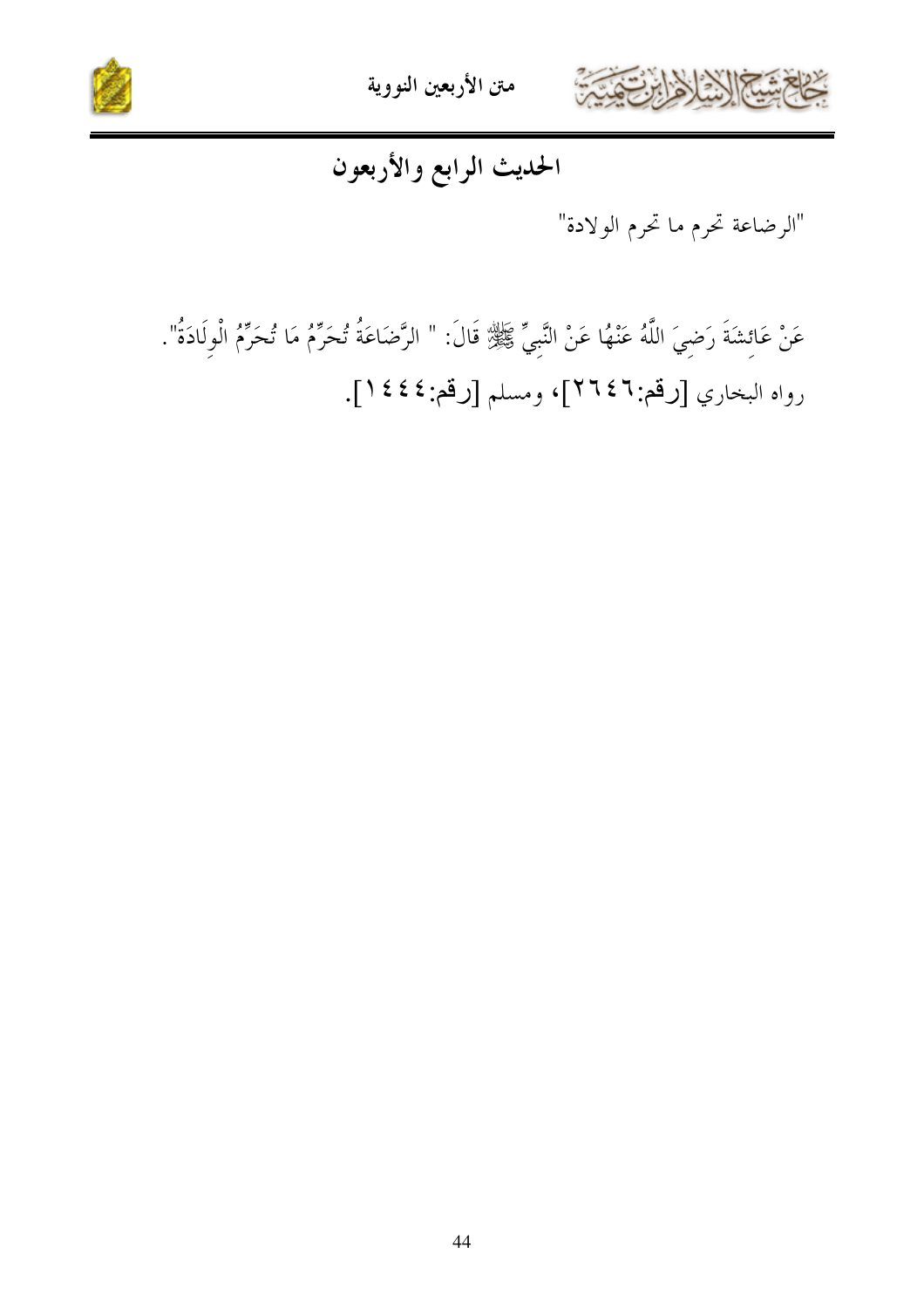



الحديث الخامس والأربعون

"إن الله ورسوله حرم بيع الخمر"

عَنْ جَابِرٍ بْنِ عَبْدِ اللَّهِ رَضِيَ اللَّهُ عَنْهُمَا أَنَّهُ سَمِعَ رَسُولَ اللَّهِ ﷺ عَامَ الْفَتْحِ وَهُوَ بِمَكَّةَ يَقُولُ: "إنَّ اللَّهَ وَرَسُولَهُ حَرَّمَ بَيْعَ الْخَمْرِ وَالْمَيْتَة وَالْخنْزِيرِ وَالْأَصْنَامِ، فَقيلَ: يَا رَسُولَ اللَّه أَرَأَيْتَ شُحُومَ الْمَيْتَة فَإِنَّهَا يُطْلَى بهَا السُّفُنُ، وَيُدْهَنُ بهَا الْجُلُودُ، وَيَسْتَصْبحُ بهَا النَّاسُ؟ فَقَالَ: لَا، هُوَ حَرَامٌ، ثُمَّ قَالَ رَسُولُ اللَّه ﷺ عِنْدَ ذَلِكَ: قَاتَلَ اللَّهُ الْيَهُودَ، إِنَّ اللَّهَ حَرَّمَ عَلَيْهِم الشُّحُومَ، فَأَجْمَلُوهُ، نُمَّ بَاعُوهُ، فَأَكَلُوا نَمَنَهُ".

رواه البخاري [رقم: ٢٢٣٦]، ومسلم [رقم: ٥٨١] .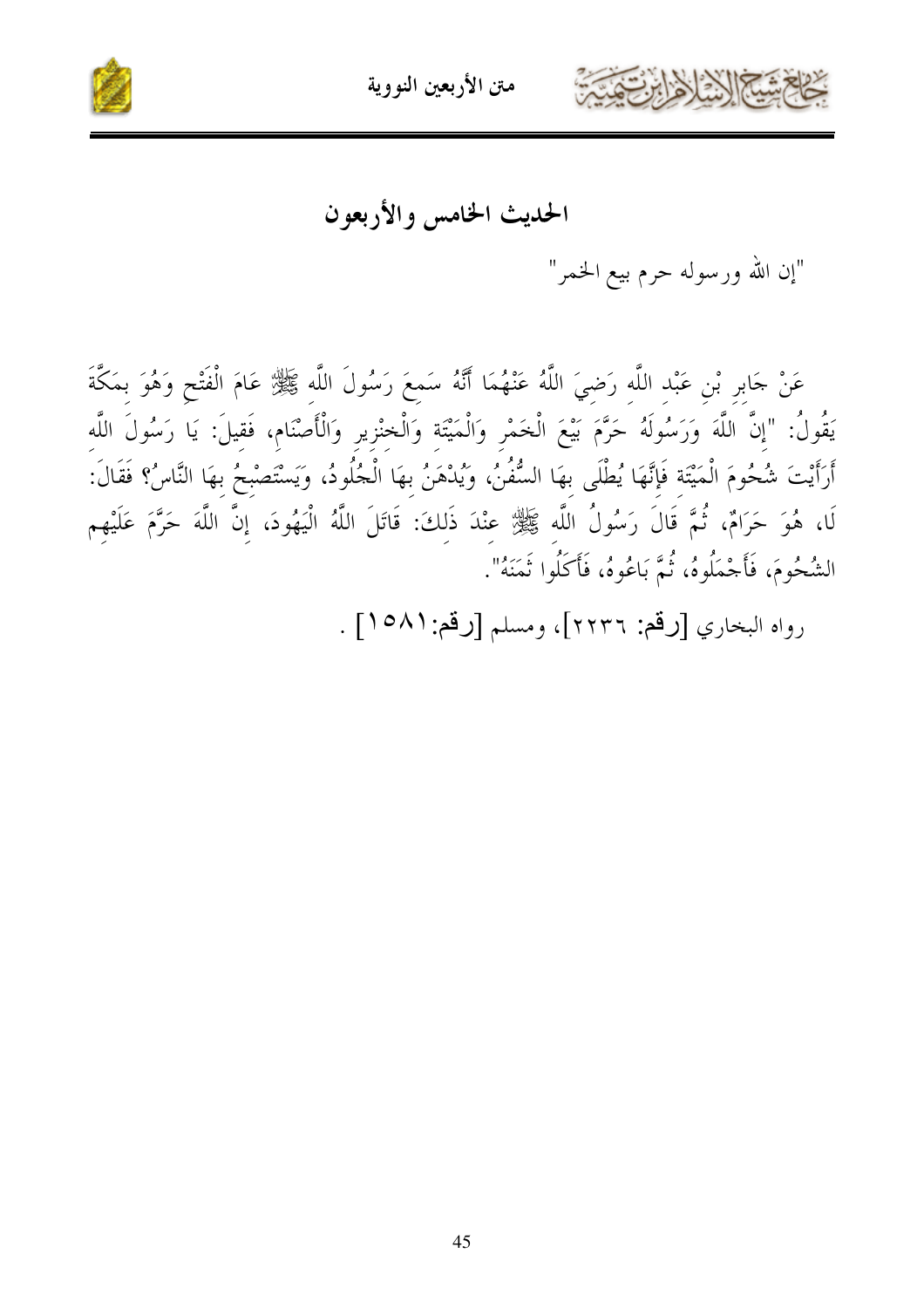



الحديث السادس والأربعون

"كل مسكر حرام"

عَنْ أَبِي بُرْدَةَ عَنْ أَبِيهِ عَنْ أَبِي مُوسَى الْأَشْعَرِيِّ رَخَلِيَّهُم أَنَّ النَّبِيَّ ﷺ بَعَثَهُ إِلَى الْيَمَنِ، فَسَأَلَهُ عَنْ أَشْرِبَةِ تُصْنَعُ بِهَا، فَقَالَ: وَمَا هِيَ؟ قَالَ: الْبِتْعُ وَالْمِزْرُ، فَقِيلَ لِأَبِي بُرْدَةَ: مَا الْبِتْعُ؟ قَالَ: نَبِيذُ الْعَسَلِ، وَالْمِزْرُ نَبِيذُ الشَّعِيرِ، فَقَالَ: كُلُّ مُسْكِرٍ حَرَامٌ" . رواه البخاري [رقم:٤٣٤٣] .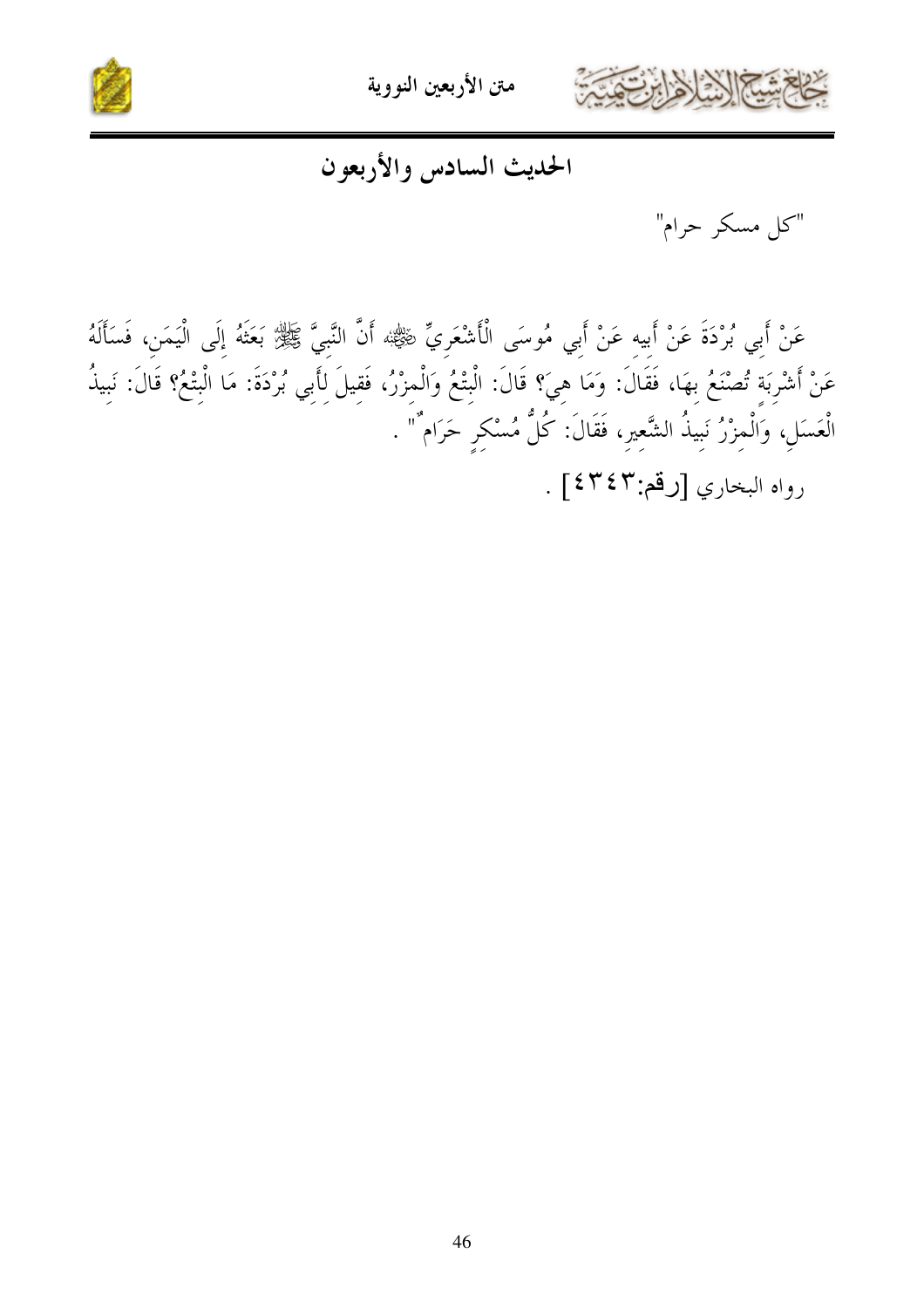



الحديث السابع والأربعون

"ما ملأ آدمي وعاء شرا من بطن"

عَنْ الْمِقْدَامِ بْنِ مَعْدِيَكْرِبَ قَالَ سَمِعْتُ رَسُولَ اللَّهِ ﷺ يَقُولُ: "مَا مَلَأَ آدَمِيٌّ وِعَاءً شَرَّا مِنْ بَطْنِ، بِحَسْبِ ابْنِ آدَمَ أُكُلَاتٌ يُقِمْنَ صُلْبَهُ، فَإِنْ كَانَ لَا مَحَالَةَ، فَتُلُتُّ لِطَعَامِهِ، وَثُلُثٌ لِشَرَابِهِ، وَثُلُثٌ لنَفَسه" .

رَوَاهُ أَحْمَدُ [رقم: ١٣٢/٤]، والتِّرْمِذيُّ [رقم: ٢٣٨٠]، وابْنُ مَاجَة [رقم: ٣٣٤٩]، وَقَالَ التِّرْمذيُّ: حَديثٌ حَسَنٌ .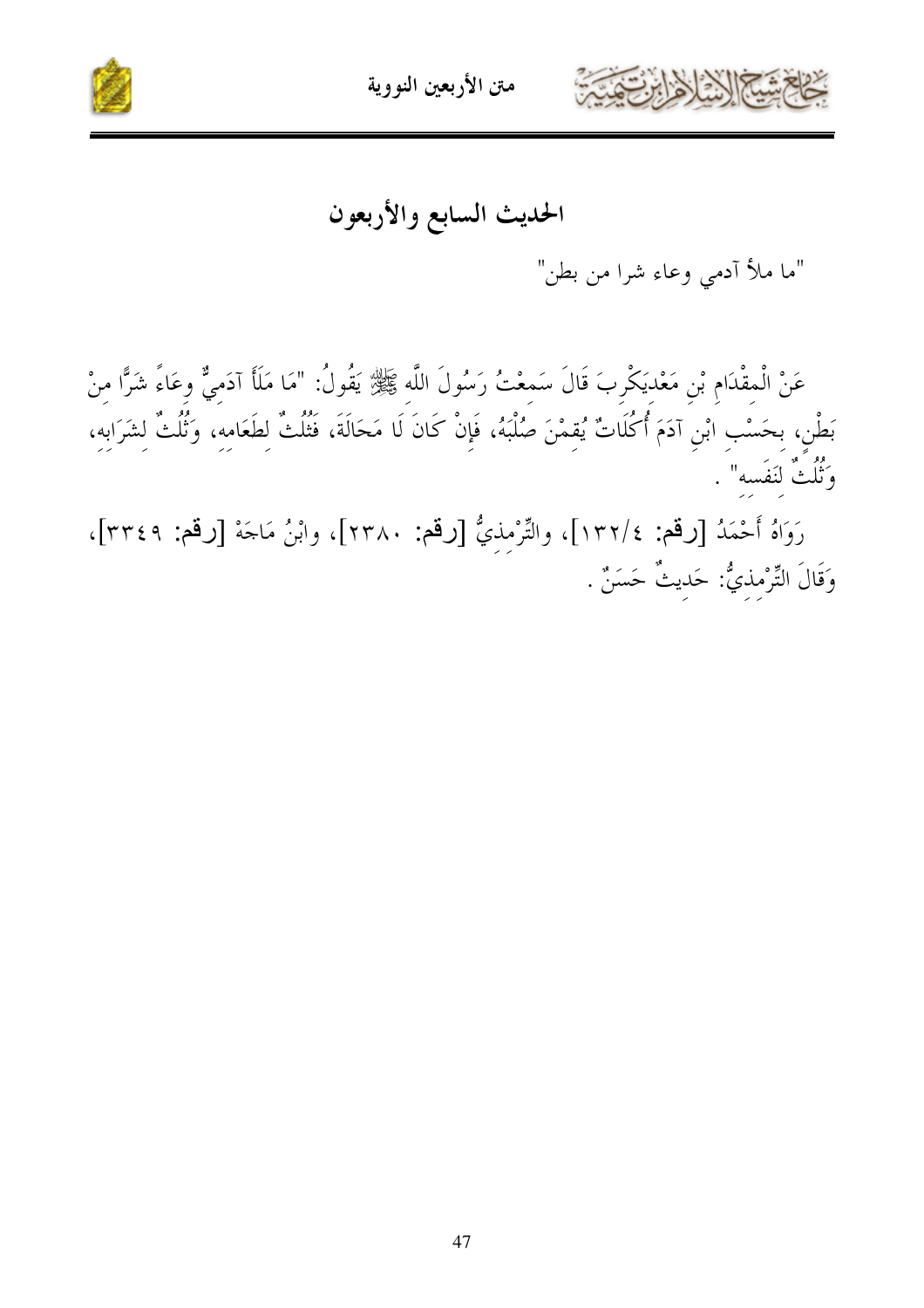



### الحديث الثامن والأربعون

"أربع من كان فيه كان منافقا"

عَنْ عَبْد اللَّه بْن عَمْرو رَضيَ اللَّهُ عَنْهُمَا أَنَّ النَّبيَّ ﷺ قَالَ: "أَرْبَعٌ مَنْ كُنَّ فيه كَانَ مُنَافقًا، وَإِنْ كَانَتْ خَصْلَةٌ مِنْهُنَّ فِيهِ كَانَتْ فِيهِ خَصْلَةٌ مِنْ النِّفَاقِ حَتَّى يَدَعَهَا: مَنْ إِذَا حَدَّثَ كَذَبَ، وإِذَا وَعَدَ أَخْلَفَ، وإِذَا خَاصَمَ فَجَرَ، وَإِذَا عَاهَدَ غَدَرَ".

رواه البخاري [رقم:٣٤]، ومسلم [رقم:٥٨].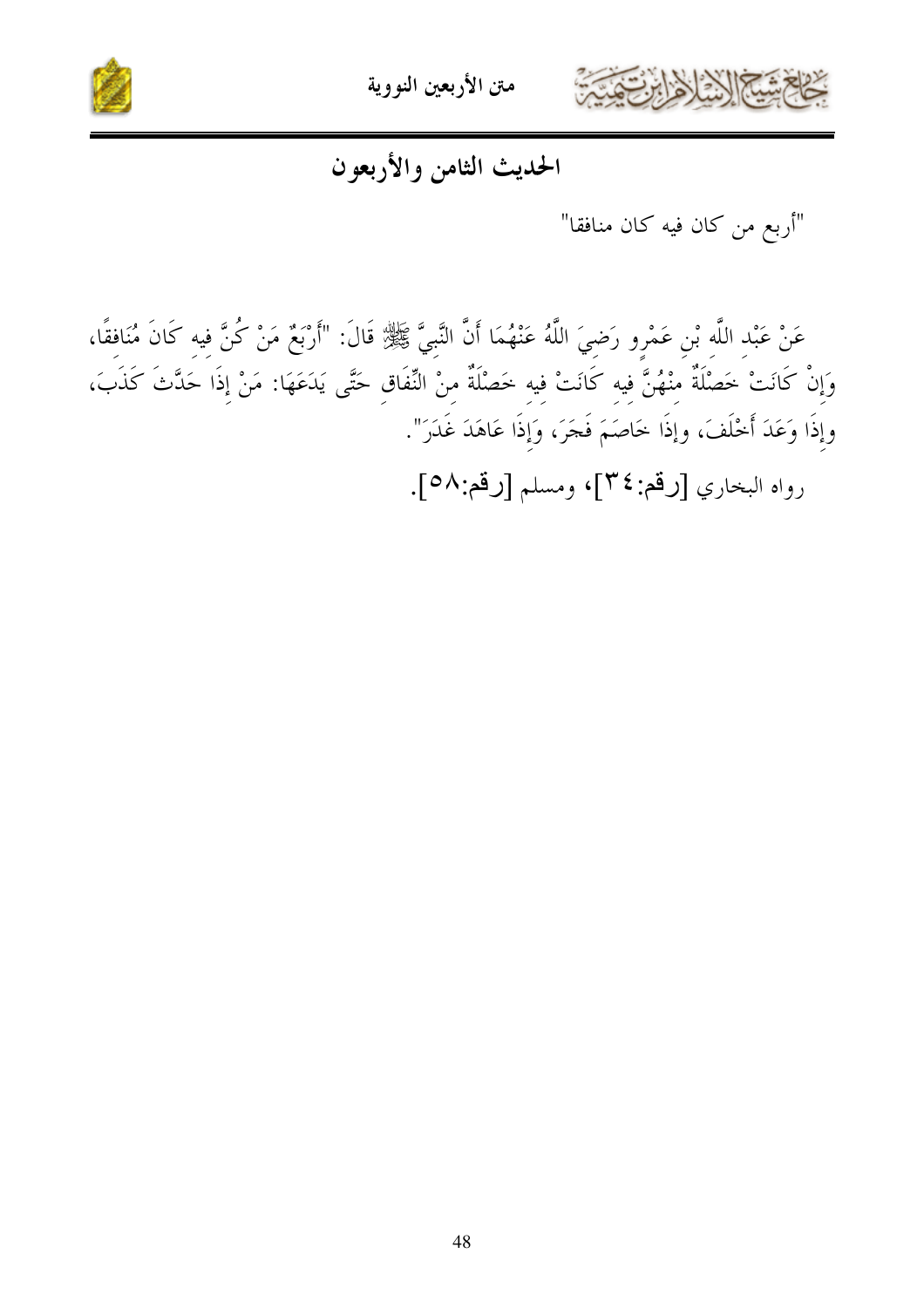



الحديث التاسع والأربعون

"لو أنكم توكلون على الله حق توكله"

عَنْ عُمَرَ بْنِ الْخَطَّابِ رَضِّيًّا عن النبي ﷺ قَالَ: "لَوْ أَنَّكُمْ تَوَكَّلُونَ عَلَى اللَّه حَقَّ تَوَكَّله لَرَزَقَكُمْ كَمَا يَرْزَقُ الطَّيْرَ تَغْدُو خمَاصًا وَتَرُوحُ بطَانًا".

رَوَاهُ أَحْمَدُ [رقم: ١ . و٢٥]، وَالتِّرْمذيُّ [رقم:٤٤٣]، وَالنَّسَائيُّ في "الْكُبْرَى" كَمَا في "التُّحْفَة: [رقم: ٧٩/٨]، وَابْنُ مَاجَهْ [رقم: ٤١٦٤]، وَصَحَّحَهُ ابْنُ حِبَّانَ (٧٣٠)، وَالْحَاكُمُ ٤١٨، وَقَالَ التِّرْمذيُّ: حَسَنٌ صَحيحٌ.